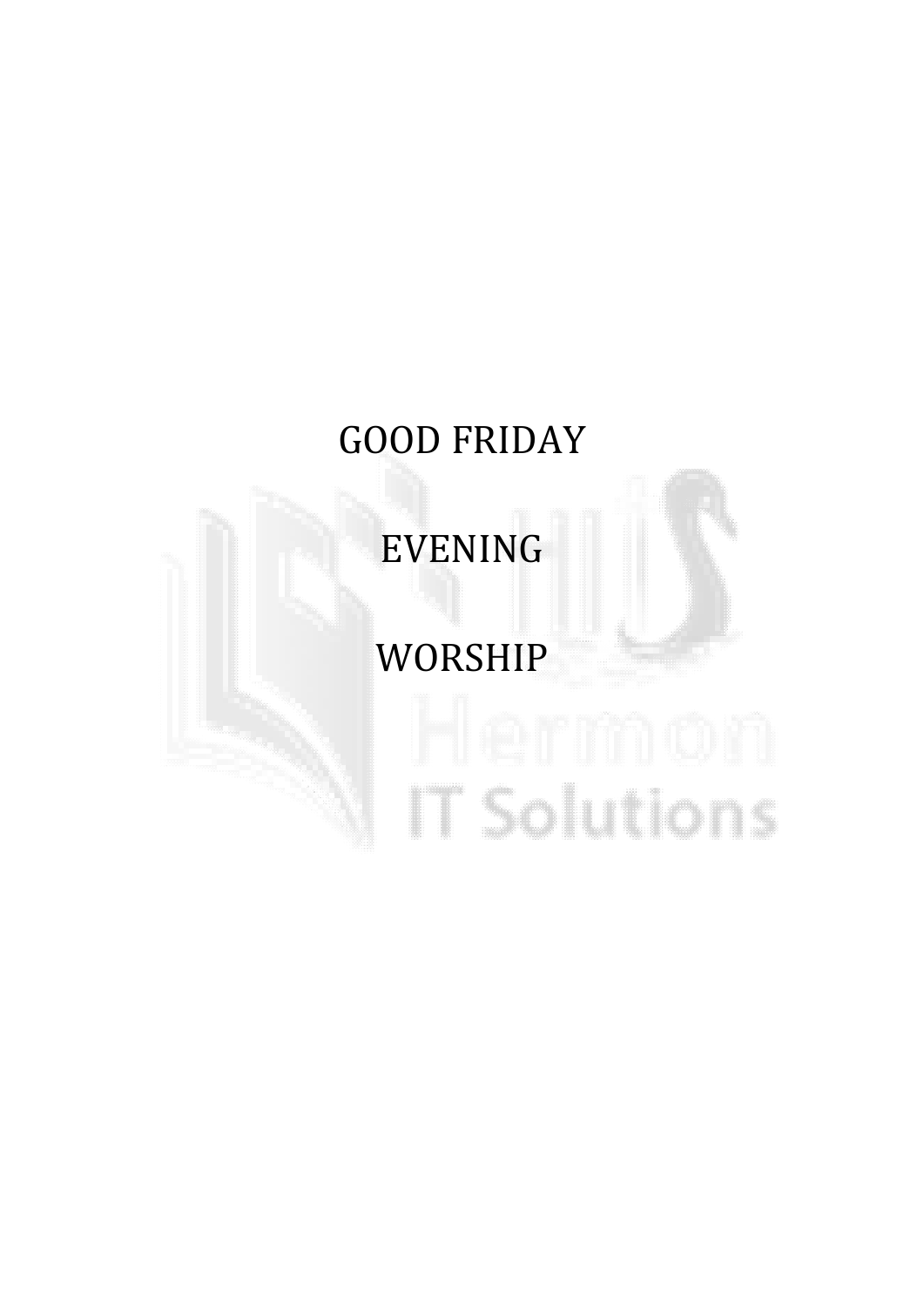# Velliyaazcha Sandhyayile Namaskaara Kramam

# Praarambha Sthuthi (Pg.156)

- **P. Pithaavinum, Puthranum, Parishudha-Roohaaikkum sthuthi.**
- **C. Aadhimuthal ennannekkum thanne. Amen.**
- **P. Aakaashavum bhoomiyum Thante mahathwam kondu niranjirkkunna balavaanaaya Dhaivam Thamburaan, parishudhan, parishudhan, parishudhan, unnathangalil sthuthi.**
- **C. Karthaavinte thirunaamathil vannavanum, varuvaan irikkunnavanum vaazhthappettavan-aakunnu. Unnathangalil sthuthi.**

# Kauma (Pg.32)

*(Moonnu pravashyam pattakaarente pinnalle ettuchollenam)*

**Thante maranathaal, njangalude maranathe jeevippicha Mashiha Thamburaane, njangalude jeevane shakthippeduthi, njangalodu karuna cheiyyename.** *┼ Kuriyelaayisson.*

#### *(Pattakaarente pinnalle ettuchollenam)*

**Njangalude Karthaave, Ninakku sthuthi, Ninte Pithaavinu bahumaanavum, Parishudha-Roohaaikku vandhanavum, pukazhchayum undaayirikkatte. Paapikalaaya njangalude-mel anugrahangalum, karunakalum undaayirikkename. Melulla Yerushaleminte vaathilukal thurannu, Mashihaaye, Ninte simhaasanathin munpaake, njangalude praarthanakal praveshikkumaar-aakaname. Njangalude Karthaave Ninakku sthuthi. Ennekkum njangalude sharanavume, Ninakku sthuthi. Baarekmaar.**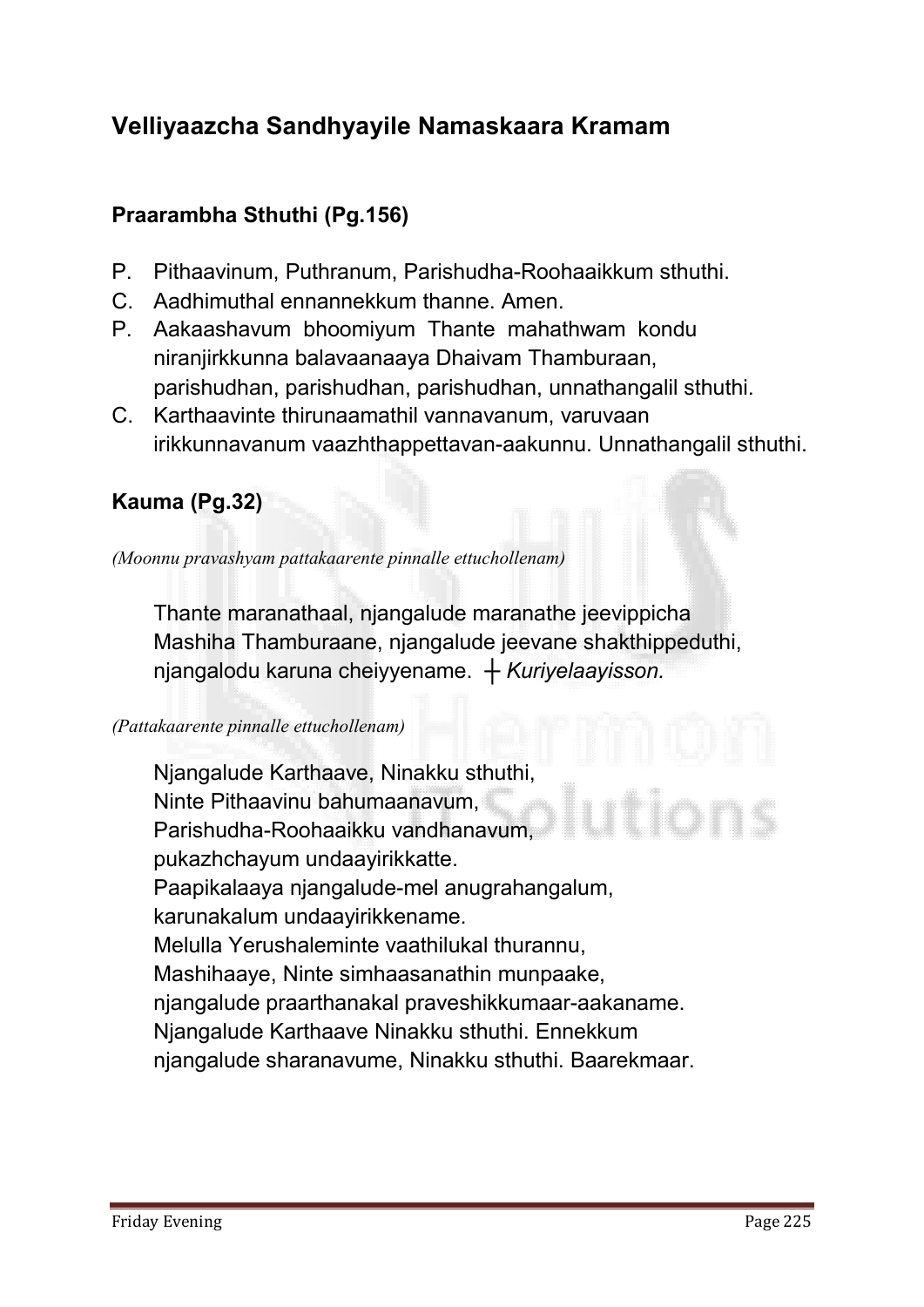# Order of Worship for Friday Evening

# Praise

- **P. Praise be to the Father, to the Son and to the Holy Spirit.**
- **C. As it was in the beginning, is now and forever shall be. Amen.**
- **P. Holy, holy, holy, Lord God of power and might, heaven and earth are full of Thy glory.i Praise in the highest.**
- **C. Blessed is He who has come and is to come again in the name of the Lord.ii Praise in the highest.**

# Adoration

*(To be said three times after the priest)*

 **O Lord the Messiah, who by Thy death, transformed our death into life, strengthen our lives and have mercy on us.** *┼ Lord, have mercy.*

#### *(Repeat after the priest)*

**Our Lord, praise be to Thee, glory be to Thy Father, and our praise and worship be to the Holy Spirit. May Thy blessings and mercies be on us sinners. O Messiah, open the doors of heavenly Jerusalem so that our prayers may reach Thy throne of grace. Our Lord, praise be to Thee. Praise be to Thee, our eternal refuge. Bless us O Lord.**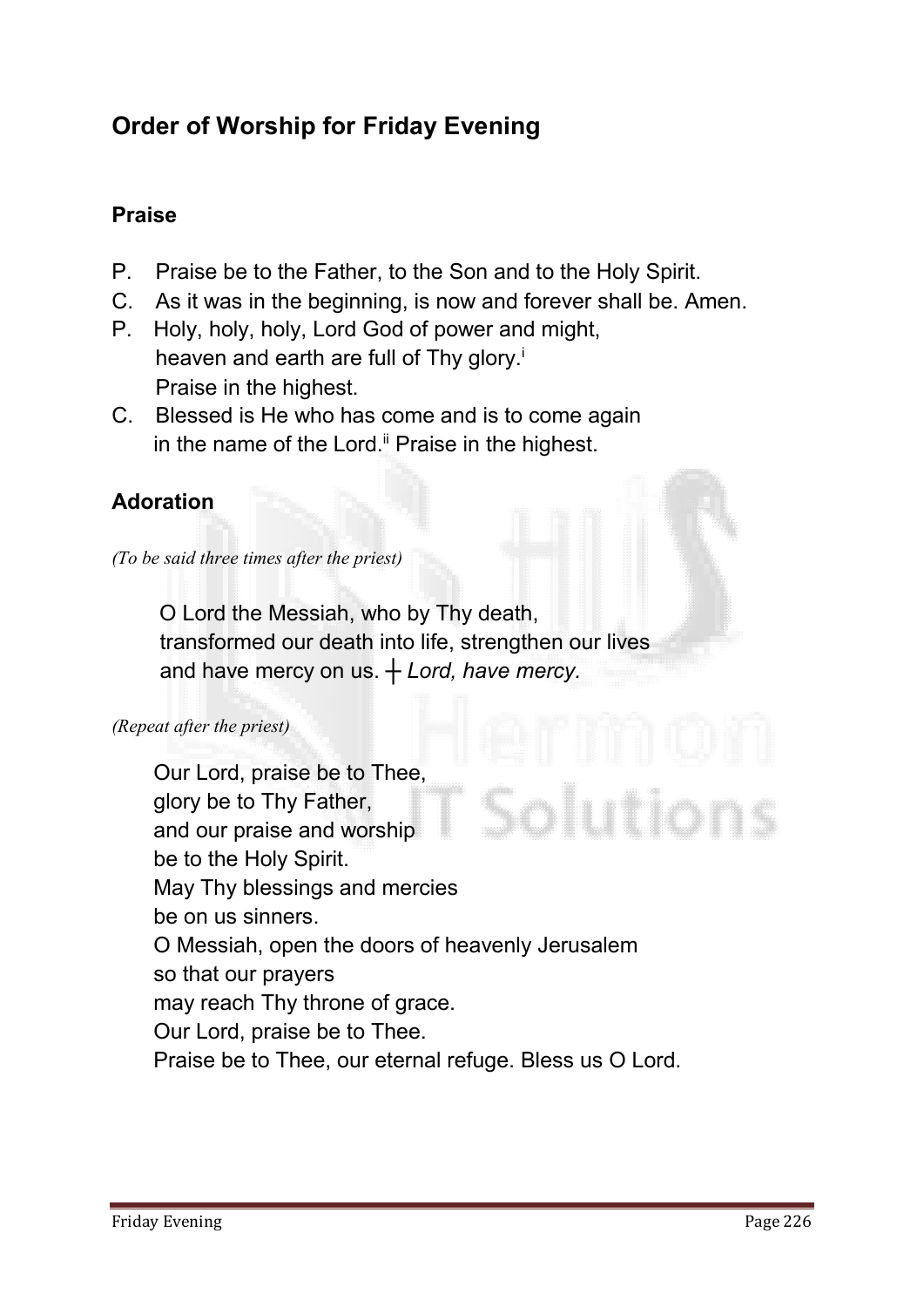#### *(Allenkil geetham)*

**Karthaa, sthuthi Ninakku, Thaathanu bahumaanam, Vishudha-Roohaaikku, pukazhcha vandhanam. Paapikalaakunna, Ninnude adiyaaril anugraham, krupayum chorinjeedename Nee. Melulla Yerushalem vaathil thurannittu, Mashiha simhaasane, praarthana ethaname. Sthuthi en Karthaave, sthuthi en Karthaave, nithya sharanavume, sthuthithe. Baarekmaar.**

# Karthaavinte Praarthana (Pg.2)

- **P. Swargasthanaaya njangalude Pithaave,**
- **C. Ninte naamam parishudham aakkapedename. Ninte Raajyam varename; Ninte ishtam swargathile-pole, bhoomiyilum-aakaname. Njangalkku aavashyamulla aahaaram innu njangalkku tharename. Njangalude kadakkaarodu njangal kshamichirikkunnathu-pole, njangalude kadangalum, dhoshangalum, njangalodum kshamikkename. Njangale pareekshayilekku praveshippikkaathe, njangale dhushtanil ninnu rakshichu-kollename; enthukondennaal, Raajyavum, shakthiyum, mahathwavum, ennekkum Ninakkullath-aakunnu. Amen.**

#### *(Allenkil geetham)*

# Karthaavinte Praarthana (Pg.3)

- **P. Swarlokathil-irunnarulum Dheva, njangalude Thaatha,**
- **C. Ninthiru-naamam paavanamai, perumaarapettee-dename.**
- **P. Thaathaa Ninnude thiru Raajyam, vannee-daname eeyulakil.**
- **C. Thiruhitham ethu-pol suraloke, athu-polivideyum-aakaname.**
- **P. Vendunn-aahaaram engalkkinn-ekaname Nee Karthaave.**
- **C. Anyarod-engal kshamichathu-pol, adiyaar paapam mochikka.**
- **P. Pareekshayil-engale aakkaruthe, dhushtanil ninnozhi-vaakkuka Nee.**
- **C. Raajyam, shakthi, mahathwangal, ennum Ninakkullava. Amen.**

lutions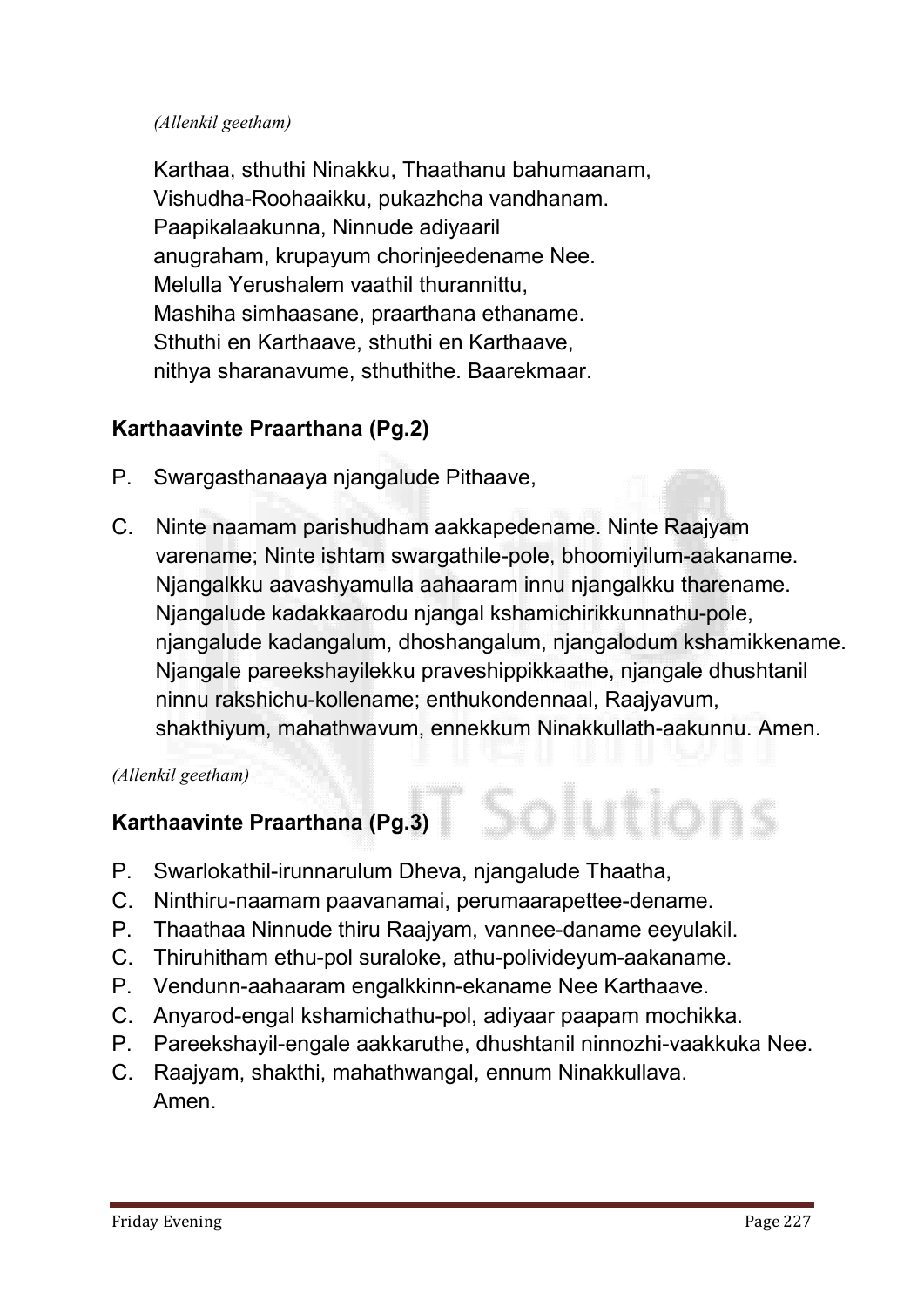#### *(Or in song)*

**Praise be to Thee O Lord, glory be to the Father and to the Holy Spirit, our praise and worship. Bestow Thy blessings and grace upon us Thy sinful servants. O Messiah, open the doors of heavenly Jerusalem so that our prayers may reach Thy throne of grace. My Lord, praise be to Thee. My Lord, praise be to Thee. Praise be to Thee, our eternal refuge. Bless us O Lord.**

# The Lord's Prayerili

- **P. Our Father in heaven,**
- **C. hallowed be Thy name. Thy Kingdom come; Thy will be done on earth, as it is in heaven. Give us this day our daily bread. Forgive us our sins and offences, as we forgive those who sin against us. Lead us not into temptation and deliver us from the evil one; for Thine is the Kingdom, the power and the glory, forever and ever. Amen.**

*(Or in song)*

# The Lord's Prayer

- **P. Our Father in heaven,**
- **C. Hallowed be Thy name.**
- **P. Thy Kingdom come;**
- **C. Thy will be done on earth, as it is in heaven.**
- **P. Give us this day our daily bread.**
- **C. Forgive us our sins as we forgive those who sin against us.**
- **P. Lead us not into temptation and deliver us from the evil one,**
- **C. For Thine is the Kingdom, the power and the glory, forever and ever. Amen.**

T Solution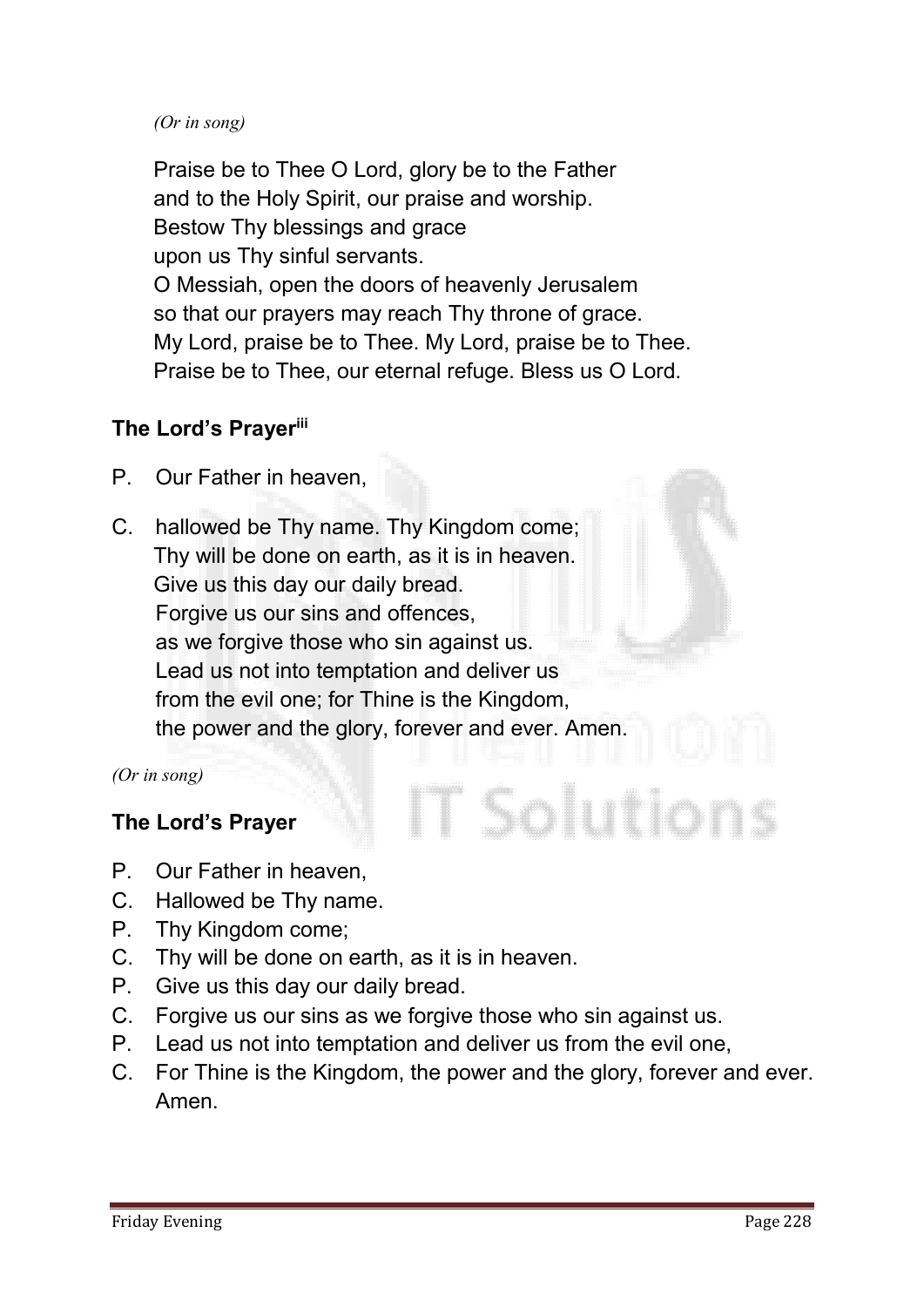# Praarthana (Pg.156)

- **P. Manushyare snehikkunna Dhaivamaaya Karthaave, Yausepum, Nikkodhimosum koodi sugandha vargangal ittu Ninne samskarichathu-pole, uthama nadapadikal kondu jeevan nalkunna Ninte kabaradakkathe kondaaduvaanum, puthiya shavakkallarayil ennapole, njangalude ullil Nee praveshichu visramippaanum, kurishinaal Nee rakshichittullavarodu-koode, Ninakkum, Pithaavinum, Parishudha-Roohaaikkum, sthuthiyum, sthothravum arpikkuvaanum, njangale yogyaraakki theerkkename.**
- **C. Amen**

# Praarthana

**P. Innu jeevanullavan Thante krupayaal marichavarude idayil praveshikkukayum, maranathe shaasikkukayum cheiythu.** 

 **Marichavarude idayil, paathaalathil Avan paarthu ennu, Yishaayiyude puthran pravachicha vachanam, innu nivruthiyaayi. Marichu poyavarkkum, uyirthezhunnelppinte adayaalathaal, Avan prathyaasha undaakki.**

 **Ramathaayil ninnulla neethimaanaaya Yausephe, nee bhaagyavaan-aakunnu, enthennal Dhaiva Puthrante thiru shareeram nikshepam-pole Nee moodi, itha ninakaayi Raajyavum, santhosha manavarayum samgrahichirikkunnu.** 

 **Manushya vargathinte rakshakkuvendi, manassode kashtatha anubhavichu, marichu, adakappettavanaaya Nee, vaazhthappettavan aakkunnu.**

**C. Amen.**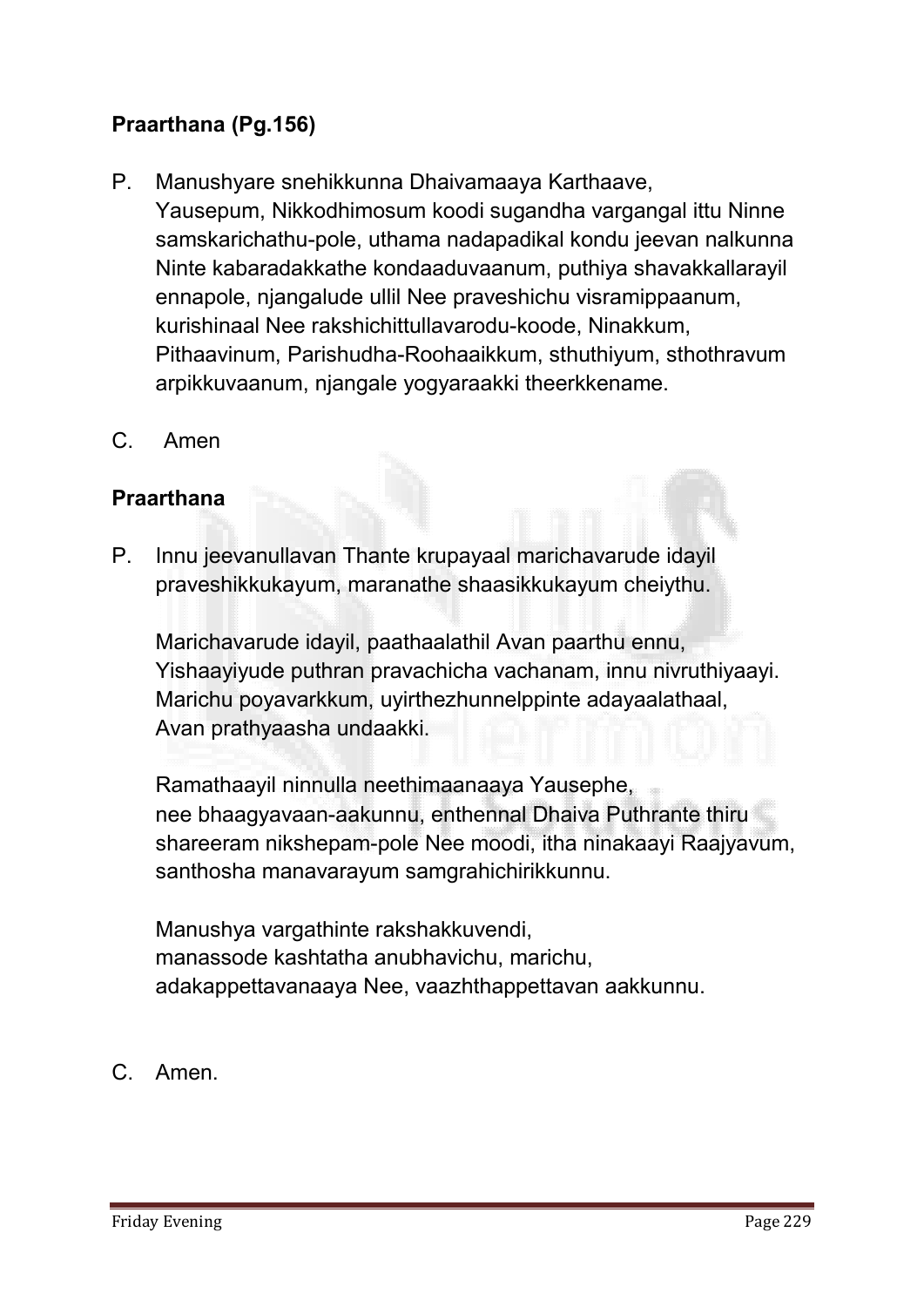# Prayer

- **P. O Lord God who loves humanity, make us worthy to celebrate Your redemptive burial through righteous deeds, just like Joseph and Nicodemus who buried You after having anointed You with sweet spices, to celebrate Your redemptive burial, to seek to have You enter and rest within us as if it was a new sepulchre, and to offer praise and thanksgiving to You, the Father and the Holy Spirit together with those whom You have saved by Your cross.**
- **C. Amen**

# Prayer

**P. Today, by His grace, the Living One entered the domain of the dead and condemned death.** 

 **Today, the prophesy of the son of Jesse, that He dwelt among the dead in** *Sheol,iv* **was fulfilled. He also filled the dead with hope through the symbol of resurrection.**

 **O righteous Joseph of Arimathea, you are blessed because you covered the holy body of the Son of God like a treasure and the Kingdom and the joyful bridal chamber has been bestowed to you.** 

 **You, who willingly suffered, died and was buried to save the human race, are blessed.**

**C. Amen.**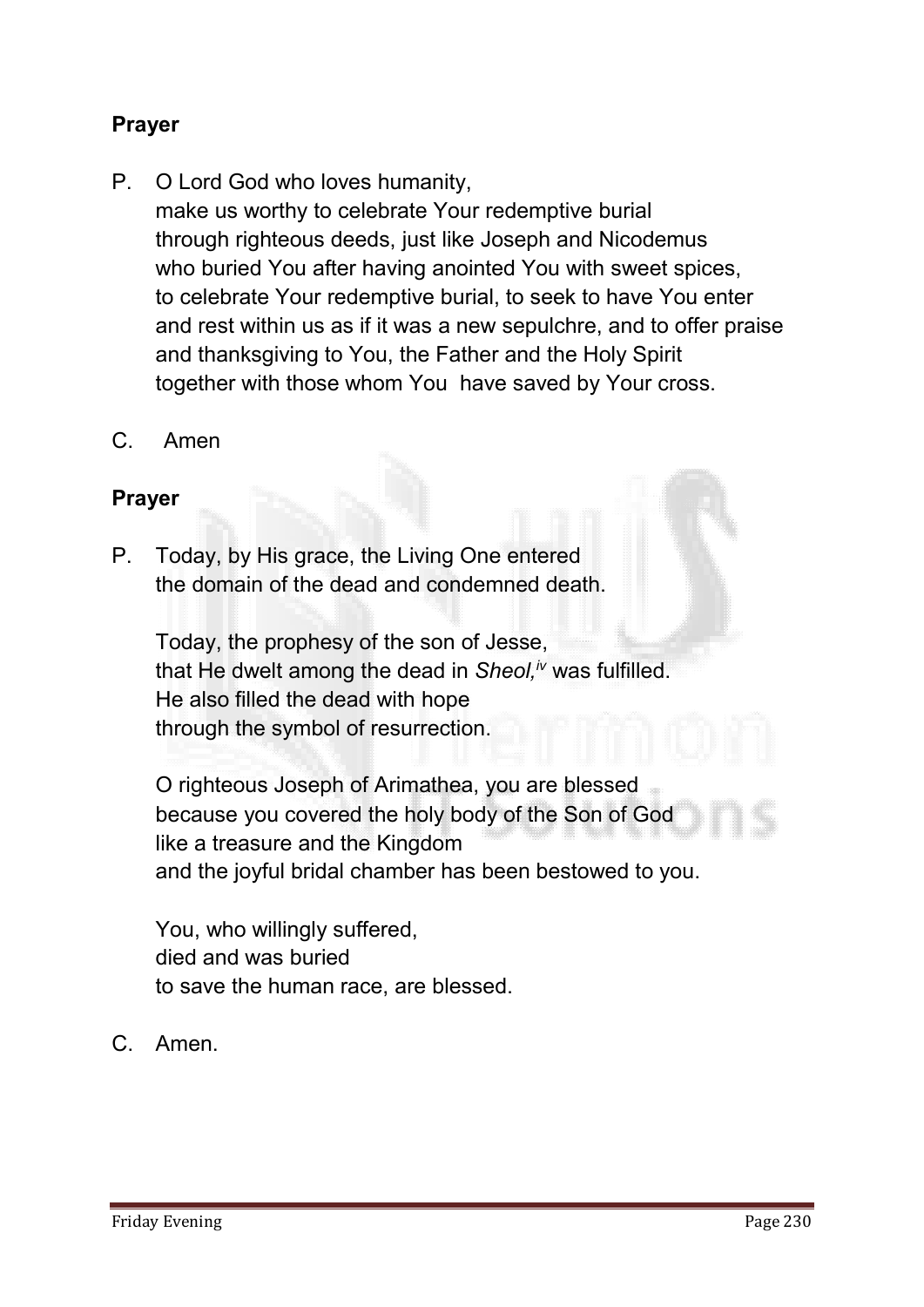# Promeon (Pg.157)

- **P. Naam ellaavarum praarthichu, Karthaavinodu anugrahangalum karunayum yaachikkanam.**
- **C. Anugrahikkunnavanaaya Karthaave, njangale anugrahichu, njangale sahaayikkename.**
- **P. Sthuthiyum, sthothravum, thejasum, pukazhchayum, maanju pokaatha nalla mahimayum, nirantharam karettuvaan, njangal yogyathayullavaraayi theerename.**

**Punarudhaanavum, jeevanum Thaan aayirikkunnavanum, paapathil maricha namme jeevippikkuvaan, marichavarude idayil vasichavanum, Thante aathmaavinaal nammude aathmaakkalkku chaithanyam nalkiyavanum-aaya Mashiha Thamburaanu, praarthana shushrooshayude ee nerathum, nammude aayushkkalamokkeyum, sthuthiyum, bahumaanavum, vandhanavum, yogyamaayirikkunnu, hosho vab'kulas ban la'olmen.**

**C. Amen.**

# Sedhara (Pg.158)

**P. Punarudhaanavum, jeevanumaakunna Mashiha Thamburaane, Nee Sarva-shakthanum, sarva vallabhanum-aakunnu. Njangalude Karthaave, Ninte snehaadhikyathaal, njangalkku vendi kashtatha anubhavippan, vishudha kanyaka Mariyaamil ninnu, Nee shareeram dharichu.** 

**Sambrama janakamaaya krooshu maranathil, avarnaneeyam aaya albhuthangal sambhavichu;** 

**Nattuchaikku sooryan irundu pooyi. Pakal raathripole kaanappettu. Karimpaarakal pilarnnu. Adachirunna shava kallarakal thurannu. Mrthanmaar jeevichezhunnettu.** 

**Dhaivaalayathile thirasheela, mel thottu adi vare keeri.**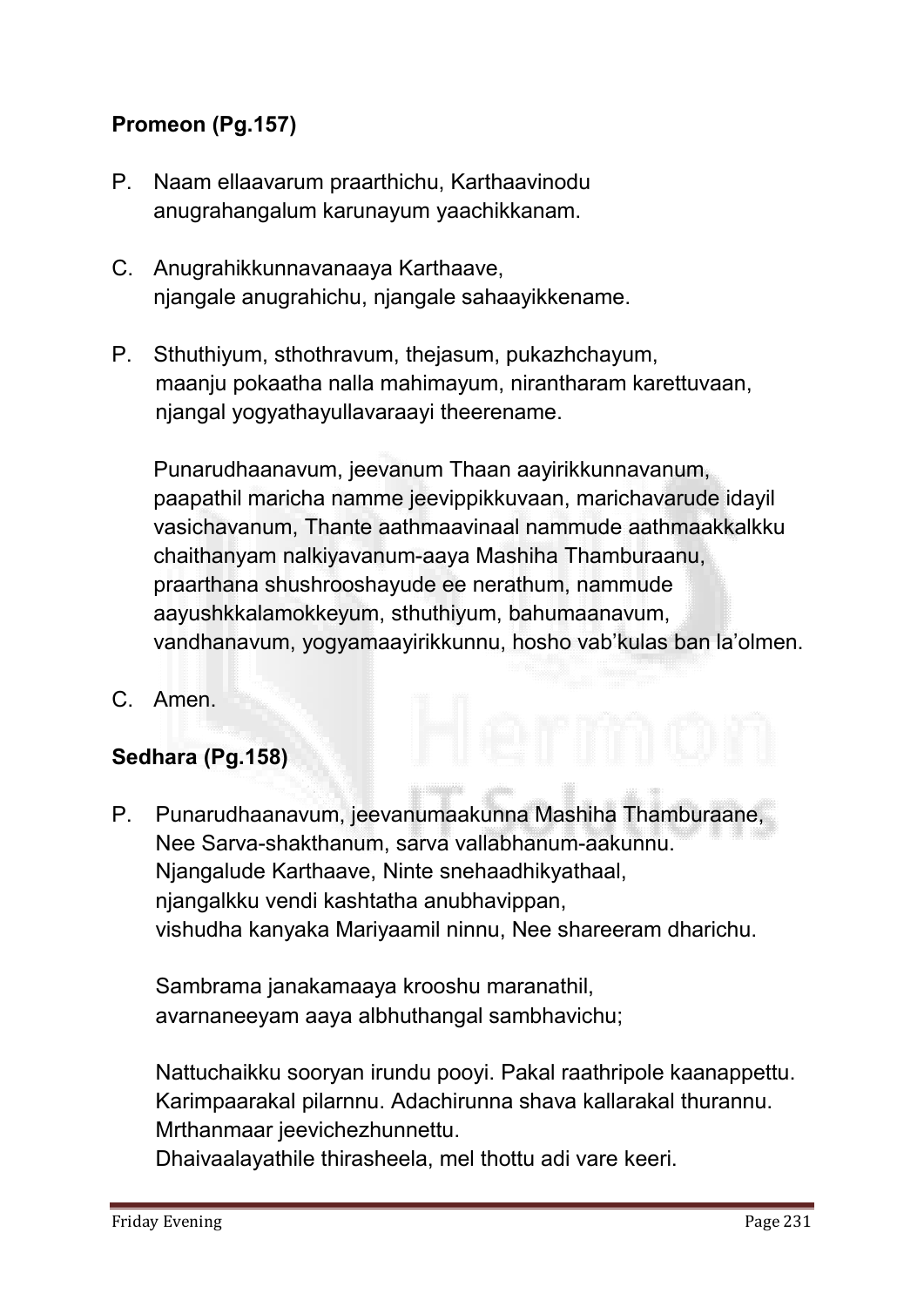# Preface

- **P. Let us all pray and plead to the Lord for His blessings and mercies.**
- **C. Lord of all blessings, bless us and help us.**
- **P. May we become worthy, to continuously offer You praise, thanksgiving, glory, adoration and everlasting majesty.**

**O Lord the Messiah, who is the resurrection and the life, who dwelt among the dead to give life to us who are dead in sin, and who gave vigour to our spirit through Your Spirit, You are worthy of praise, honour and adoration, at this time of prayer and worship, and all the days of our lives, now and forever more.**

**C. Amen.**

# Prayer

**P. O Lord the Messiah who is the resurrection and the life, You are Almighty and Omnipotent. Our Lord, out of Your abundant love, You took human form from the holy virgin Mary, to suffer for us.** 

**Mighty wonders took place, at Your awesome death on the cross;**

**The sun darkened at mid-day. The day seemed like night. Mighty rocks split apart. Sealed tombs broke open. The dead became alive and rose up. The curtain at the temple tore from the top to the bottom.**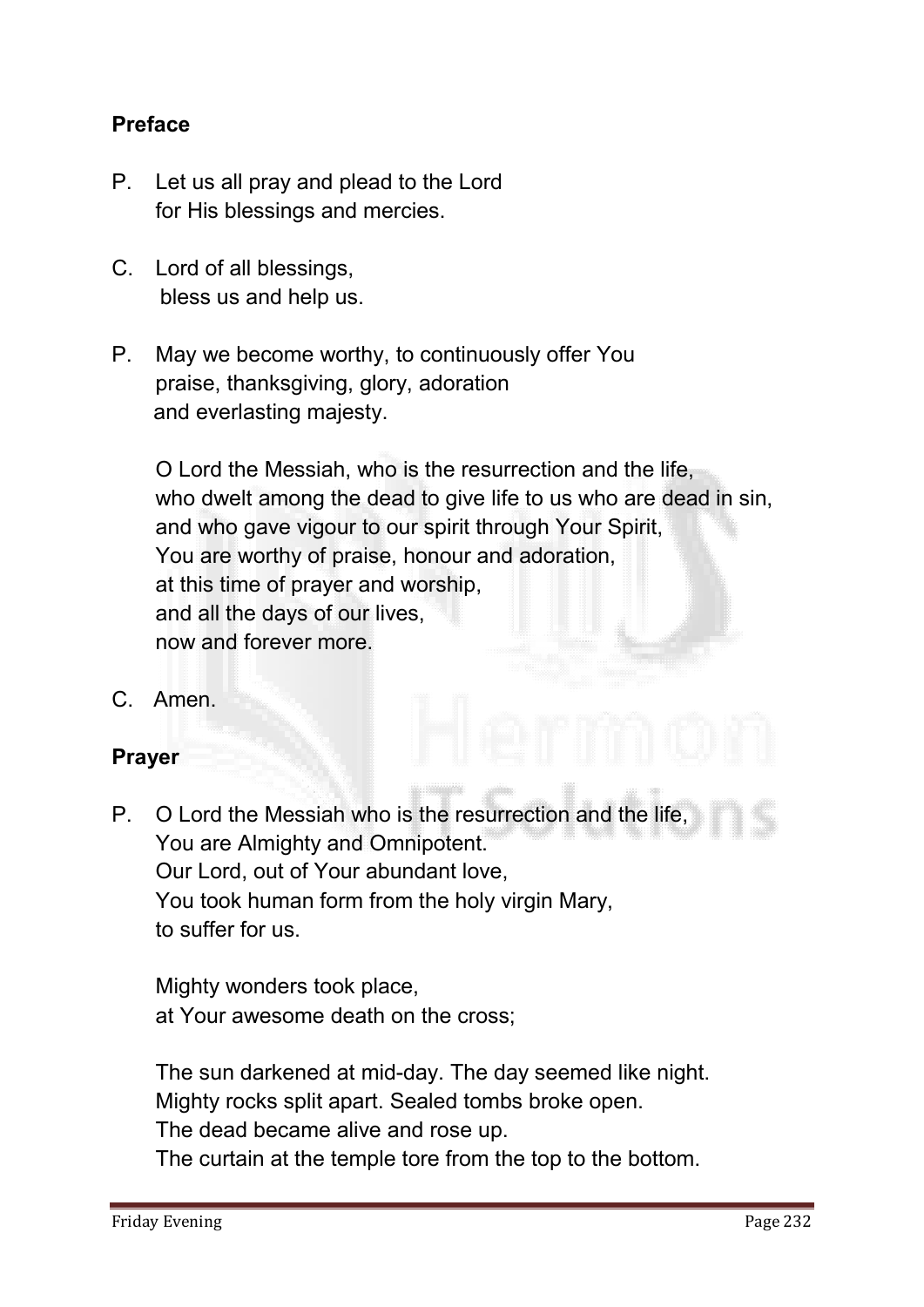**"Ivan saakshaal Dhaiva Puthran-aakunnu," ennu shadhaadhipan Ninne pukazhthi.** 

**Ninte krupayaal, Ninte vijayam njangaludeth-aakki theerthu. Jeevapradhamaaya maranathaal njangalude maranam manassode Nee kayyettu, njangalkku maranamillaaima nalki. Neethimaanaaya Arimathya Josephum, Ninte snehithanaaya Nikkodhimossum, venmayulla vasthrangal pothinju, sugantham pooshi Ninne samskarichu.** 

**Manushyaraaya njangale dhaivathwam ullavaraakki theertha Dhaivame, Nee parishudhan-aakunnu.** 

**Njangalkku vendi thaazhmayum, balaheenathayum dharichu, njangalkku shakthi thanna Balavaane, Nee parishudhan-aakunnu.** 

**Njangalkku vendi kurishinmel marikkukayum, maranathil ninnu njangale rakshikkukayum cheiytha Maranamillaathavane, Nee parishudhan-aakunnu.** 

**Mashiha Thamburaane, Ninte sreshta anugrahangalkku njangale arharaakkename. Ninte vaagdhaanangal niravetti, njangale aashwasippik-kename. Uyirthezhunnelppinaal njangale santhoshippikkename. Paapikalaaya njangalude praarthanakalum, apekshakalum kaikondu, Ninte krupa njangalude-mel choriyename.** 

**Rogikalkkum, njerukkathil-irikkunnavarkkum swasthathayum, vilapikkunnavarkkum, dhukhikkunnavarkkum aashwaasavum, pattinikkaarkkum, dharidhranmaarkkum poshanavum, vazhithettipoyavarkkum, kaanaathe poyavarkkum thirichu varavum, sameepastharkkum, dhoorastharkkum rakshyayum, kopich-irikkunnavarkkum, bhinnich-irikkunnavarkkum nirappum, nirassikkappettavarkkum, apahrithanmaarkkum aashwaasavum, paapikalkkum, kuttakkaarkkum poorna mochanavum, thiru Sabhayude santhaanangalkku paripoorna aikyavum, Nee nalkaname.**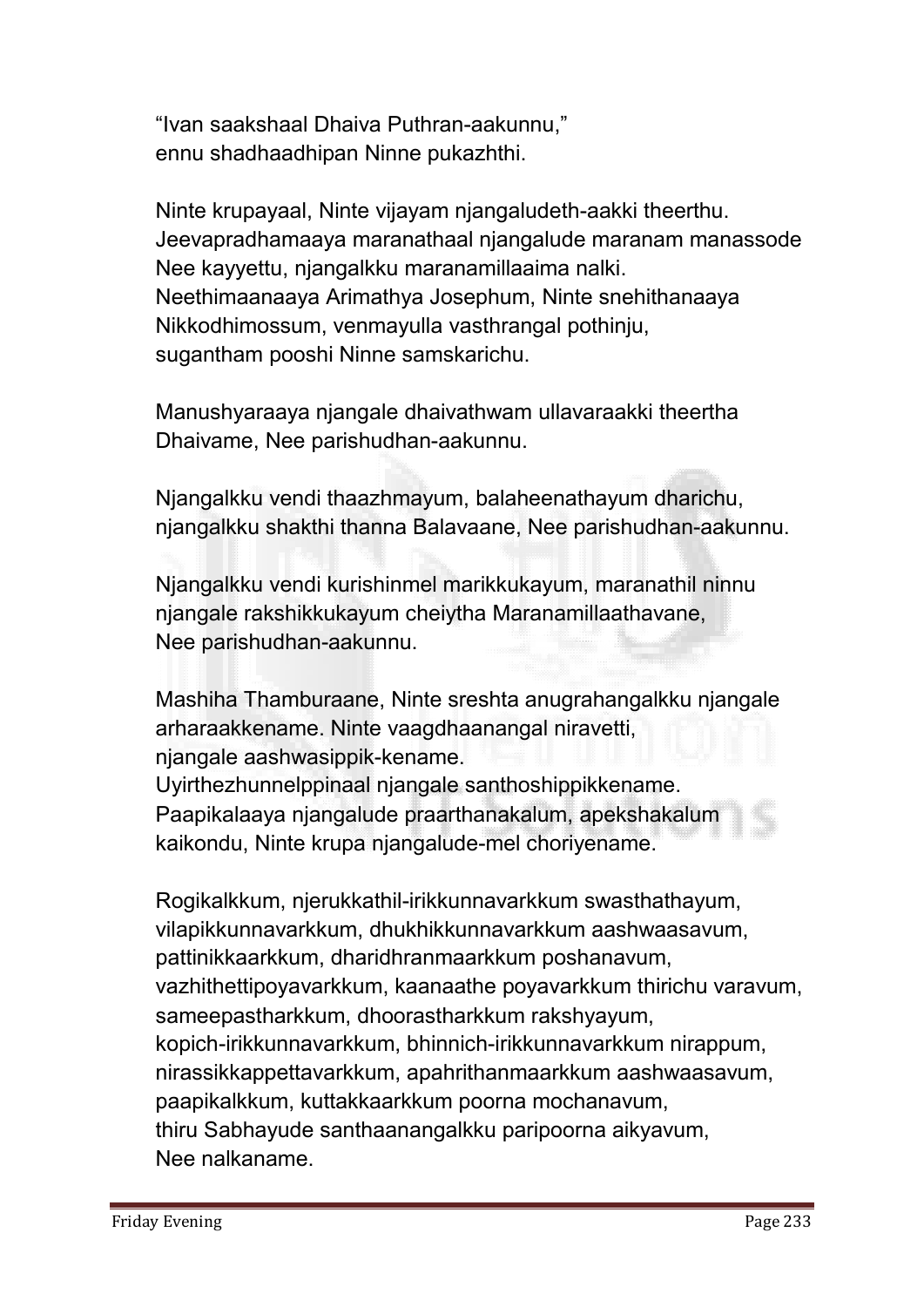**The Centurion glorified You and said, "Surely He is the Son of God".v**

**By Your grace, You made us heirs of Your victory. By Your life-giving death, You willingly took over our death and granted us eternal life. The righteous Joseph of Arimathea and Your friend Nicodemus, wrapped You in white linen, spread sweet spices, anointed and buried You.**

**O God, who made us humans share in Your divinity, You are holy.**

**O Almighty, who strengthened us by adorning humility and meekness for our sake, You are holy.**

**O Immortal One, who died on the cross for us and saved us from death, You are holy.**

**O Lord the Messiah, make us worthy of Your abundant blessings. Comfort us by the fulfilment of Your promises. Make us joyful at Your resurrection. Accept the prayers and supplications of us sinners, and shower Your grace upon us.**

**Grant relief to the sick and the oppressed, comfort to the grieving and sorrowful, nourishment to the hungry and destitute, homecoming to those have been lost and gone astray, salvation to those near and far, reconciliation to those who are angry and estranged, consolation to the dejected and deprived, complete forgiveness to sinners and offenders and absolute harmony to the children of Your holy Church.**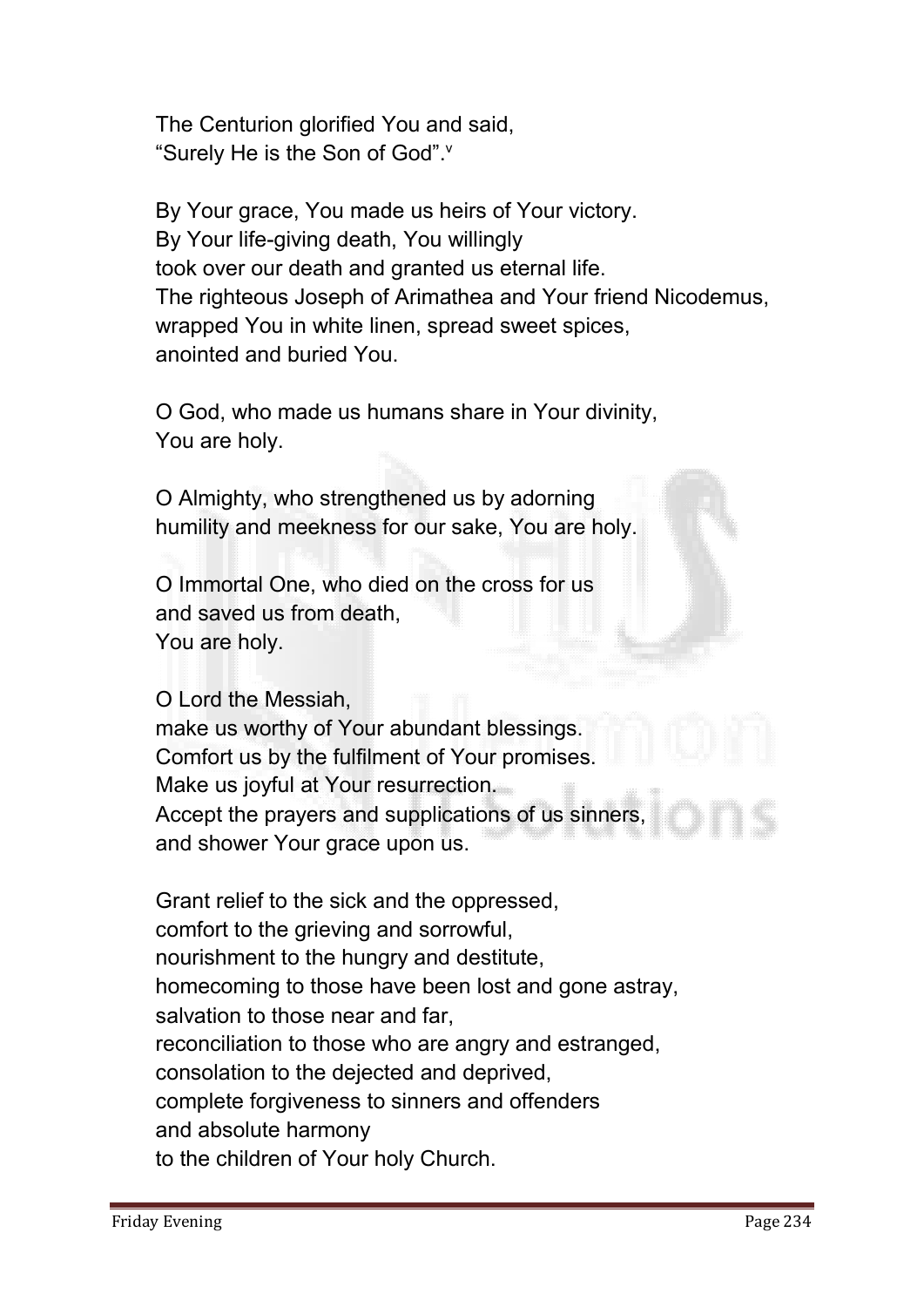**Vishudha hridhayathodum, nirmalamaaya chinthayodum, thikanja snehathodum koodi parasparam aalinganam cheiyvaan, njangale arharaakkaname.** 

**Njangaleyum, njangalude maathaa-pithaakkaleyum, sahodhara sahodharikaleyum, gurukkanmaareyum, adhyakshanmaareyum, thiru munpaakeyulla mukha-prasaadhathinum, Ninte valathu bhaaghathulla nilakkum yogyathayullavar aakename. Njangal Ninakkum, Pithaavinum, Parishudha-Roohaaikkum, sthuthiyum, sthothravum arppikkukayum cheiyyumaar aakename, hosho vab'kulas ban la'olmen.**

**C. Amen.**

# Kukkaaya (Pg.159)

**Krooshin chirakil-ninnum Dhaiva Suthante Thirumeni aadhara poorvam irakki sugantha vargangal pooshi-sheelakal pothinju. Puthuthaayoru-kallarayinnullil maanyamaayadakkam cheiytha maanya manthri sreshtaraam Yausep, Nikko-dhimosenna dhanyar yogyamaayi prathiphalam aetteedum.**

**Shubaha**

- **P. Pithaavinum, Puthranum, Parishudha-Roohaaikkum sthuthi.**
- **C. Aadhimuthal ennennekkum thanne. Amen.**

**Dhaivam maranavaahana-naayittu innu paathalathil pooki-athin shakthi thakarthu. Maranam bhramichu-paathaalam ilaki, naraka sainyangal-paribhramichodi, marana mullodinju, naraka bhayam neengi, nithyathayilekkulla uirppum sthapichu. Haaleluyya ,vandhanam thanikkennum.**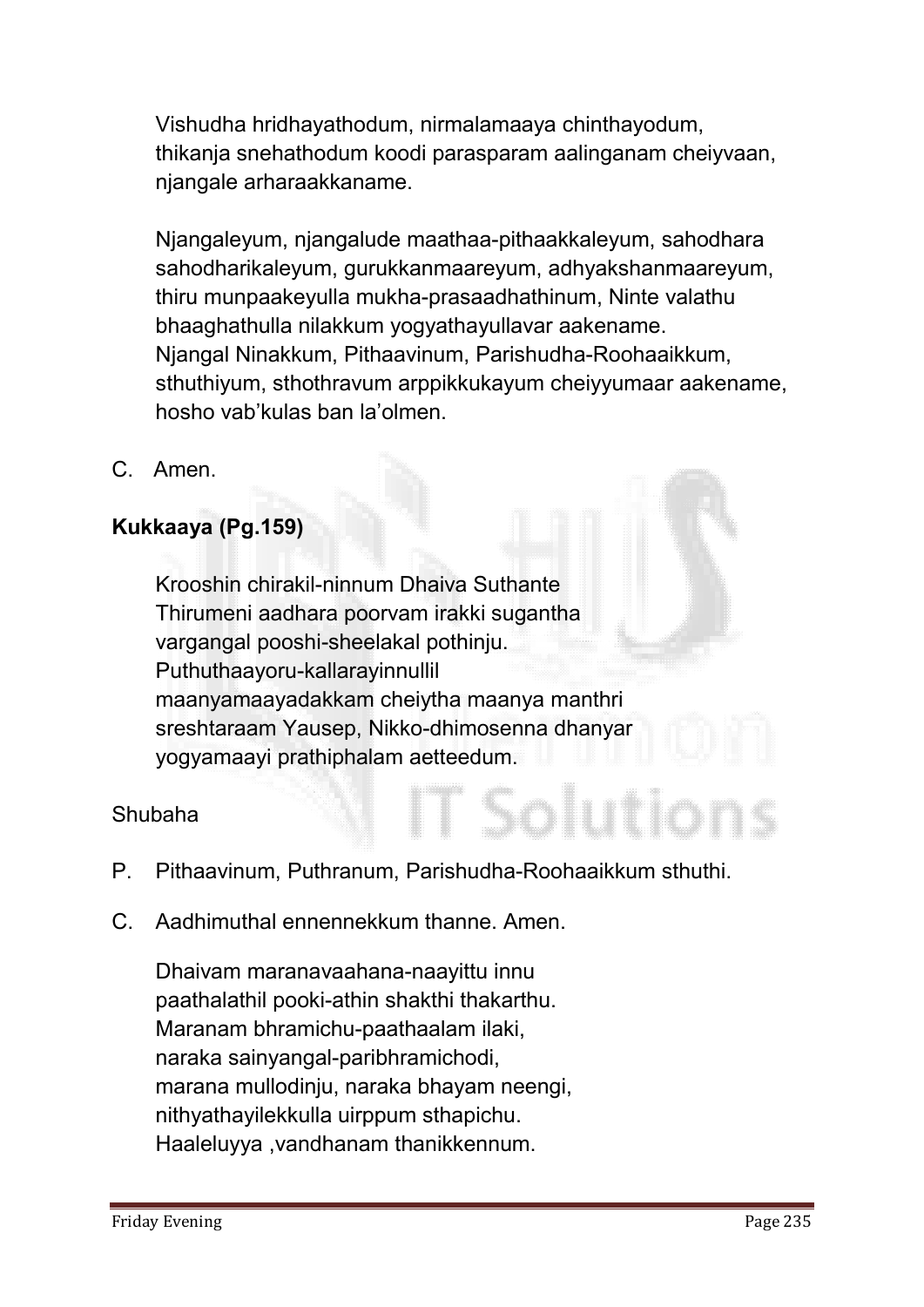**Enable us to embrace each other with consecrated hearts, pure thoughts and perfect love.**

**Make us, our parents, brothers and sisters, teachers and leaders worthy of the beauty of Your countenance in Your holy presence and a place on Your right. May we offer praise and thanksgiving to You, the Father and the Holy Spirit, now and forever more.**

**C. Amen.**

# Chant

**From the wings of the Cross, the holy body of God's Son was respectfully brought down, anointed with spices and wrapped in linen. By placing Him in a new tomb with a respectable burial, the honourable and rich noblemen, Joseph and Nicodemus, will be justly rewarded.**

**Praise** 

- **P. Praise be to the Father, to the Son and to the Holy Spirit.**
- **C. As it was in the beginning, is now and forever shall be. Amen.**

**Through the vehicle of death, God entered** *Hadesvi* **today and shattered its power. Death trembled, the depths shook, the armies of hell scattered in fear, the thorn of death was broken, the fear of hell disappeared, and the rise to eternity was assured. We will praise and worship You always.**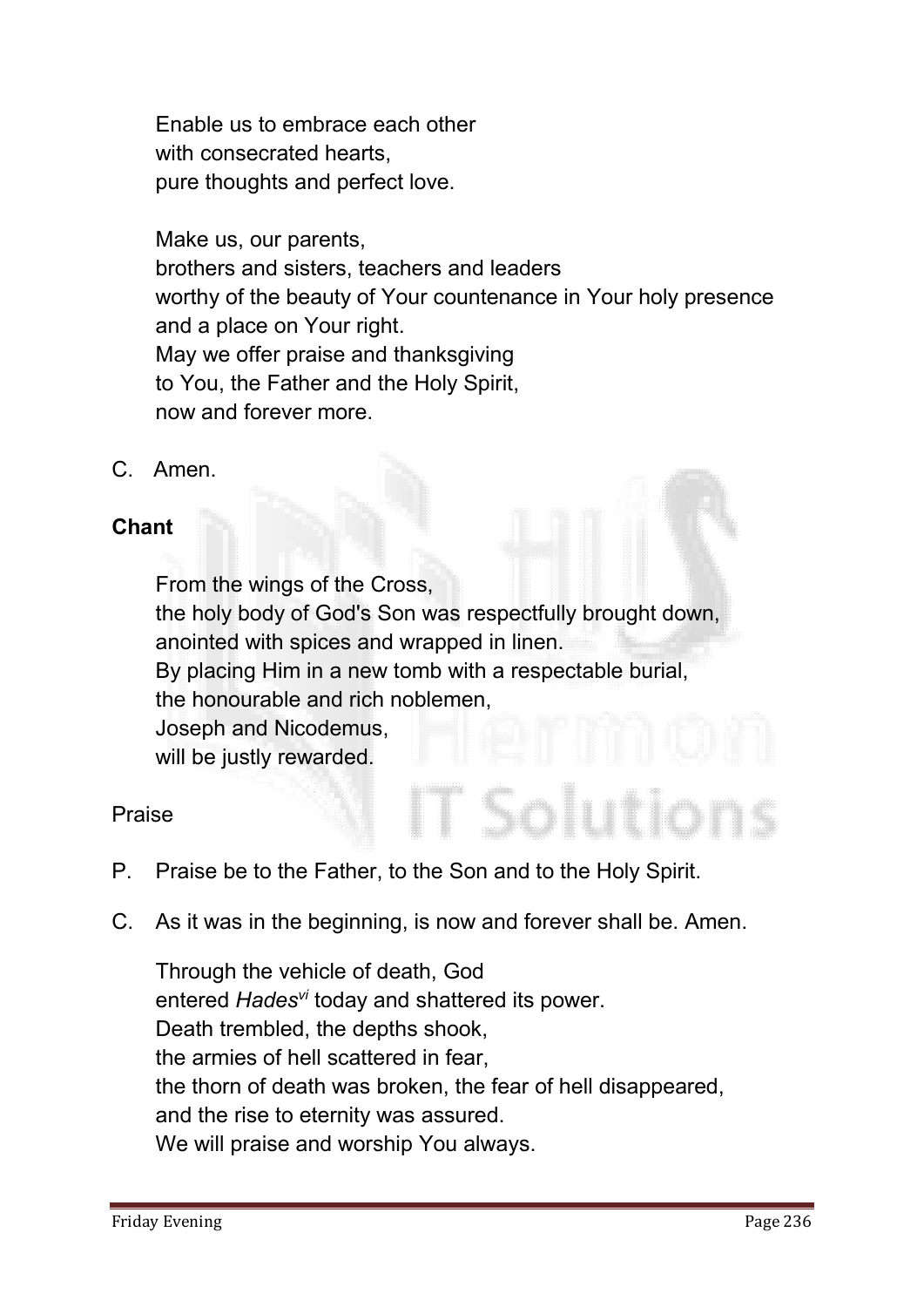# Ethra (Pg.160)

**P. Thante dhaasanmaaraaya Nikkodhimosum, Yosephum, sugandha dhravyangal kondum, vella vasthrangal kondum cheiytha samskaaram saurabhyavum, parimalavumaayi manassode sveekaricha njangalude Dhaivamaaya Mashiha Karthaave, Ninte manushya snehathaal kurishaarohanam cheiythathine orkkunna ee perunaallil, Naadhan aaya Ninakku njangal samarppikkunna ee praarthanakal angeekarikkename.** 

**Ihathilum, parathilum, njangalkku kadangalude poruthiyum, paapa parihaaravum kanivode nalkumaar aakename. Ninakkum, Pithaavinum, Parishudha-Roohaaikkum, njangal sthuthi arpikkukayum cheiyyumaar akkename, hosho vab'kulas ban la'olmen.**

**C. Amen.**

# Baathedh Haasha (Pg.160)

*(Prathivaakyam: ┼ Njangalude Dhaivamaya Karthaave, njangalodu karuna cheiyyename. Kuriyelaayisson.)*

**1. Njangalkaai etta Nin kashtatha thaazhcha, Karthaave, vaazhtha pettathaaka.**

*(Prathivaakyam)* 

**2. Idhinamanthya samayam Yauseph chennaan Peela-thossinn-arikil, Yeshuvin meniye krushathil ninnu irakkeeduvaan yaachanayode chonnaan-udane-avan anuvadhichu.**

*(Prathivaakyam)*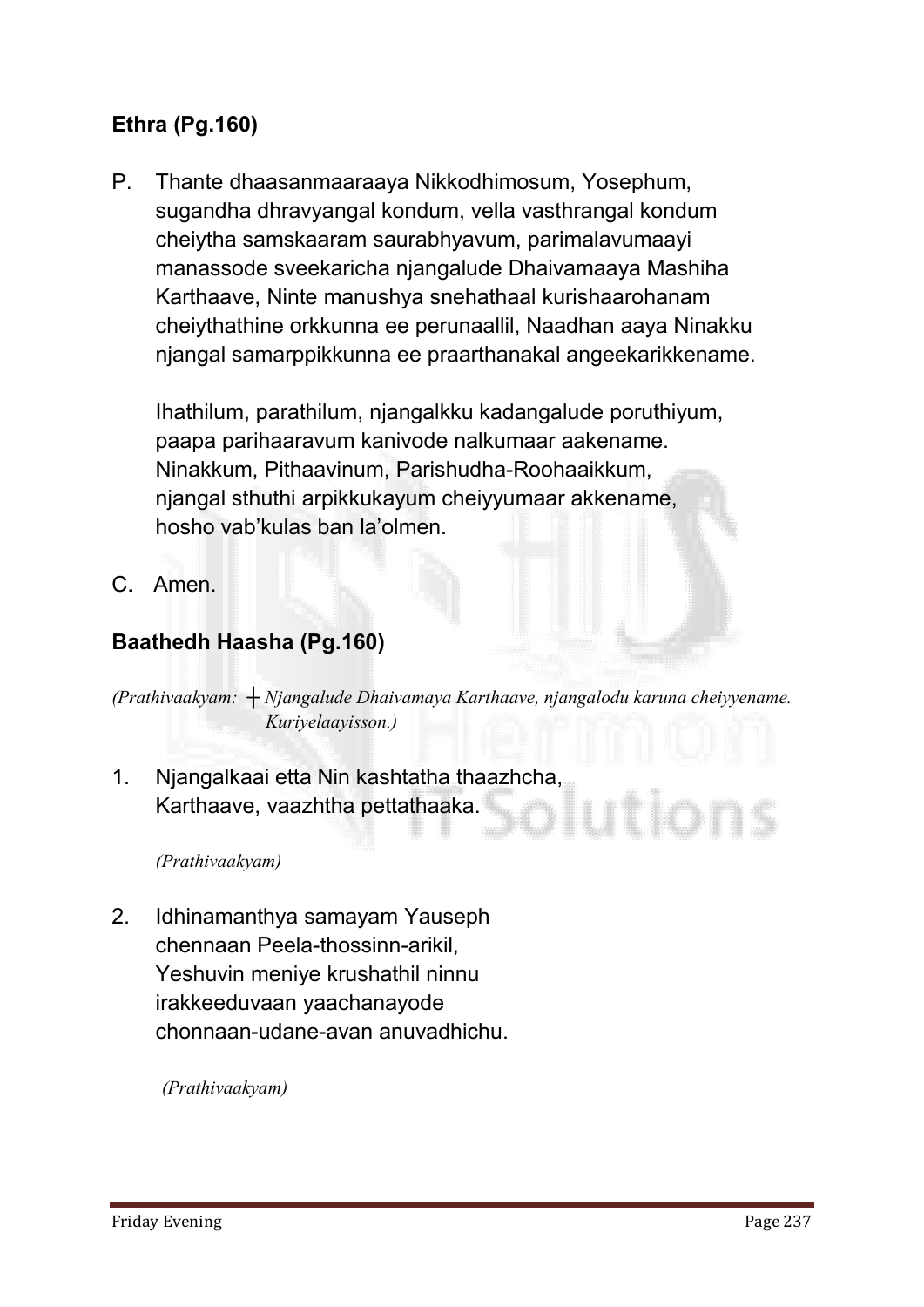# Prayer of Incense

**P. Our God, Lord the Messiah who with a willing heart, received the burial, using sweet smelling spices and white linen from Your servants Nicodemus and Joseph, on this festival day, when we remember Your love for humanity that made You die on the cross, accept O Lord, the prayers we offer to You.**

**Grant us remission of debts and forgiveness of sins in this world and the world to come. May we offer praise to You, the Father and the Holy Spirit, now and forever more.**

**C. Amen.**

# Song of Passion

*Response: ┼ O Lord our God, have mercy on us. Kurie Eliesson.)*

**1. O Lord, blessed be the hardship and humility You endured for our sake.**

*(Response)*

**2. When Joseph went to Pilate on the evening of this day, with the request to be allowed to take down the body of Jesus from the cross, he immediately granted permission.**

*(Response)*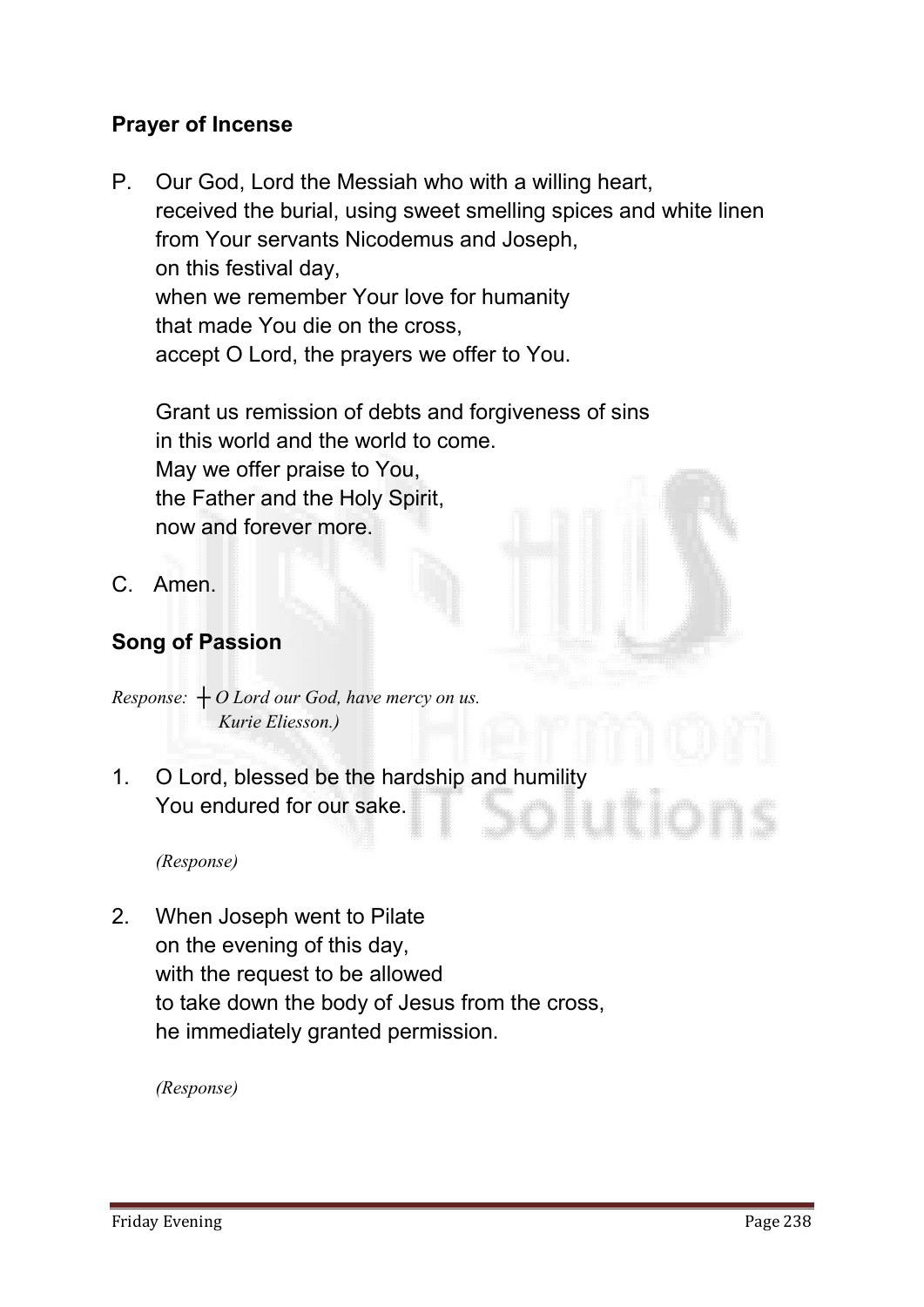**3. Dhanavaante-koode Nikkodhimosum, anpernum naari-maarum koodi bhakthiyode-Yeshuvin meni krooshil ninnu-irakki thante adipaadellam udane kazhuki.**

#### *(Prathivaakyam)*

**4. Kethane enna vilayereedum nerthoru thuniyil pothinjittavane, Yausephinte puthiyoru kabaril vachittathinte-vaathil valiya kallaal marachavar bahumathiyode.**

#### *(Prathivaakyam)*

**5. Anperumm-Eesho Thamburaane, inpamerum thirumeniye thumbhappettor-kambham-akannu anpodukoodi adakeeduvaan inpappetta-thenthascharyam!**

#### *(Prathivaakyam)*

**6. Ninnodu-koode njaanum kabaril vannen Naadha marichavanepol. Moonnam naalil uyirthapole Ninnodu-koode njanum uyirtha ngunnathe vaasam cheiyva-thaaka.**

*(Prathivaakyam)*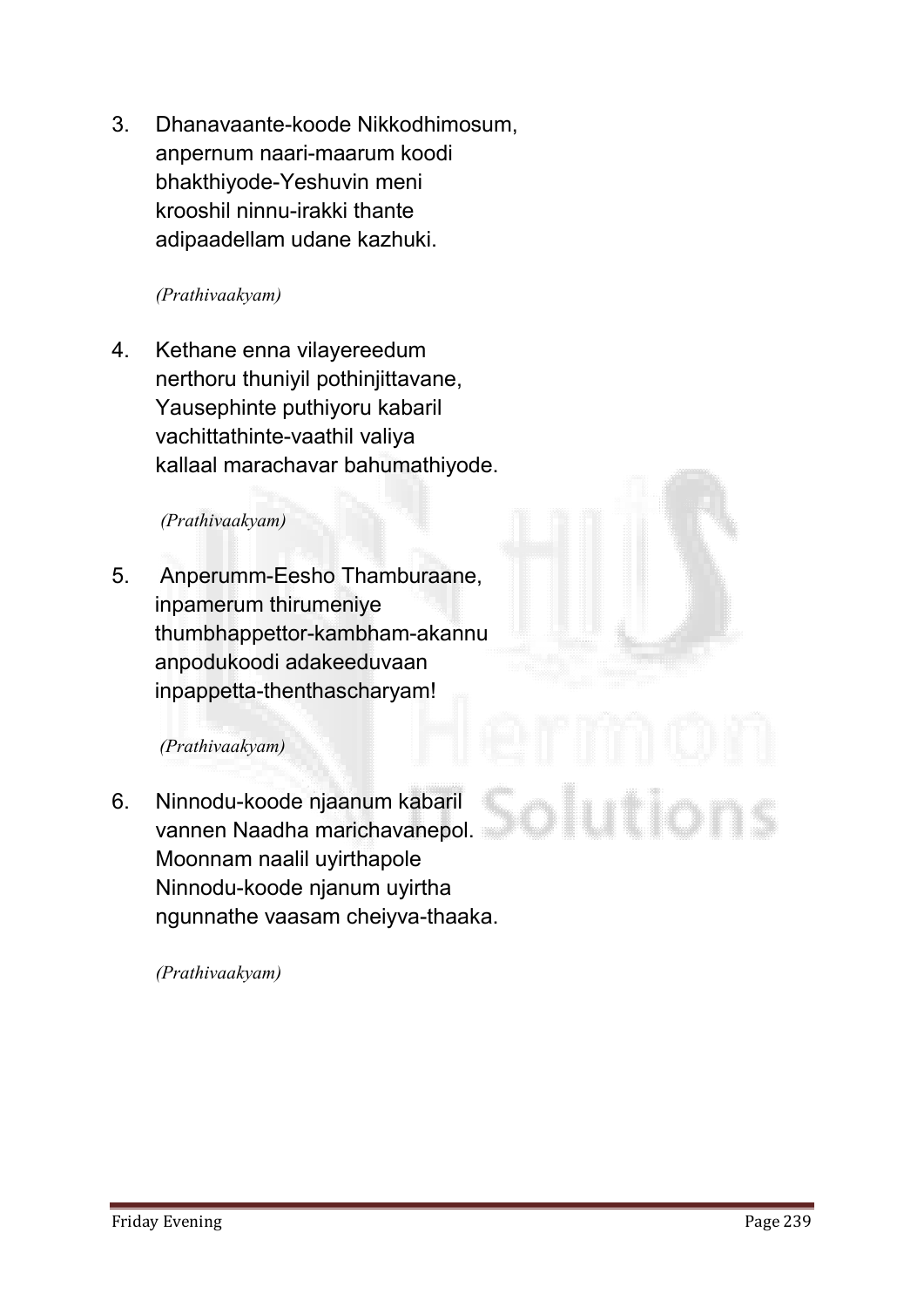**3. Nicodemus together with the rich man, and the women who loved Jesus, reverently took down the body of Jesus from the cross and immediately washed all His wounds.**

#### *(Response)*

**4. With stripes of fine, expensive linen they wrapped His body, respectfully laid him in a new tomb that belonged to Joseph and covered the entrance of the sepulchre with a big stone.**

#### *(Response)*

**5. O loving Lord Jesus, how marvellous it is that disregarding fear, Your grieving friends came forward in affection to bury Your lovely and divine body!**

#### *(Response)*

**6 O Lord, I too come to the tomb with You, like a dead person. Just as You rose up on the third day, allow me also, along with You, to rise up and live on high.**

*(Response)*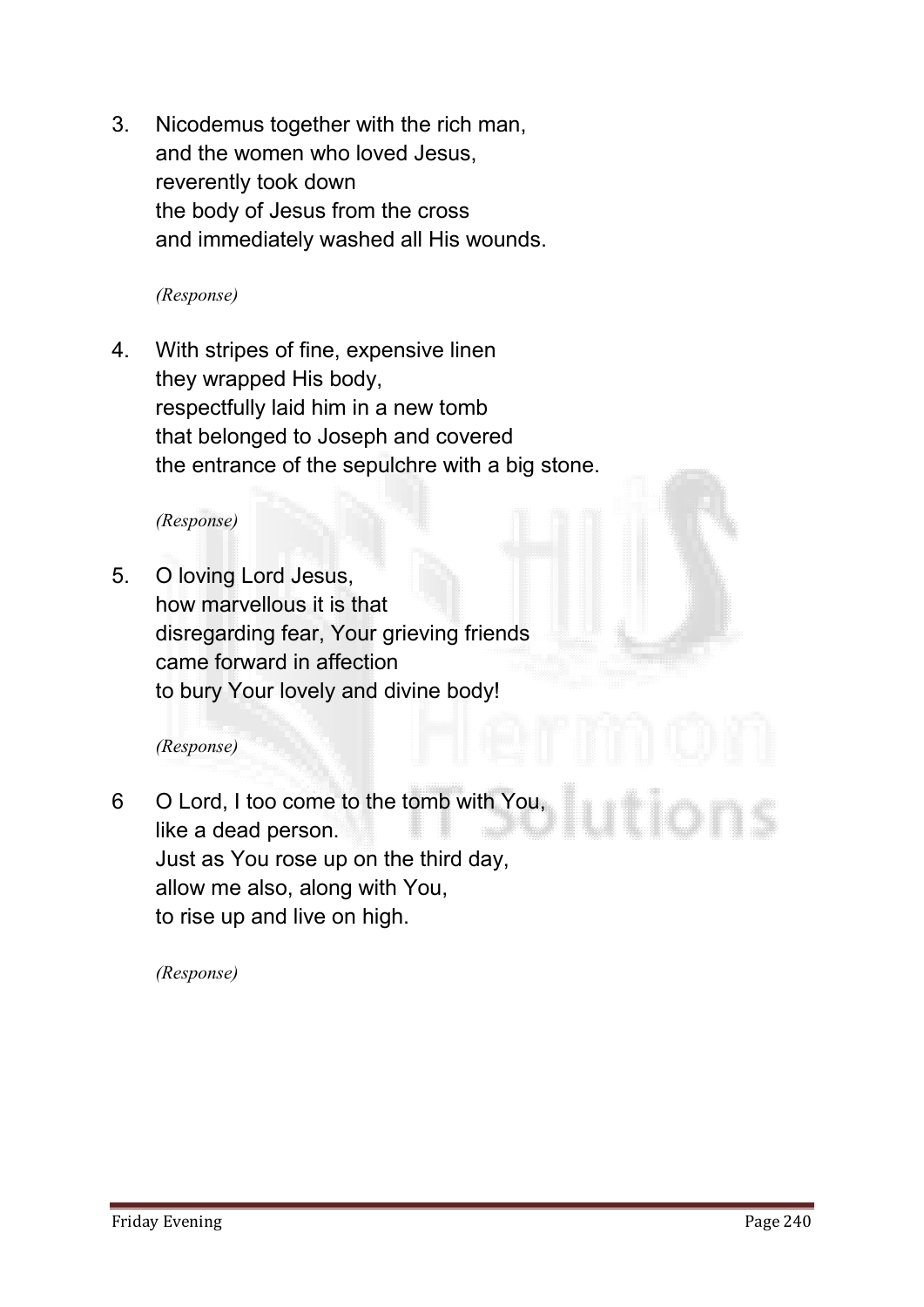# Mar Yaakobinte Baaoosa (Pg.161)

*(Prathivaakyam: ┼ Njangalude Dhaivamaya Karthaave, njangalodu karuna cheiyyename. Kuriyelaayisson.)*

**1. Kashtatha skeepaa maranam sahippaan vanna Mashiha, praarthana kettin-arulka Nin krupaye njangalude-mel.**

#### *(Prathivaakyam)*

**2. Krooshine kaanmaan thiru Sabhaye Nee varika sheeghram. Aarum kandaalal-arikkarayum thirumeniye. Aarivanaaro krushil thoongi kidakkunnayo? Entheevannam haa Ninakku bhavichen Naadha? Ninnude muthukil uzhachalukale dheerghamaakki. Ninnude chenni romaa parikkunnavarkk-elppichu. Nin thiru mukhamo adikkunnavarkkaayi kodutheedunnu. Nin thiru maarvine kunthakkaaran laakkakkunnu chankuthurannu raktham jalavum ozhukkeedunnu.**

#### *(Prathivaakyam)*

**3. Eeshne, Ninnil enthoru vismayam njaan kaanunnu. Ninthiru paadukal vivaricheeduvaan kazhivillayo. En paapamaake vanmalapole Ninmelettu inbavaaridhi Thannil neeyang-alanjeedunnu.**

#### *(Prathivaakyam)*

**4. Ennude maalinyam muzhuvan kazhukikkalavaan Ninnude raktham vishudhiyinn uravaai ozhukkiyonne, njaanum Ninnodu-koode krooshil cherunnayyo kaanunnu njaan Nin premathin aazham Naadha.**

*(Prathivaakyam)*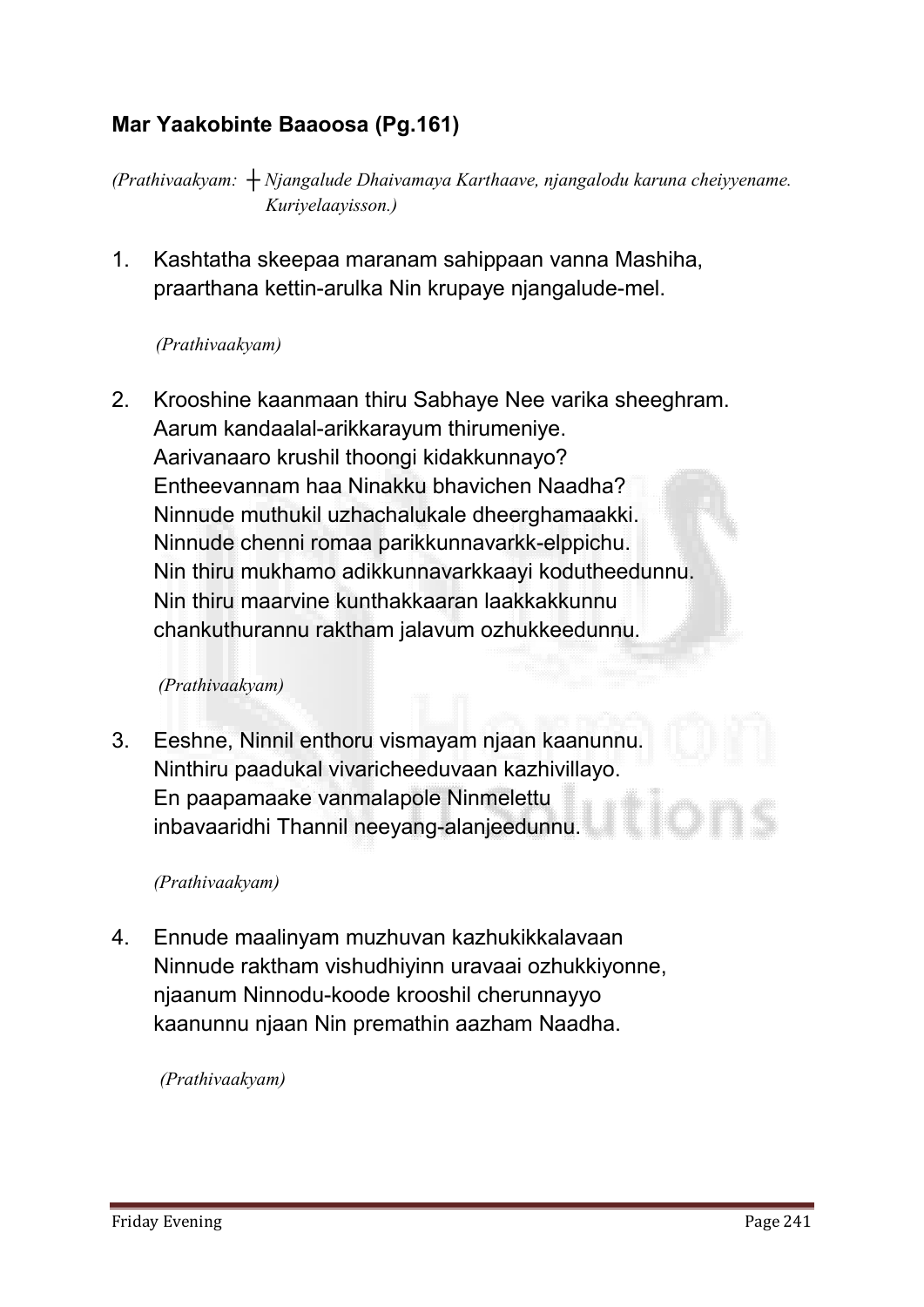# St. James' Hymn of Supplication

*(Response: ┼ O Lord our God, have mercy on us. Kurie Eliesson.)*

**1. O Messiah, who came to suffer and die on the cross for us, listen to our prayer and shower Your grace on us.**

#### *(Response)*

**2. O holy Church, come quickly to behold the cross. Anyone who sees Your body will cry out loud. Who is this that hangs on the cross? O why did this happen to You, O Lord? You offered Your back to those who beat You. You offered Your cheeks to those who pulled out Your hair. You gave Your holy face to those who beat You. Your divine bosom became the target for the spear and blood and water flowed from Your pierced heart.**

#### *(Response)*

**3. O Jesus, what a wonder I see in You. I am unable to describe Your wounds. You bore all my sins, which are like a huge mountain and You merged it into a sea of love.**

*(Response)*

**4. O Lord whose blood flowed like a holy fountain to wash away all my blemishes, I now see the depths of Your love as I join You on the cross.**

*(Response)*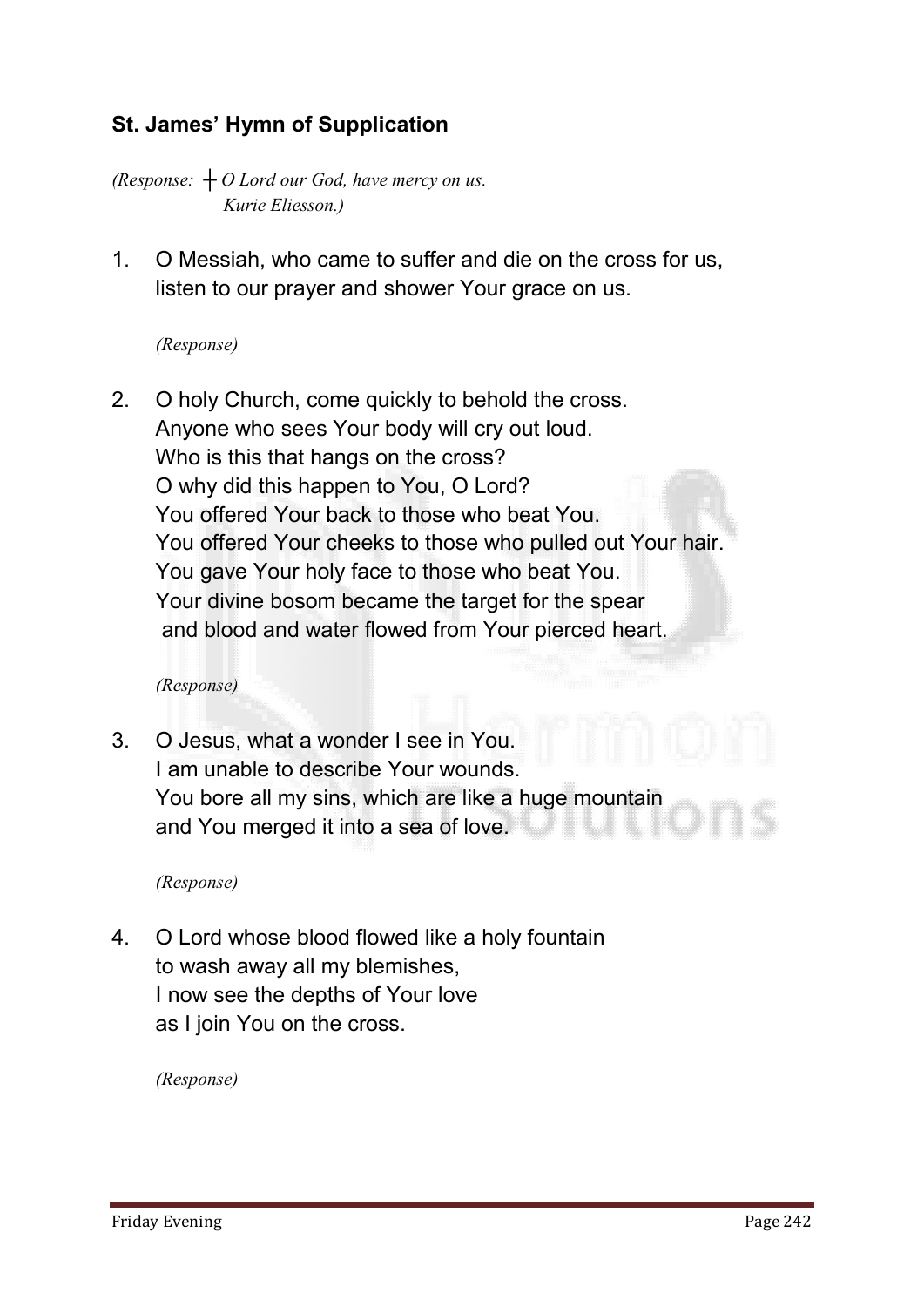**5. Sneha kadale, Ninnude sneham porunnennil dhaahikkunen hridhayam Ninne paanam cheiyvaan. Ninne snehikkaathon shaapam etteedunnu, Ninne snehikkunnon anugraham kaikkollunnu.**

*(Prathivaakyam)* 

**6. Utharam arulka, arulka Dheva, anugrahikka. Marthyar chitham maanasaanthare varutheedename.**

*(Prathivaakyam)* 

# Apeksha (Pg.16)

- **P. Njangalude Karthaavaaya Yeshu Mashihaaye, Ninte anugrahangalude vaathil njangalude nere adachu-kalayaruthe.**
- **C. Karthaave, njangal paapikalakunnu ennu njangal ettu parayunnu. Njangale anugrahikkename.**
- **P. Karthaave, Ninte maranathaal njangalude maranam maanju pokuvan, Ninte sneham Ninne Ninte sthalathuninnu njangalude adukkalekku irakki konduvannu.**
- **C. Karthaave, njangalude-mel anugraham choriyename. Amen.**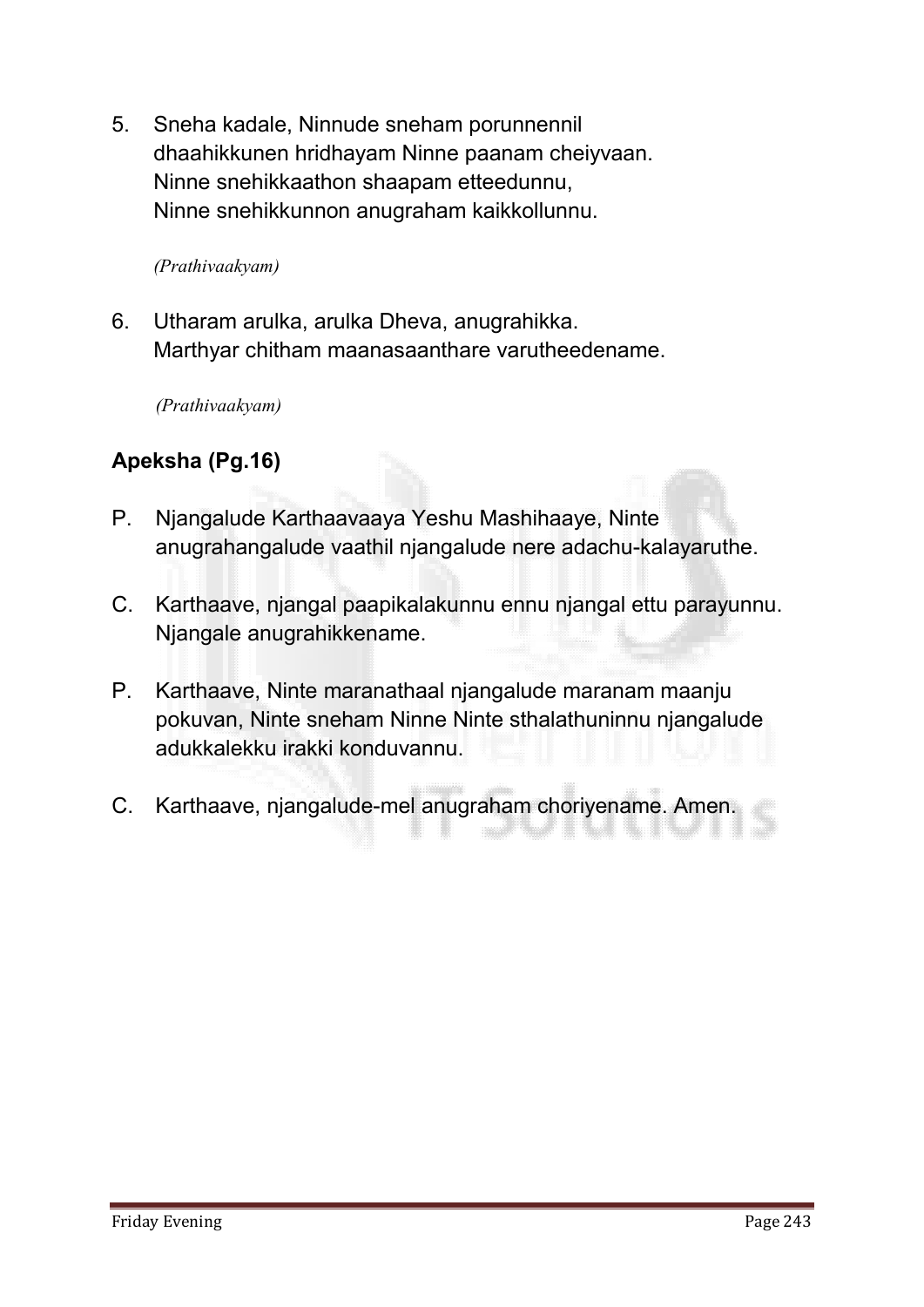**5. O sea of Love, Your love pours into me and my heart thirsts to be quenched by You. The one who does not love You, receives curses, but the one who loves You receives blessings.**

*(Response)*

**6. Answer us O Lord, answer and bless us. Bring about a transformation in human minds.** 

*(Response)*

# Supplication

- **P. Our Lord Jesus Christ, do not shut the door of Your blessings against us.**
- **C. O Lord, we confess that we are sinners. Bless us.**
- **P. O Lord, Your love brought You down to us from Your abode, so that our death may be averted by Your death.**
- **C. O Lord, shower Your blessings on us. Amen.**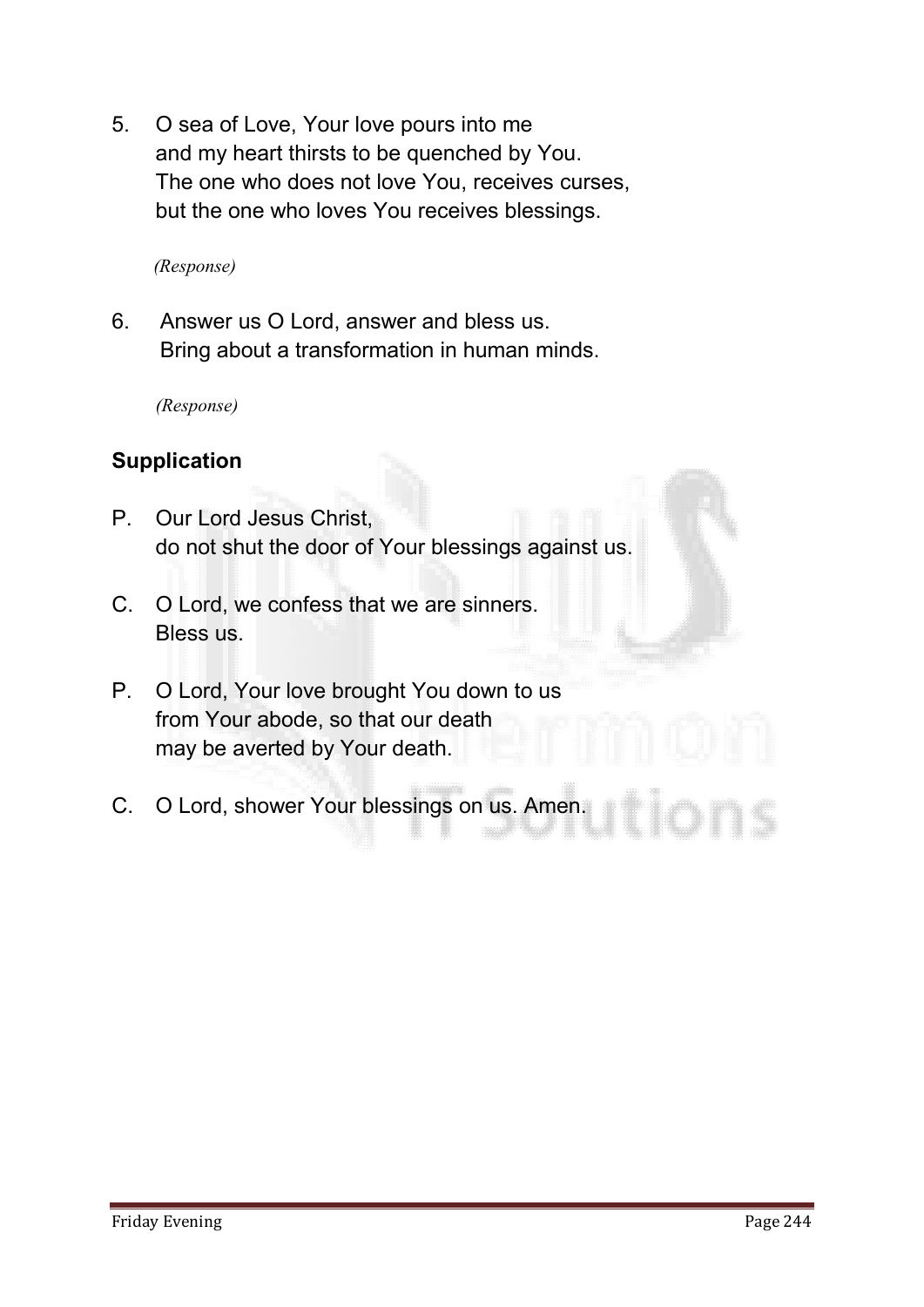# Kauma (Pg.88)

#### *(Moonnu pravashyam pattakaarente pinnalle ettuchollenam)*

**Thante maranathaale, njangalude maranathe jeevippicha Masihaa Thamburaane, njangalude jeevane shakthippeduthi, njangalodu karuna cheiyyename.** *┼ Kuriyelaayisson.*

#### *(Pattakaarente pinnalle ettuchollenam)*

**Njangalude Karthaave, Ninakku sthuthi, Ninte Pithaavinu bahumaanavum, Parishudha-Roohaaikku vandhanavum, pukazhchayum undaayirikkatte. Paapikalaaya njangalude-mel anugrahangalum, karunakalum undaayirikkename. Melulla Yerushaleminte vaathilukal thurannu, Mashihaaye, Ninte simhaasanathin munpaake, njangalude praarthanakal praveshikkumaar-aakaname. Njangalude Karthaave, Ninakku sthuthi. Ennekkum njangalude sharanavume, Ninakku sthuthi. Baarekmaar.** 

#### *(Allenkil geetham)*

**Karthaa, sthuthi Ninakku, Thaathanu bahumaanam, Vishudha-Roohaaikku, pukazhcha vandhanam. Paapikalaakunna, Ninnude adiyaaril anugraham, krupayum, chorinjee-dename Nee. Melulla Yerushalem vaathil thurannittu, Mashiha, simhaasane, praarthana ethaname. Sthuthi en Karthaave, sthuthi en Karthaave, nithya sharanavume, sthuthithe. Baarekmaar.**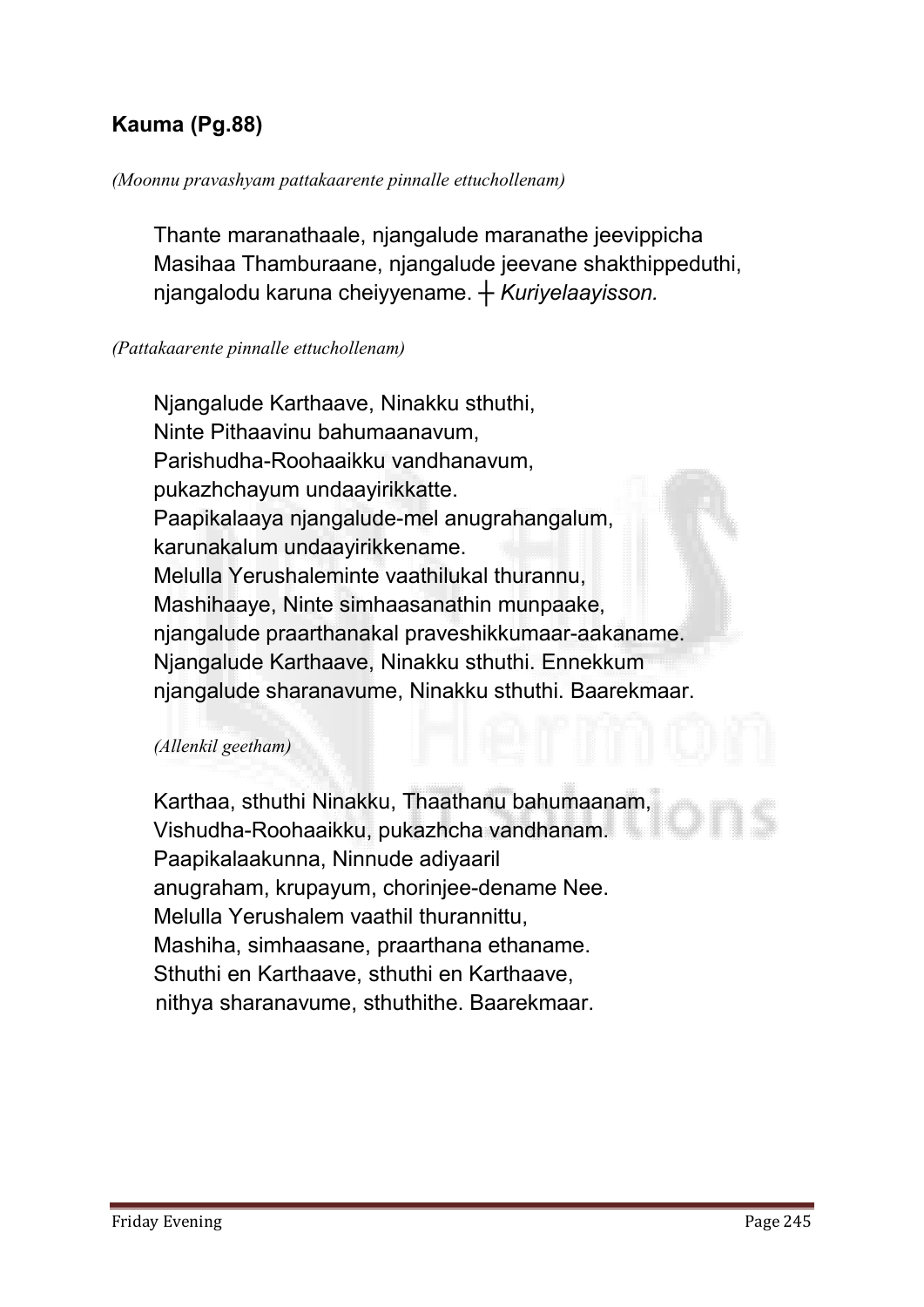# Adoration

#### *(To be said three times after the priest)*

 **O Lord the Messiah, who by Thy death, transformed our death into life, strengthen our lives and have mercy on us.** *┼ Lord, have mercy.*

#### *(Repeat after the priest)*

**Our Lord, praise be to Thee, glory be to Thy Father, and our praise and worship be to the Holy Spirit. May Thy blessings and mercies be on us sinners. O Messiah, open the doors of heavenly Jerusalem so that our prayers may reach Thy throne of grace. Our Lord, praise be to Thee. Praise be to Thee, our eternal refuge. Bless us O Lord.**

#### *(Or in song)*

**Praise be to Thee O Lord. Glory be to the Father and to the Holy Spirit, our praise and worship. Bestow Thy blessings and grace upon us, Thy sinful servants. O Messiah, open the doors of heavenly Jerusalem so that our prayers may reach Thy throne of grace. My Lord, praise be to Thee. My Lord, praise be to Thee. Praise be to Thee, our eternal refuge. Bless us O Lord.**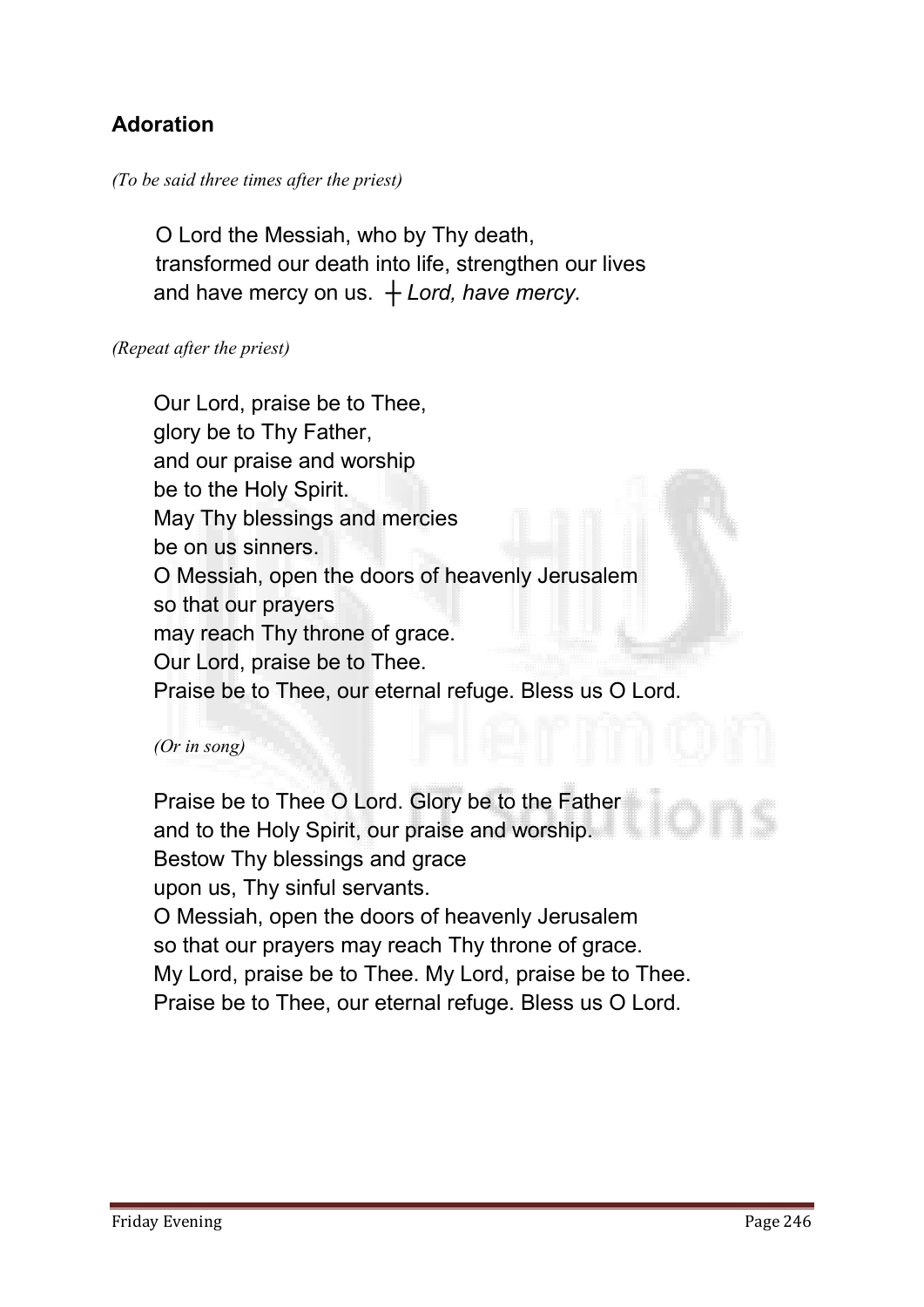# Karthaavinte Praarthana (Pg.2)

- **P. Swargasthanaaya njangalude Pithaave,**
- **C. Ninte naamam parishudham aakkapedename. Ninte Raajyam varename; Ninte ishtam swargathile-pole, bhoomiyilum-aakaname. Njangalkku aavashyamulla aahaaram innu njangalkku tharename. Njangalude kadakkaarodu njangal kshamichirikkunnathu-pole, njangalude kadangalum, dhoshangalum, njangalodum kshamikkename. Njangale pareekshayilekku praveshippikkaathe, njangale dhushtanil ninnu rakshichu-kollename; enthukondennaal, Raajyavum, shakthiyum, mahathwavum, ennekkum Ninakkullath-aakunnu. Amen.**

#### *(Allenkil geetham)*

# Karthaavinte Praarthana (Pg.3)

- **P. Swarlokathil-irunnarulum Dheva, njangalude Thaatha,**
- **C. Ninthiru-naamam paavanamai, perumaarapettee-dename.**
- **P. Thaathaa Ninnude thiru Raajyam, vannee-daname eeyulakil.**
- **C. Thiruhitham ethu-pol suraloke, athu-polivideyum-aakaname.**
- **P. Vendunn-aahaaram engalkkinn-ekaname Nee Karthaave.**
- **C. Anyarod-engal kshamichathu-pol, adiyaar paapam mochikka.**
- **P. Pareekshayil-engale aakkaruthe, dhushtanil ninnozhi-vaakkuka Nee.**
- **C. Raajyam, shakthi, mahathwangal, ennum Ninakkullava. Amen.**

# Onnaam Paadam: Dhaaniyel 2:26-45

# Randaam Paadam:1Thessalonikyar 2:1-12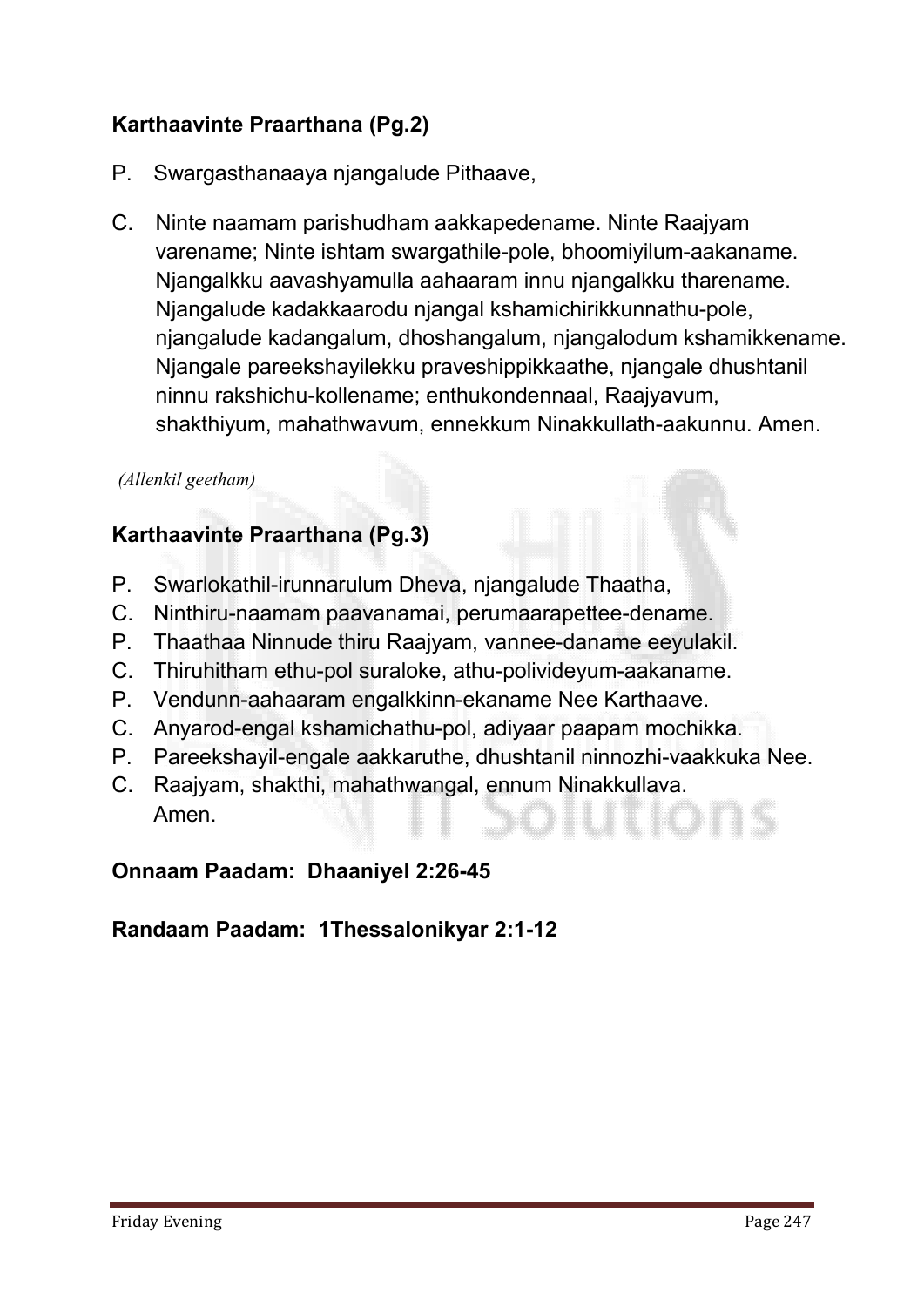# The Lord's Prayer

- **P. Our Father in heaven,**
- **C. hallowed be Thy name. Thy Kingdom come; Thy will be done on earth, as it is in heaven. Give us this day our daily bread. Forgive us our sins and offences, as we forgive those who sin against us. Lead us not into temptation and deliver us from the evil one; for Thine is the Kingdom, the power and the glory, forever and ever. Amen.**

#### *(Or in song)*

# The Lord's Prayer

- **P. Our Father in heaven,**
- **C. Hallowed be Thy name.**
- **P. Thy Kingdom come;**
- **C. Thy will be done on earth, as it is in heaven.**
- **P. Give us this day our daily bread.**
- **C. Forgive us our sins as we forgive those who sin against us.**
- **P. Lead us not into temptation and deliver us from the evil one,**
- **C. For Thine is the Kingdom, the power and the glory forever and ever. Amen.**

#### First Lesson: Daniel 2:26-45

# Second Lesson: 1Thessalonians 2:1-12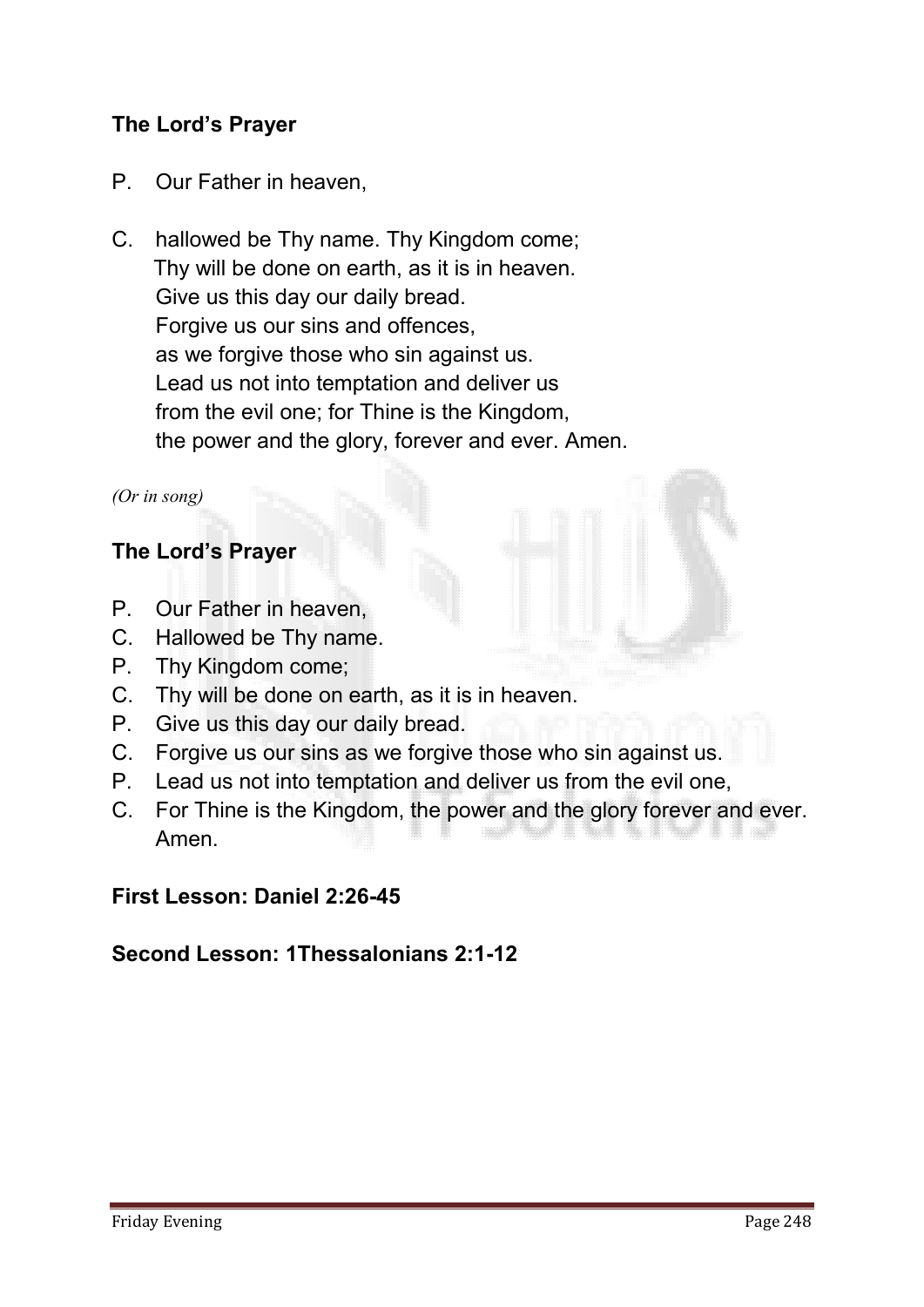# Soothaara Apeksha (Pg.162)

- **P. Njangalude vargathinte rakshakku vendi, kurishil marippaanum, maranathil ninnu njangale rakshippaanum, Aadhamineyum, sandhaanangaleyum veendeduppaanumaayi swargathil ninnu irangi vanna Mashiha Thamburaane, Ninte sreshta anugrahangalkke njangale arharaakkename. Ninte vaagdhaanangal niravetti njangale aashwasippikkaname. Ninte punarudhaanathil njangale santhoshippikkename. Ninte thaazhmayude maathruka eppozhum njangalil vilayaadaname. Ninakku njangalilulla ella krupakalkkumaayi, Ninakkum, Pithaavinum, Parishudha-Roohaaikkum, sthuthiyum, sthothravum njangal arpichu kollunnu, hosho vab'kulas ban la'olmen.**
- **C. Amen.**

# Kukkaya (Pg.162)

**Kandaalum srshttikale vahicheedunnon, krooshil mindath-ang-urangeedunnu jaya veeran polave. Vairikale Thaan tholppich-eenaalil, adimakale Thaan viduvichethiriyude aayudhamellaam kavarnnavane bandhichirulil, koopathil thallitt-avanmel jayaghosham kondu. Haaleluyya, sthuthi Ninakkennekkum.**

# **Shubaha**

- **P. Pithaavinum, Puthranum, Parishudha-Roohaaikkum sthuthi.**
- **C. Aadhimuthal ennennekkum thanne. Amen.**

**"Yodhave, mallaneeye"-nnatimakal cholleedunnu "adimappettavaram njangale veendoru Balavan Nee." Inimel njangal Nin adimakalayennum sevippathinai krupa aruleedename. Shathru bhayam vittadiyaar Nin thrippadhe aayussolam abhayam thedi porcheiythangavare Haaleluyya, tholppippan arulka.**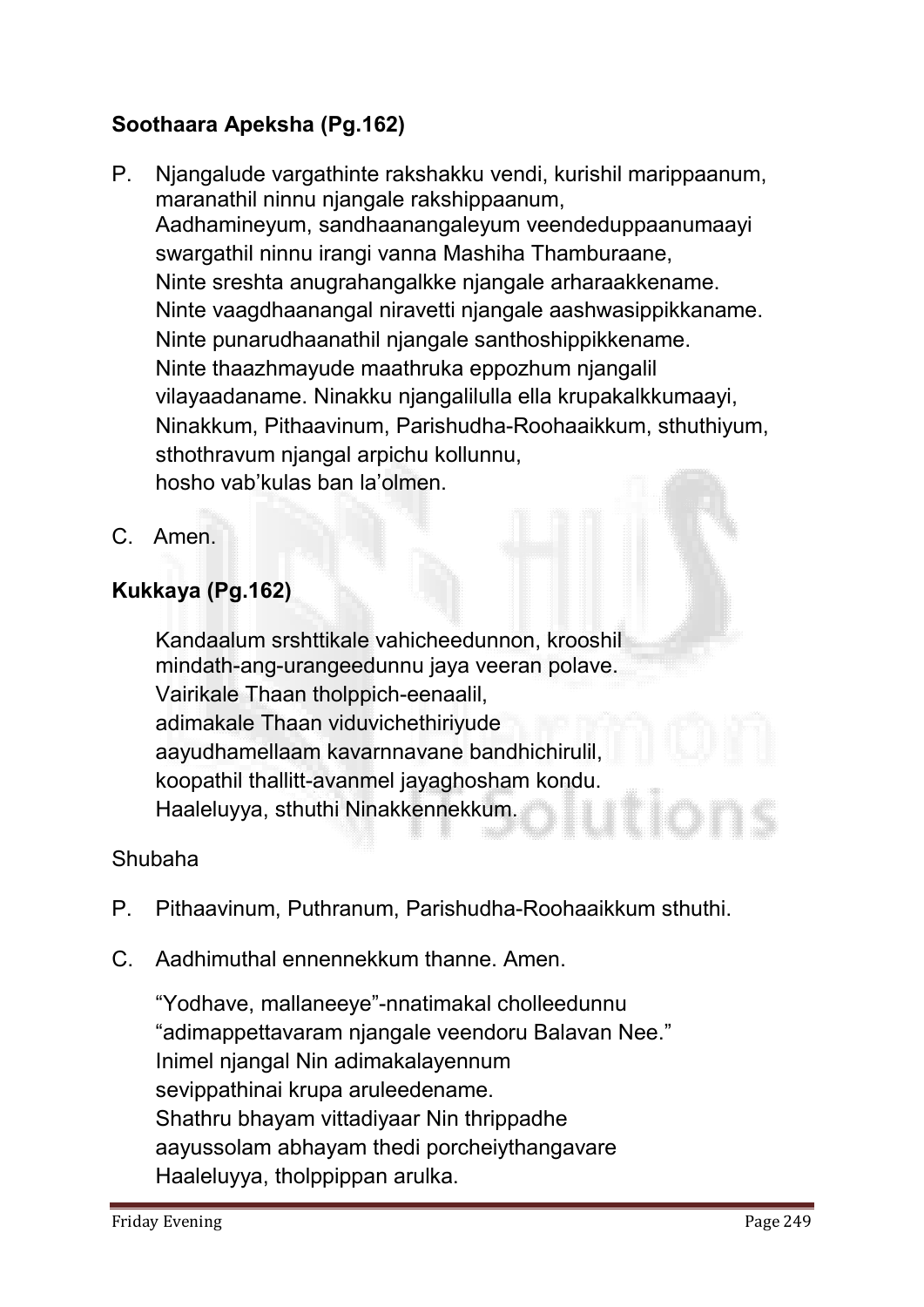# Compline

- **P. O Lord the Messiah, who came down from heaven to die on the cross for the salvation of humanity, to save us from death and to redeem the descendants of Adam, make us worthy of Your abundant blessings. Comfort us by the fulfilment of Your promises. Make us rejoice at Your resurrection. May the model of Your humility be always visible in us. We offer praise and thanksgiving to You, the Father and the Holy Spirit for all the grace that is in us, now and forever more.**
- **C. Amen**

# **Chant**

**Behold, the One who bears all creation on the cross, sleeps quietly, like a triumphant warrior. On this day He defeated His enemies, He liberated the slaves, captured the weapons of the enemy, bound him in darkness, pushed him into the deep pit and triumphed over him. Haaleluyyah, praise be to You forever.**

# **Praise**

- **P. Praise be to the Father, to the Son and to the Holy Spirit.**
- **C. As it was in the beginning, is now and forever shall be. Amen.**

**Your slaves say, "O warrior, You are strong, You are the Almighty who delivered us from slavery." Henceforth, give us the grace to always serve You as Your slaves. Without fear of the enemy, may Your servants find shelter at Your holy feet, all our lives and grant that we may defeat them in battle. Haaleluyyah.**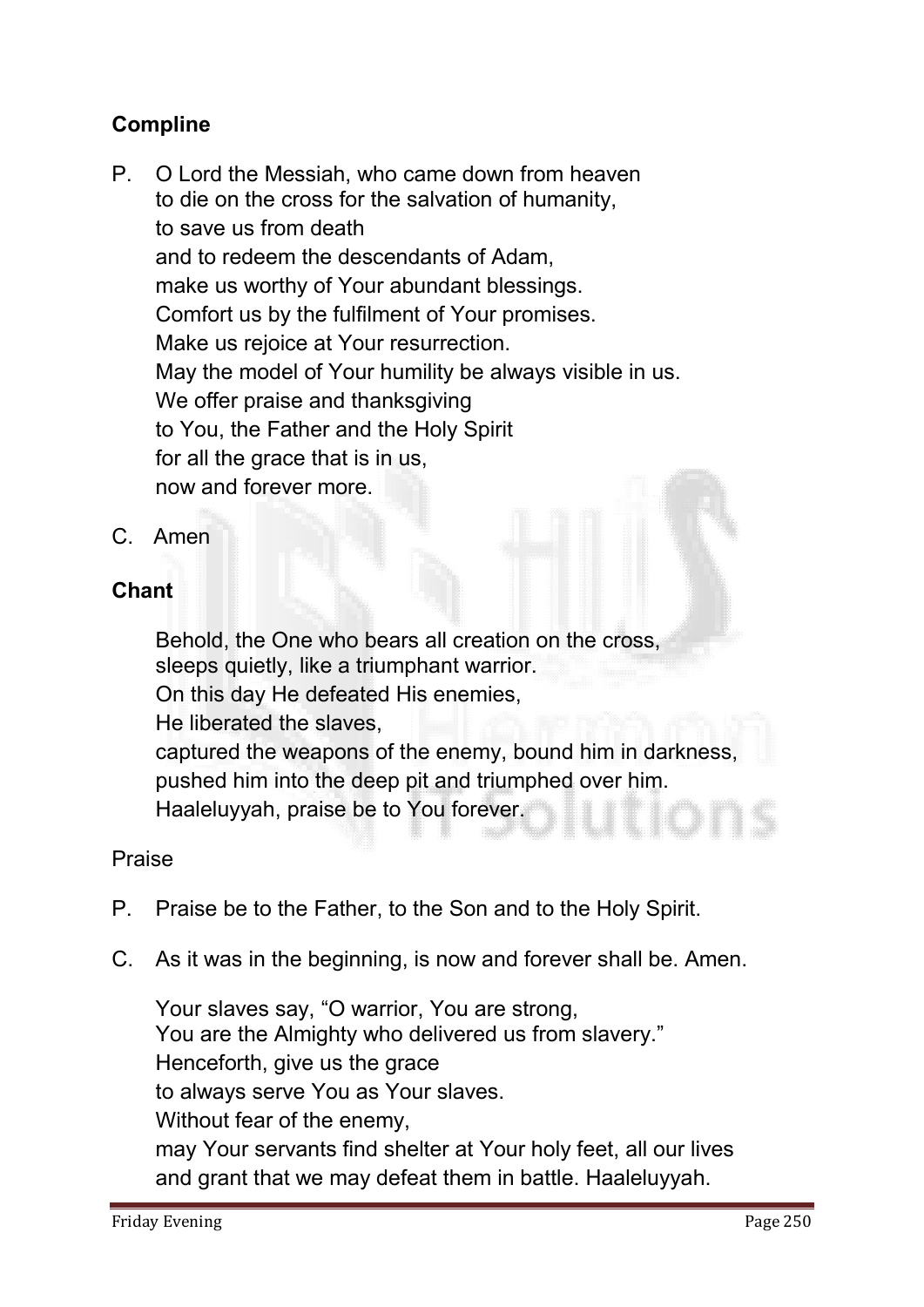# Baathedh Haasha (Pg.163)

*(Prathivaakyam: ┼ Njangalude Dhaivamaya Karthaave, njangalodu karuna cheiyyename. Kuriyelaayisson.)*

**1. Njangalkaai etta Nin kashttatha thaazhcha, Karthaave vaazhtha pettathaaka.**

#### *(Prathivaakyam)*

**2. Edhanil Aadham urangiya neram, avanude asthiyil ninnoru sthreeye chamachavan munpil niruthi Dhaivam. Udan Aadham unarnnu, "Ivalen maamsam, ashtiyum-ellam," ennavan cholli.**

#### *(Prathivaakyam)*

**3. Gaalgulthamel krooshu marathil Randaam Aadhaam urangeedunnu. Than maranathaal veendoru Sabhaye nirmalamaai paripaalippan Naadha, krupayode thunacheedename.**

#### *(Prathivaakyam)*

**4. Thaathan Suthante paadukal nokki Kanivodingane kalppichudane "Chodhichaalum thanneedum Njaan jaathikale Nin avakaashamaayi lokam ellaam kaivashamaakkaam."**

*(Prathivaakyam)*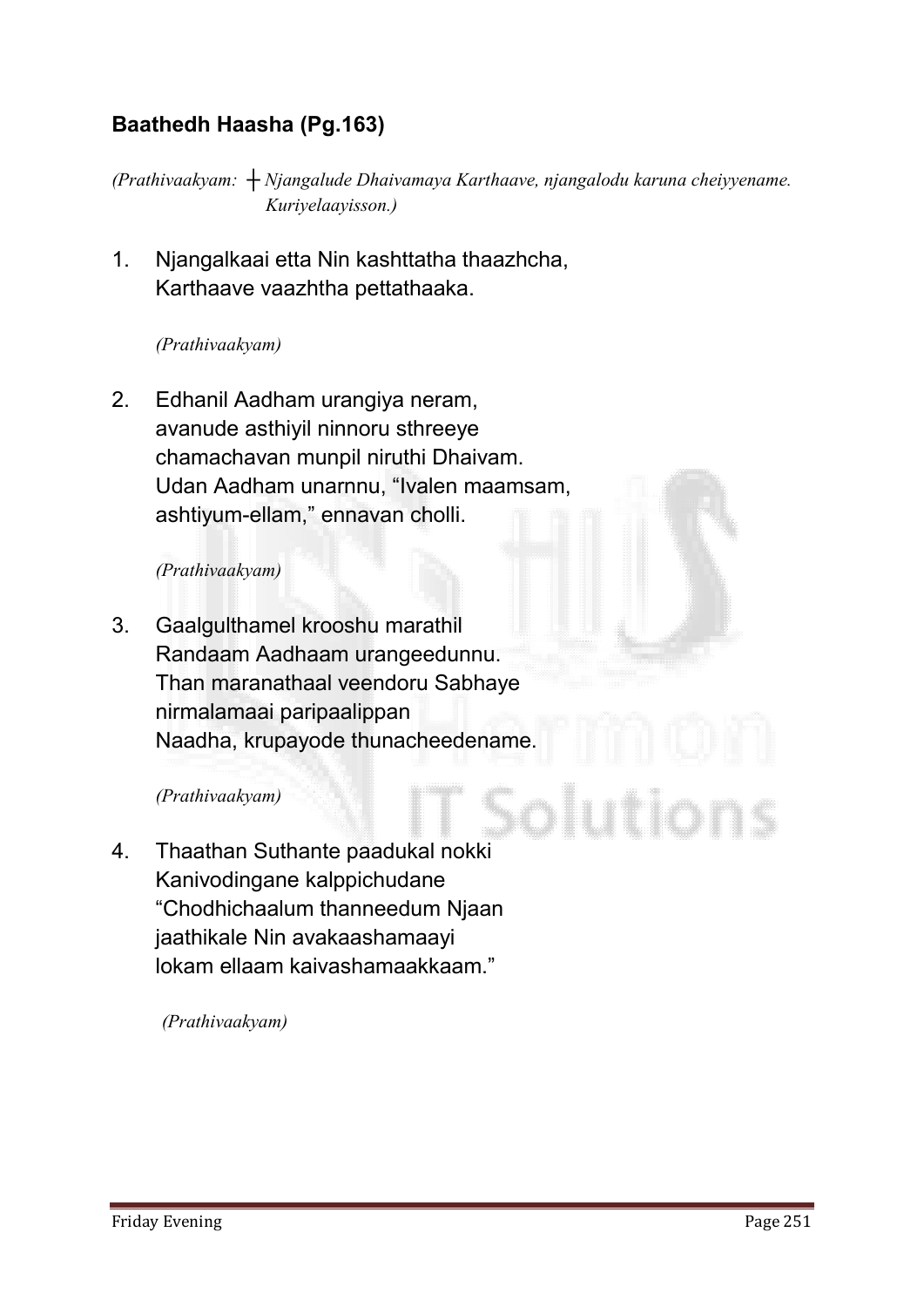# Song of Passion

*(Response: ┼ O Lord our God, have mercy on us. Kurie Eliesson.)*

**1. O Lord, blessed be the hardship and humility You endured for our sake.** 

#### *(Response)*

**2. In Eden, when Adam slept, God created a woman from his bones and brought her before him. Adam then woke up and said, "She is bone of my bones and flesh of my flesh."vii**

#### *(Response)*

**3. The second Adam sleeps on a wooden cross in Golgotha. Lord, by Your grace, help the Church that You redeemed by Your death and protect its purity.**

#### *(Response)*

**4. The Father looked at the stripes on His Son and immediately commanded fondly, "Ask of me and I will make the the nations Your inheritance, the ends of the earth Your possession."viii**

*(Response)*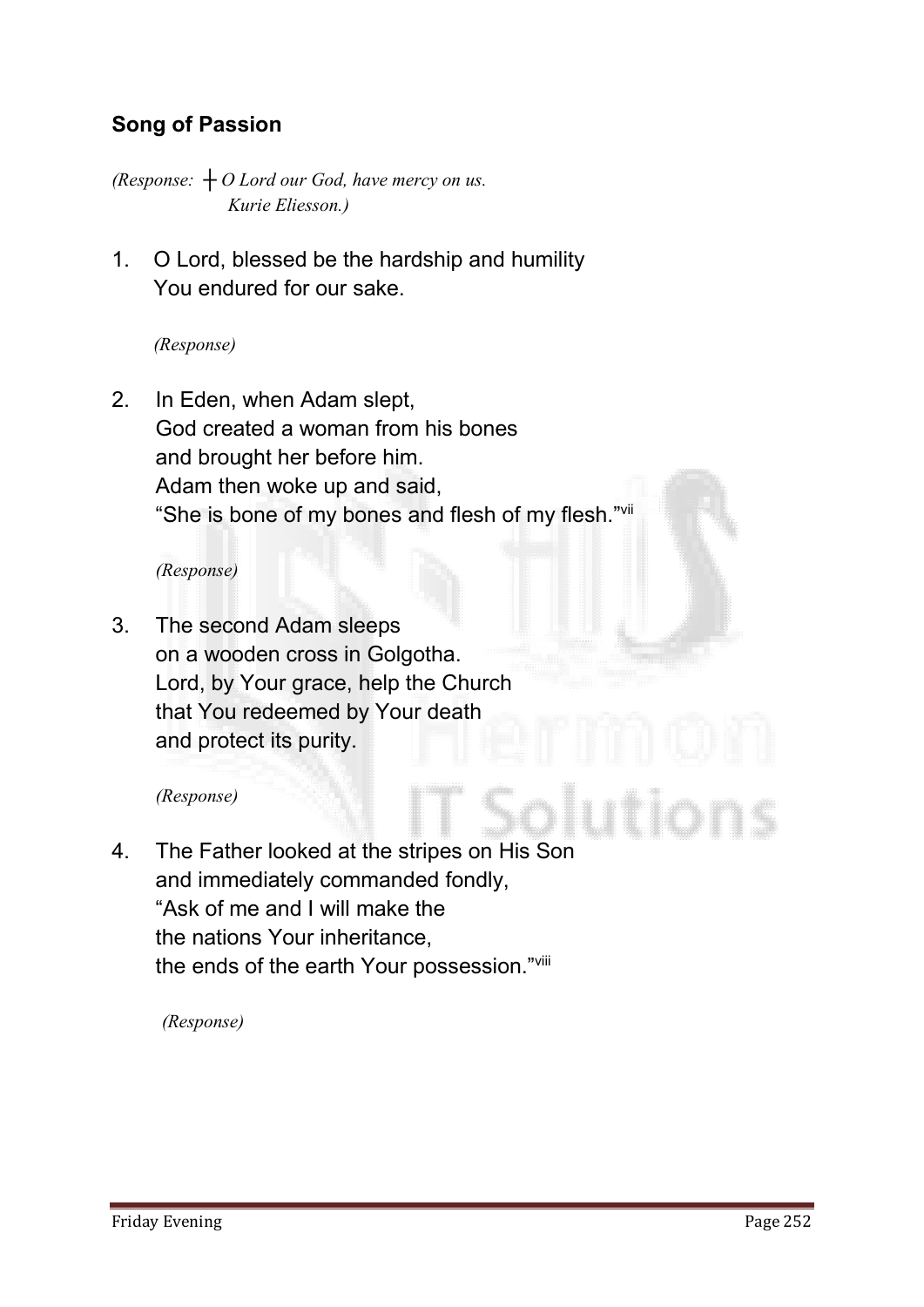**5. Nin maranathil pankukondadiyaar Ninnodukood-ngadangeedunnu. Ninnuyirppil sadhrusharaakki, puthu jeevane thannandhyathil thejassinnam-shikalaakkeeduka.**

#### *(Prathivaakyam)*

**6. Naadha, njangale Nin maranathaal nediyathinai, sthuthi Ninakkenum, Thava Thaathanum, Vishudhaathmanum, sthothram cheiyvan yogyaraakki Ninnodu kooda-ngirutheedename.**

#### *(Prathivaakyam)*

# Mar Apreminte Baaoosa (Pg.164)

*(Prathivaakyam: ┼ Njangalude Dhaivamaya Karthaave, njangalodu karuna cheiyyename. Kuriyelaayisson.)*

**1. Njangalkaayathi kashttathakal ettoru Naadha, njangale Nee anugrahichavayin pankum Nin Raajyohariyum nalkename.**

#### *(Prathivaakyam)*

**2. Varika paapi, Rakshakante krooshinnarike ananjeeduka. Varika naamettam karayaam snehamaam Yeshuvine cholli. Varika nyaaya sthalamathil naam Yeshuve anugamichan-anjeedaam. Jeevanin Prabhuve avidayyo chaavin vidhi koduthathu kaanka, Yoodharin sabhayil paathakanaai adikal anavadhi ettello. Vedhana, kashtam, murivukalum, dheham Thannil Thaan ettu. Vaarukal koradaavennivayaal cheeri Thanmel avar adichu arappin-aadine poley-Avan araithathivaye sahichu Thaan.**

*(Prathivaakyam)*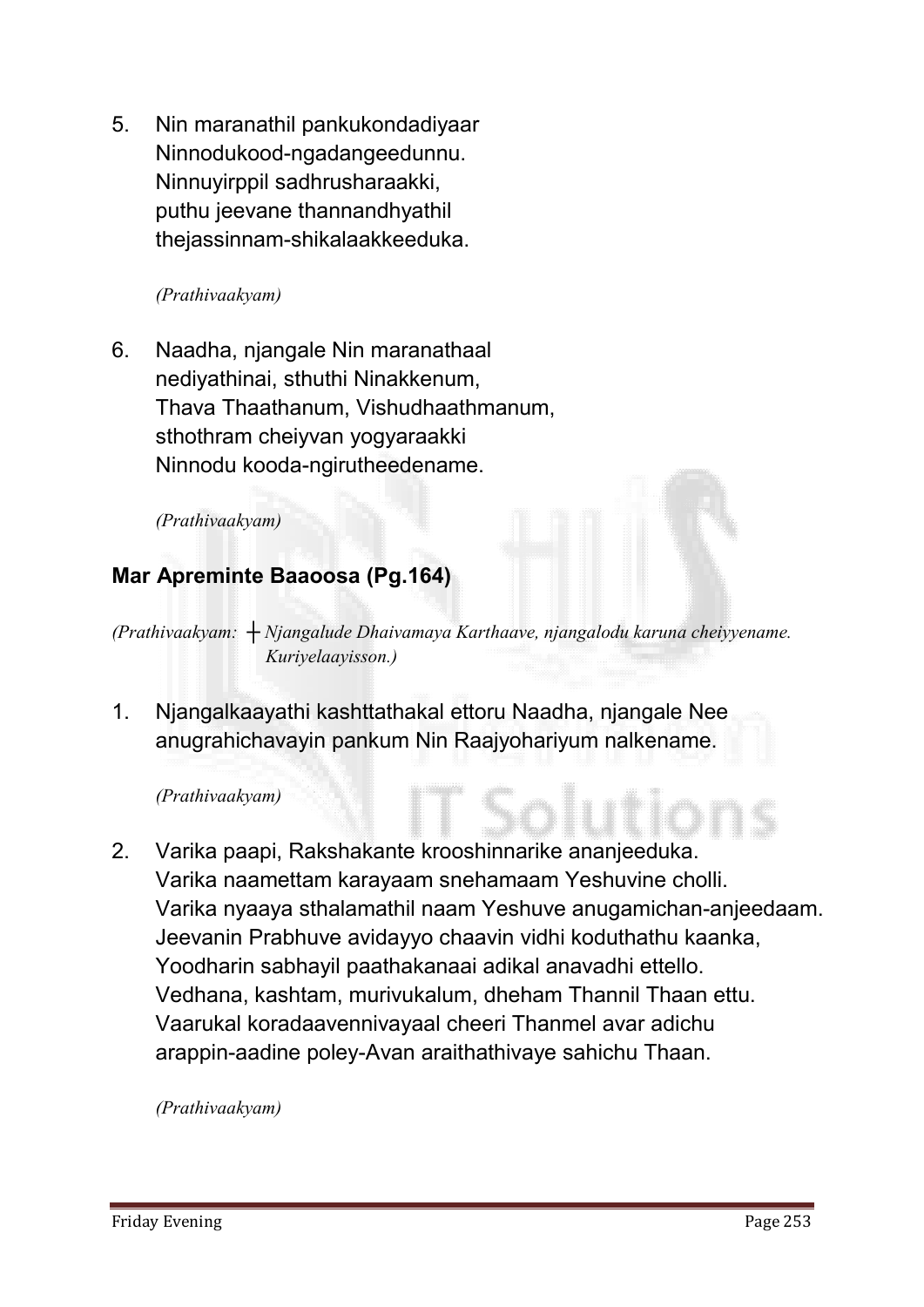**5. We Your servants partake in Your death by bonding ourselves with You. As in Your resurrection, give us new life, and at the end make us heirs to glory.ix**

*(Response)*

**6. Lord, because You redeemed us by Your death, we offer praise to You forever, and make us worthy to offer thanks to the Father and the Holy Spirit and to be seated with You.**

*(Response)*

# St. Ephrem's Hymn of Supplication

*(Response: ┼ O Lord our God, have mercy on us. Kurie Eliesson.)*

**1. O Lord who suffered immensely for us, bless us and grant us a share in Your heavenly Kingdom.**

*(Response)* 

**2. O sinner, come close to the Saviour's cross. Come, let us weep bitterly, for the sake of the loving Jesus. Come let us draw close and follow Jesus into the court. Behold, the Lord of Life is sentenced to death and like a criminal, O how He suffered many beatings in the assembly of the Jews. You bore the pain, suffering and wounds on Your body. They whipped You and scourged Your body but like a lamb taken for slaughter, You bore all this without hatred.**

*(Response)*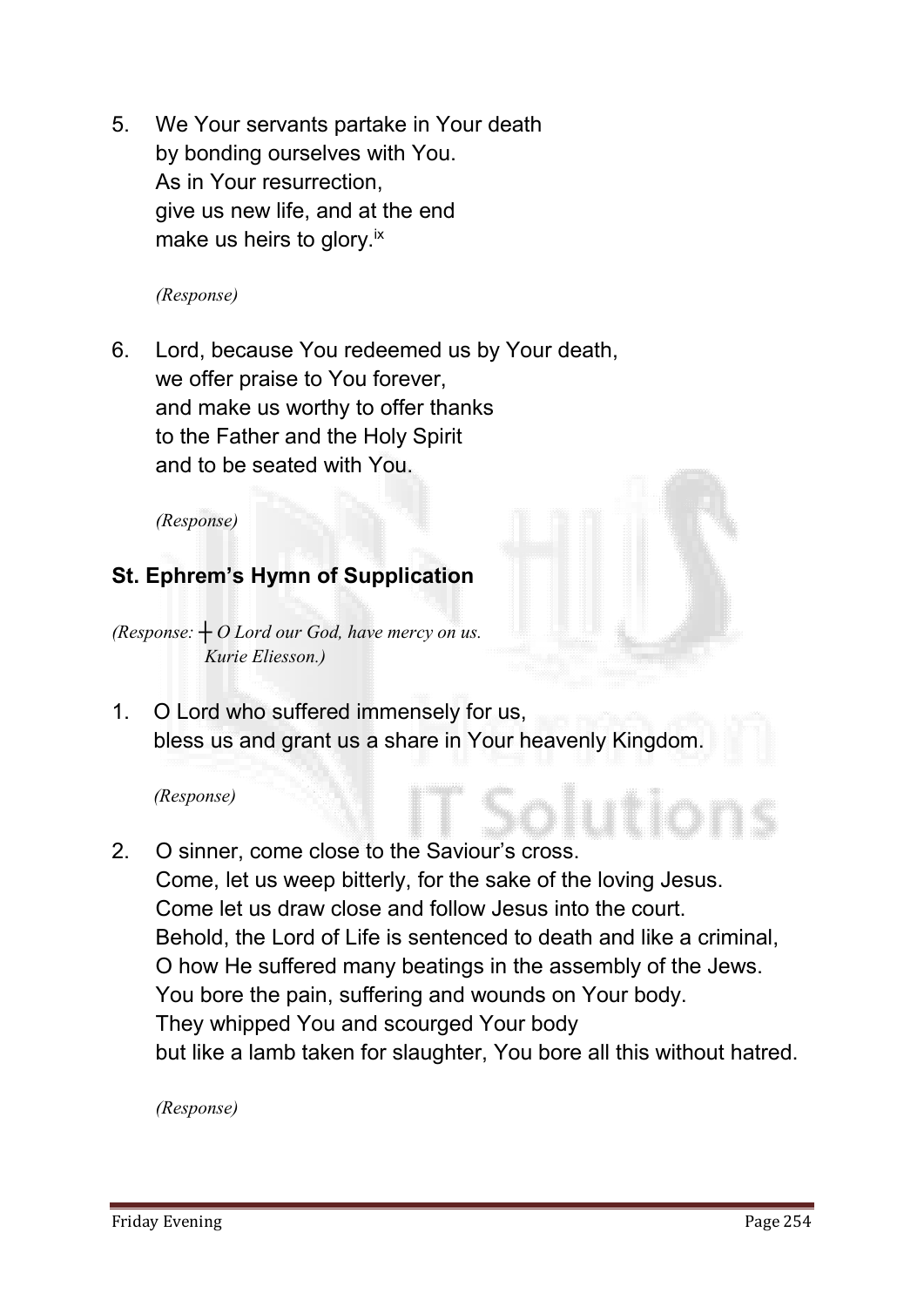**3. Kurishile maranatholam Thaan arikal munpil thaazhthiyavan. Vedhana, kashttam, lajjayeyum aadharavode sahichiduvaan. Kurishetuthavane naam anugamippan arikilanaju padicheedaam. Parama Guruvaam Rakshakane, sthuthi Ninakkennum kurishathinaal. Thirumakane ee paathakarkai ayachoru Thaatha, Ninakku sthuthi. Parishudhaathmane, Ninakkennum thiru Sabha sthothram cheiyyunnu.**

*(Prathivaakyam)* 

# Sankeerthanam 91 (Pg.38)

- **P. Athyunathante maravil vasikkayum, Sarvashakthante nizhalin-keezhil paarkkayum cheiyyunnavan,**
- **C. Yahovayekkurichu, "Avan ente sankethavum, kottayum, njaan aashrayikkunna ente Dhaivavaum," ennu parayunnu.**
- **P. Avan ninne vettakkaarante kaniyil-ninnum, naashakaramaaya mahaamariyil-ninnum viduvikkum.**
- **C. Thante thoovalukal-kondu Avan ninne marakkum; Avante chirakin-keezhil nee sharanam praapikkum; Avante viswasthatha ninakku parichayum, palakayum-aakunnu.**
- **P. Raathriyile bhayatheyum, pakal parakkunna asthratheyum,**
- **C. iruttil sancharikkuna mahaamariyeyum, uchakku nashippikkunna samhaaratheyum ninakku pedippaanilla.**
- **P. Ninte vashathu aayiram perum, ninte valathu vashathu pathinaayiram perum veezhum, enkilum athu ninnodu aduthu varikayilla.**
- **C. Ninte kannukal-kondu-thanne nee nokki, dhushtanmaarkku varunna prathiphalam kaanum.**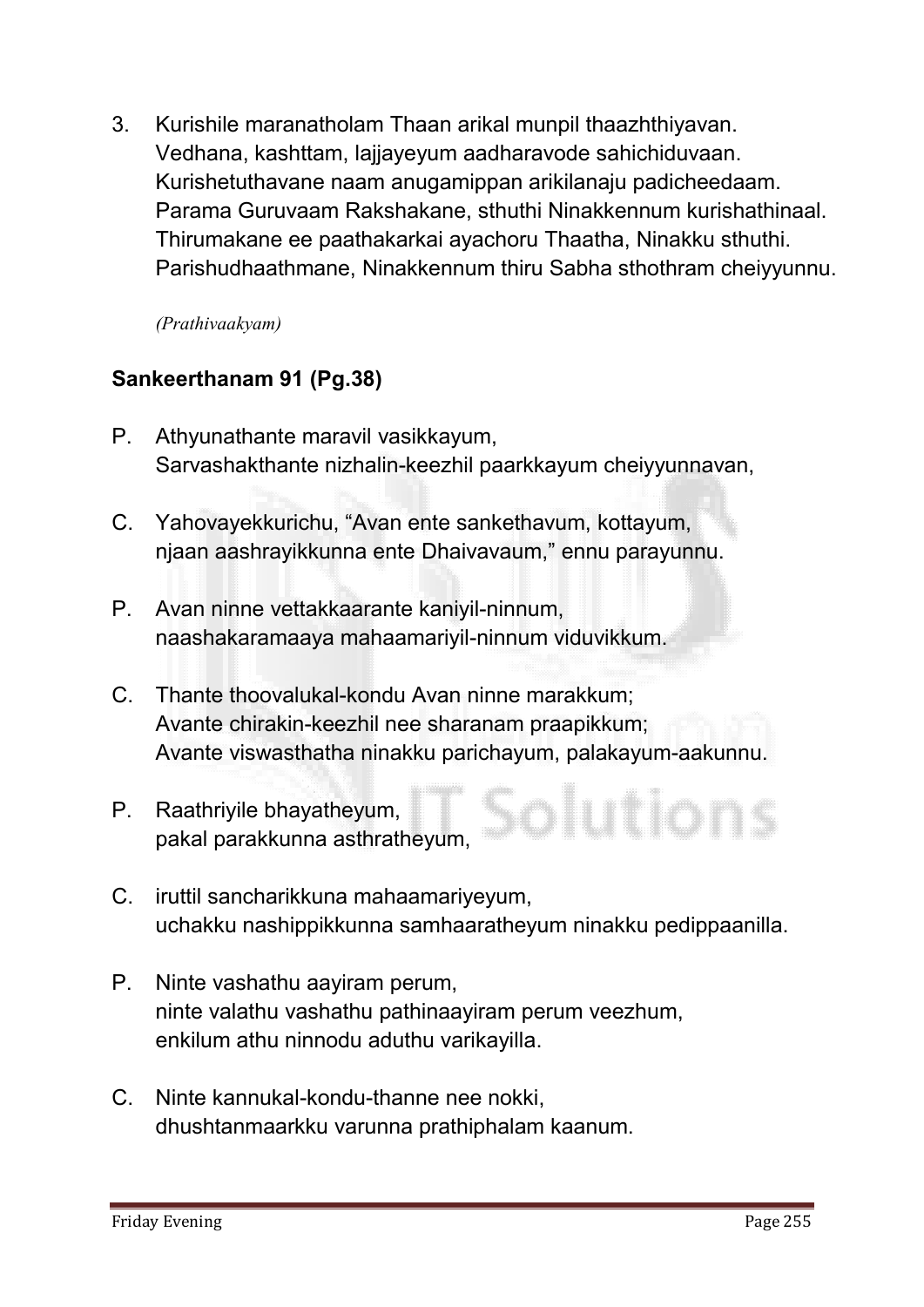**3. Till death on the cross, He stooped down before the enemies. And compliantly accepted the pain, the suffering and the shame. Let us come to Him and learn to bear the cross and follow Him. O great Teacher and Saviour, because of this cross, we will always praise You. O Father who sent Your holy Son for us sinners, we praise You. O Holy Spirit, the holy Church will give thanks to You forever.** 

*(Response)* 

# Psalm 91

- **P. Whoever dwells in the shelter of the Most High, will rest in the shadow of the Almighty.**
- **C. I will say of the Lord, "He is my refuge and my fortress, my God, in whom I trust."**
- **P. Surely He will save you from the fowler's snare, and from the deadly pestilence.**
- **C. He will cover you with His feathers, and under His wings you will find refuge; His faithfulness will be your shield and rampart.**
- **P. You will not fear the terror of night, nor the arrow that flies by day,**
- **C. nor the pestilence that stalks in the darkness, nor the plague that destroys at midday.**
- **P. A thousand may fall at your side, ten thousand at your right hand, but it will not come near you.**
- **C. You will only observe with your eyes, and see the punishment of the wicked.**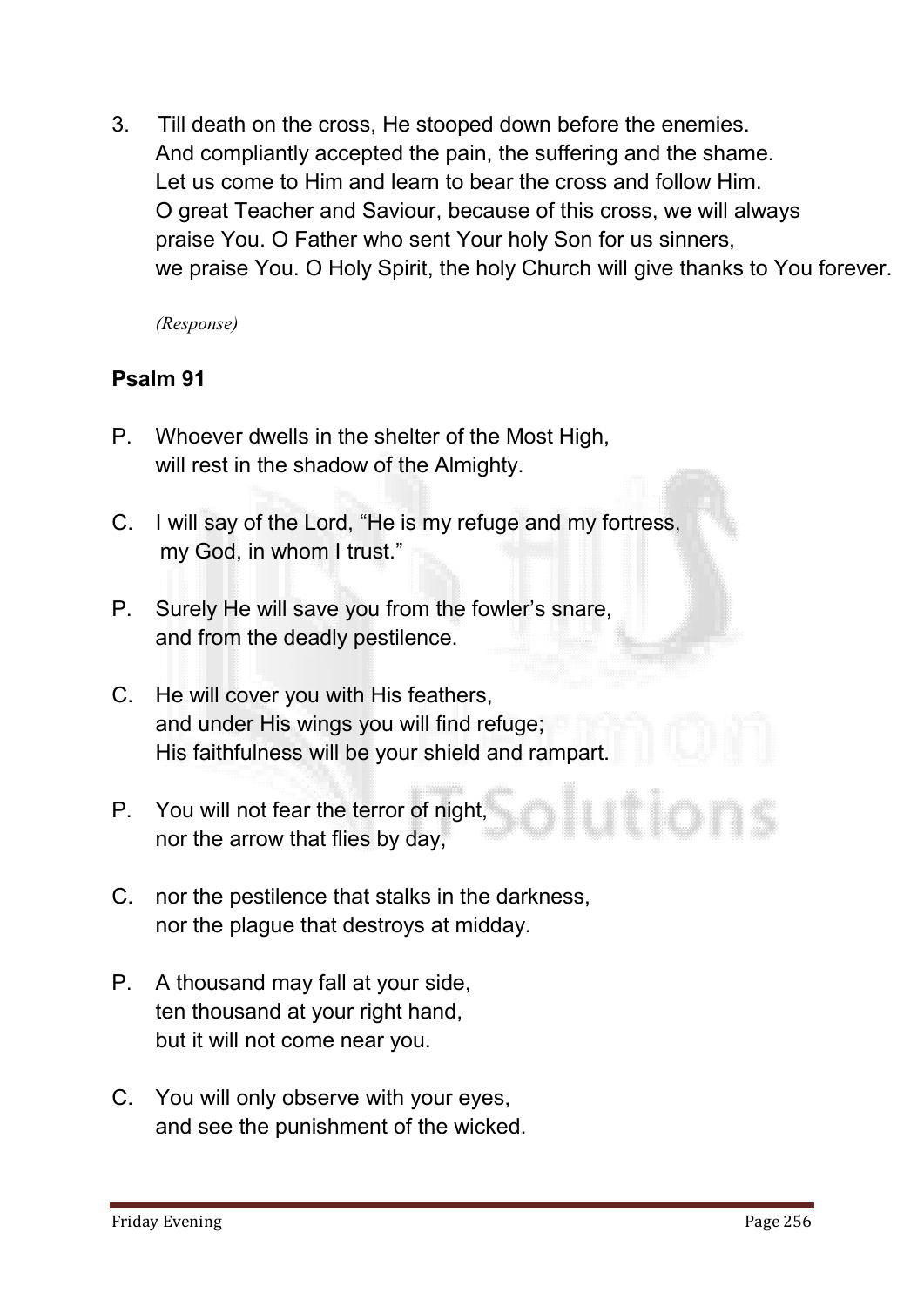- **P. "Yahove, Nee ente sankethamaakunnu"; nee Athyunnathanne ninte vaasasthalam-aakkiyirikkunnu,**
- **C. oru anarthavum ninakku bhavikkayilla; oru baadhayum ninte koodaarathinu adukkayilla.**
- **P. Ninte ella vazhikalilum ninne kakkendathinnu, Avan ninne-kurichu Thante dhoothanmaarodu kalpikkum;**
- **C. Ninte kaal, kallil thattippokaath-irikkendathinnu, avar ninne kaikalil vahichu kollum.**
- **P. Simhathinmelum, analimelum nee chavittum; Baalasimhatheyum, perumpaampineyum nee methichu-kalayum.**
- **C "Avan ennodu pattiyirikkayaal, Njaan avane viduvikkum; Avan Ente naamathe arikayaal, Njaan avane uyarthum".**
- **P. "Avan Enne vilichapekshikkum; Njaan avannu utharam-arulum; kashtakaalathu Njaan avanodu-koode irikkum; Njaan avane viduvichu mahathwappeduthum".**
- **C. "Dheerkhaayusu-kondu Njaan avannu thrupthi varuthum; Ente raksha avanu kaanichu-kodukkum." Dhaivame sthuthi Ninakku yogyamaakunnu. Baarekmaar.**
- **P. Pithaavinum, Puthranum, Parishudha-Roohaaikkum, sthuthi.**
- **C. Aadhimuthal ennennekumm thanne. Amen.**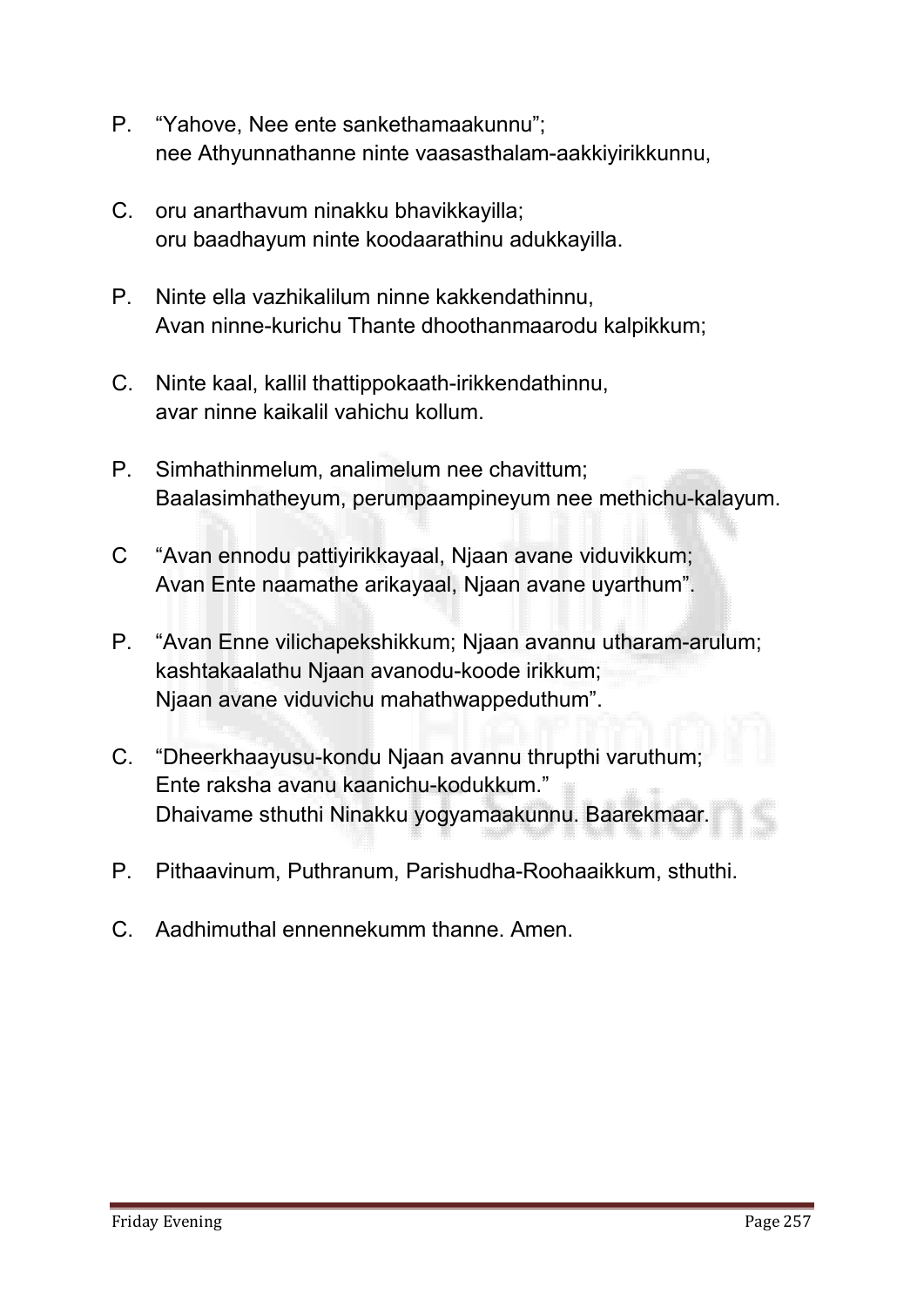- **P. If you say, "The Lord is my refuge," and you make the Most High your dwelling,**
- **C. no harm will overtake you; no disaster will come near your tent.**
- **P. For He will command His angels concerning you, to guard you in all your ways;**
- **C. they will lift you up in their hands, so that you will not strike your foot against a stone.**
- **P. You will tread on the lion and the cobra; you will trample the great lion and the serpent.**
- **C. "Because he loves me," says the Lord, "I will rescue him; I will protect him, for he acknowledges My name".**
- **P. "He will call on me, and I will answer him; I will be with him in trouble; I will deliver him and honor him".**
- **C. "With long life I will satisfy him, and show him My salvation." O God, You are worthy of praise. Bless us O Lord.**
- **P. Praise be to the Father, to the Son and to the Holy Spirit.**
- **C. As it was in the beginning, is now and forever shall be. Amen.**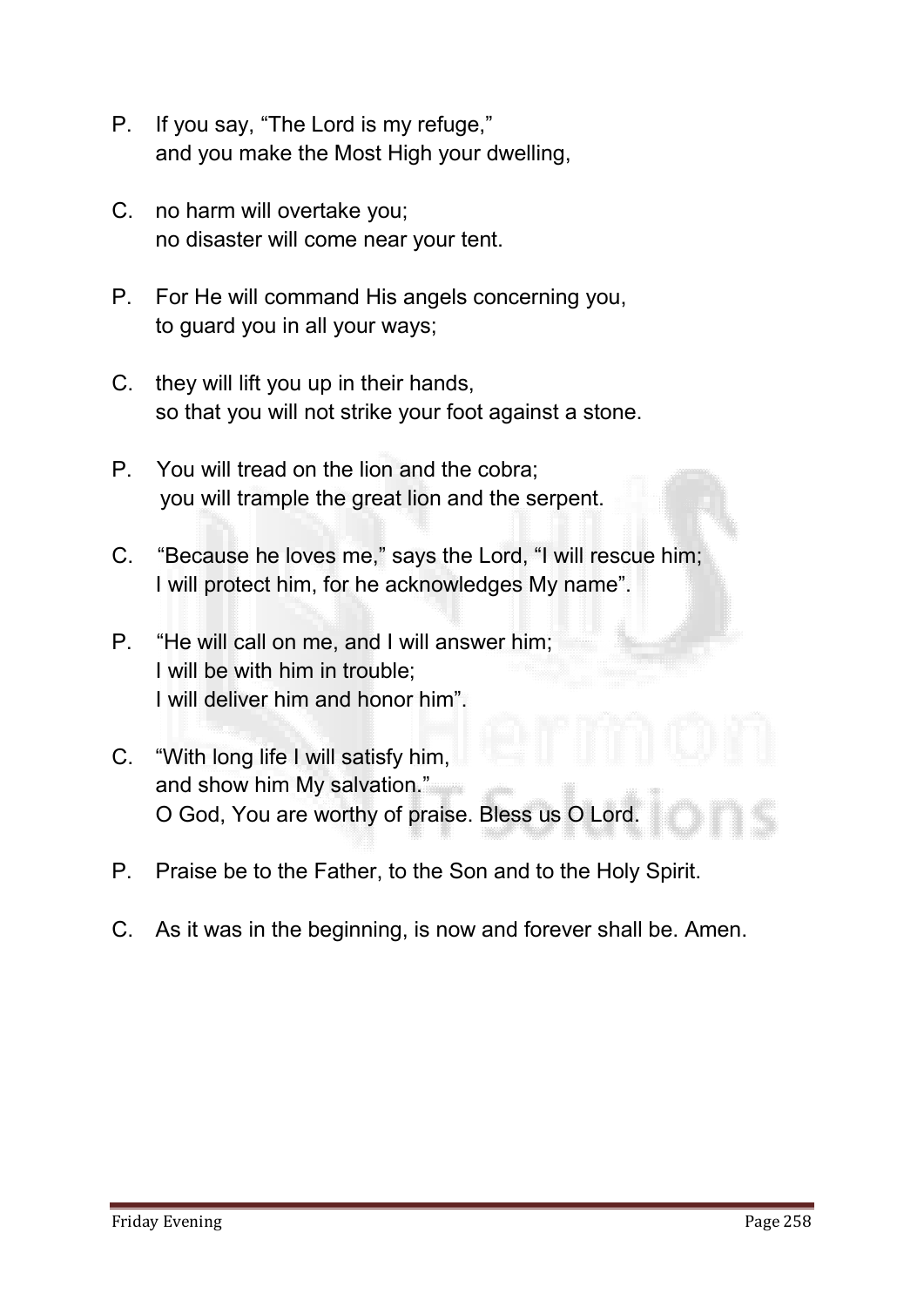# Apeksha (Pg.40)

**P. Athyunnathante maravil-irikkunnavanaaya Karthaave, Ninte kaarunyathinte chirakukalude nizhalinkeezhil njangale marachu, njangalude-mel anugraham choriyaname.**

 **Sakalavum kelkunnavane, Ninte karunayaal, Ninte adiyaaraaya njangalude apeksha kelkkaname.**

 **Mahathwamulla Rajaavum, njangalude Rakshithaavumaaya Mashiha Karthaave, samaadhaanam niranjirikkunna sandhyayum, neethi vilangunna raavum njangalkku tharaname.**

 **Ninkalekku njangalude kannukal sookshichukond-irikkunnu. Njangalude kadangalum, paapangalum pariharichu, Ihalokathilum, paralokathilum, Njangalude-mel anugraham cheiyyename.**

 **Karthaave, Ninte karuna njangale marachu kollaname. Ninte krupa njangalude munpil nilkkumaar-aakaname.**

 **Dhushtanil-ninnum, avante sainyangalil-ninnum Ninte sleeba njangale kaathukollumaar-aakaname.**

 **Njangal jeevanodirikkunna naalokkeyum, Ninte valankai njangalude-mel aavasippikkename. Ninte samadhaanamnjangalude idayil vaazhumar-aakaname.**

 **Dhaivame, Ninnodu apekshikkunna njangalkku sharanavum, rakshayum nalki, njangalude kadangale pariharichu, njangalude-mel anugraham choriyaname.** 

**C. Amen.**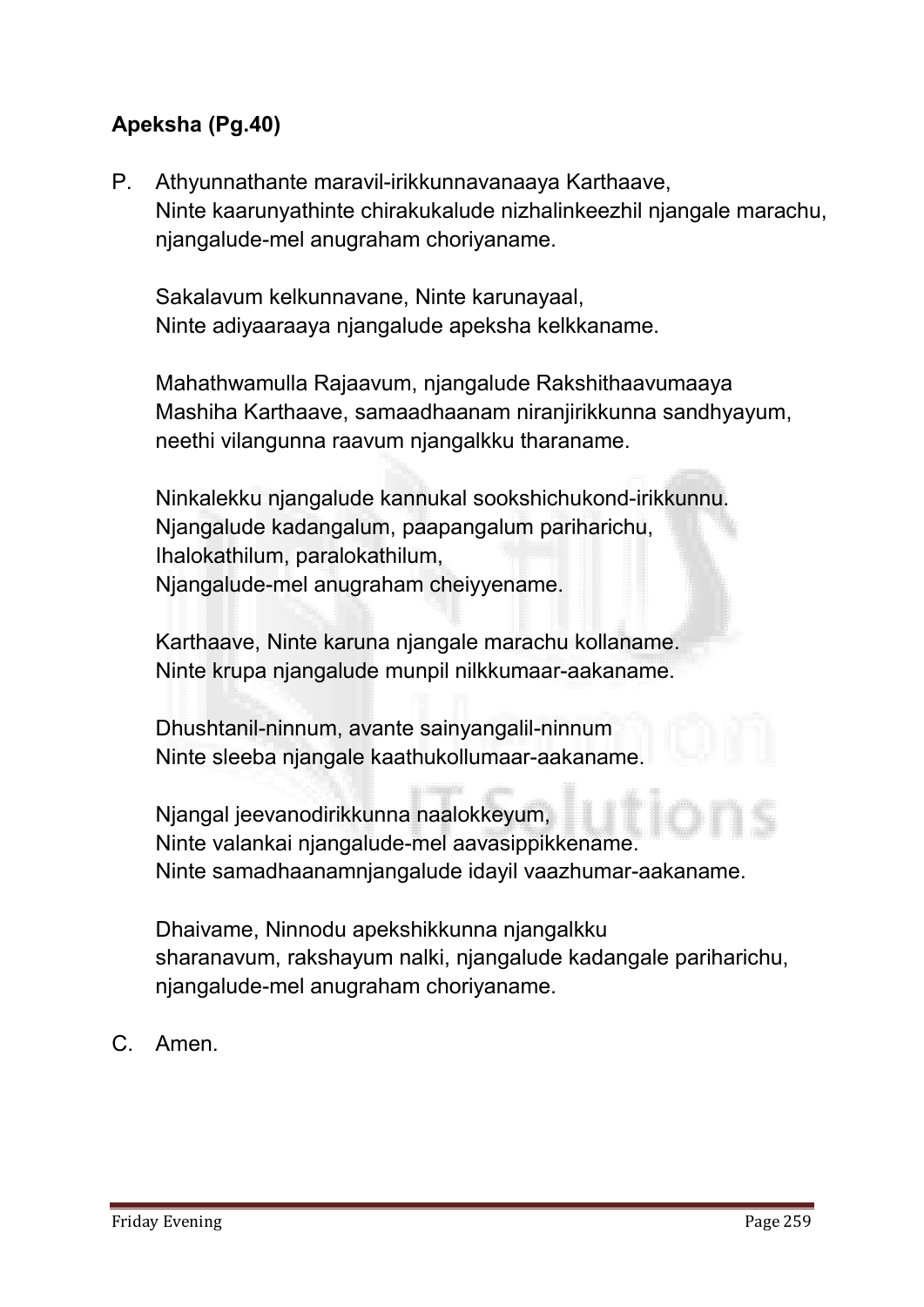# **Supplication**

**P. O Lord, who dwells in the shadow of the Most High, hide us under the shadow of Your wings of mercy, x and shower blessings upon us.**

 **You, who hears all things, in Your mercy, listen to the supplications of us, Your servants.**

 **O glorious King our Saviour and Lord the Messiah, grant us an evening of pervading peace, and a night glowing in justice.**

 **Our eyes are focused on You. Pardon our debts and sins, and bless us, in this world and the next.**

 **Lord, may we be protected by Your mercy. May Your grace go ahead of us.**

 **May Your cross protect us from Satan and his hosts.**

 **May Your right hand be upon us all through our lives. May Your peace reign among us.**

 **O God, grant us, who pray to You, refuge, salvation and forgiveness of our sins and shower us with blessings.** 

**C. Amen.**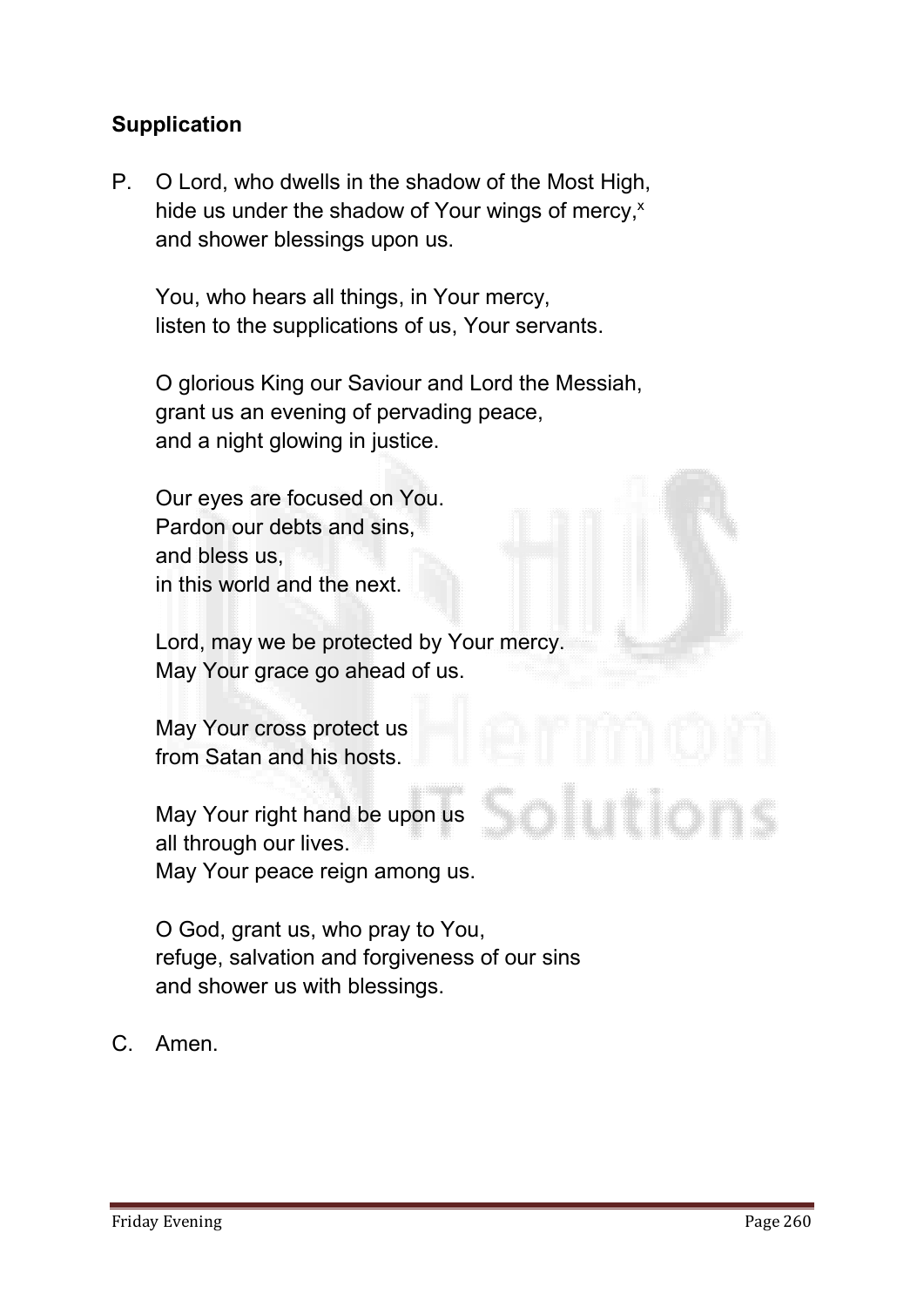#### *(Allenkil geetham)*

**Dheva Paramesha anugrahamathin-chirakin nizhalil anachennum viravodu kaakkaname.**

**Akhilavum ariyunna nalloru Dhaivame, adiyaarin yaachanakal dhayayode kelkkaname.**

**Sthuthiyin Raajavum, raksha tharunnonum Eesho Mashihaaye, Nee aayeedunnu.**

**Nirapperunn-anthiyum, neethi-vilangeedum nalloru raathriyum, adiyaarkku nalkaname.**

**Adiyaar evarume melottu kannuyarthi kadangal, paapangal porukkaan-irakkunnu.**

**Ihaparalokangal irulokamathilaake, anugraha nidhiyere njangalil choriyenam.**

**Sleebaayin nizhalil ee raavu-muzhuvanilum, dhayayode marachittu njangale sookshikka.**

**Aayussin naalellaam, thiru-valankai keezhil arumayod eppozhum thuna nalki pottename.**

**Sharanavum, rakshayum, adiyaarkku Nee ennum Udayon-aayirunnu paalikka njangale.**

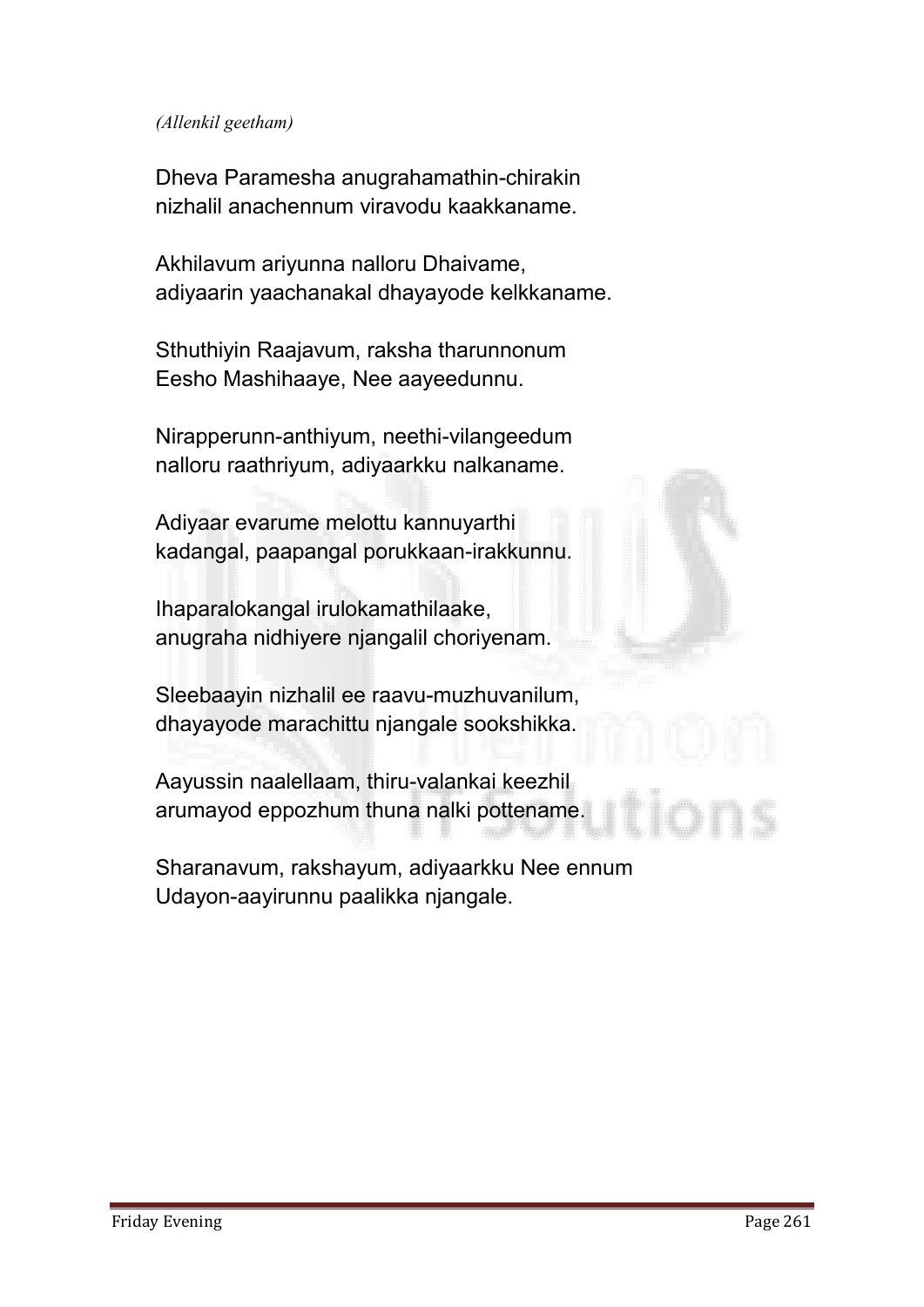#### *(Or in song)*

**O Lord God, in the shadow of the wings of Your blessings, keep us always safe.**

**O good and omniscient God, in Your mercy, hear the petitions of us, Your servants.**

**O Jesus Christ, You are the redeemer and the King of praise.**

**Grant Your servants, an evening of reconciliation and a lovely night glowing in justice.**

**We all lift up our eyes on high and beseech pardon for our debts and sins.**

**Both in this world and the next, shower the treasure of blessings on us.**

**All through this night, shield us in mercy, and keep us safe in the shadow of the cross.**

**All the days of our life, with love, help and support us always, under Your divine right hand.**

**Be forever the Master to Your servants, protect us, and be our refuge and salvation.**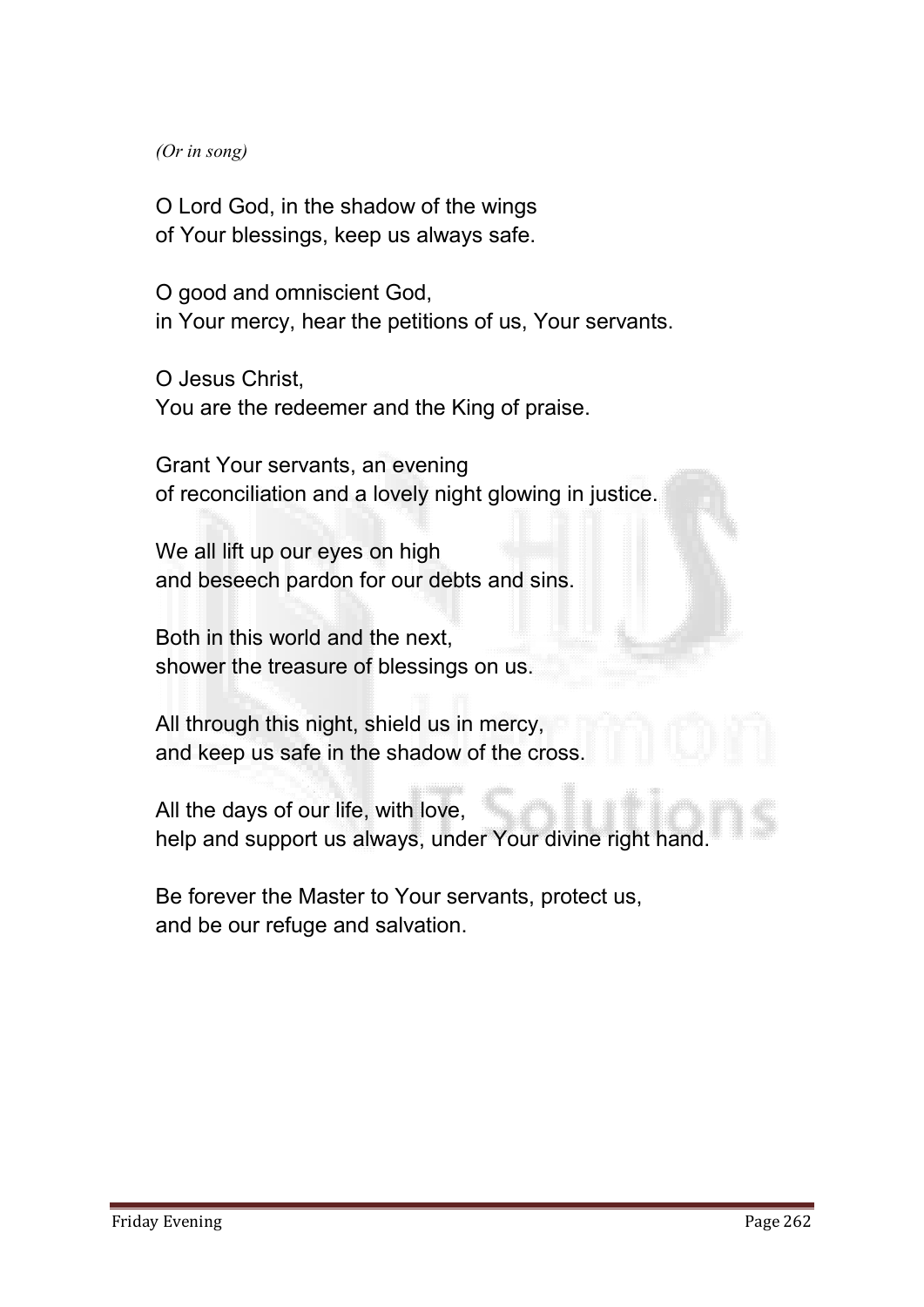# Kauma (Pg.32)

#### *(Moonnu pravashyam pattakaarente pinnalle ettuchollenam)*

**Thante peedaanubhavathaale, vazhithettil ninnu njangale rakshicha Mashiha Thamburaane, njangalude shushroosha kaikondu, njangalodu karuna cheiyyename.** *┼ Kuriyelaayisson.*

#### *(Pattakaarente pinnalle ettuchollenam)*

**Njangalude Karthaave, Ninakku sthuthi, Ninte Pithaavinu bahumaanavum, Parishudha-Roohaaikku vandhanavum, pukazhchayum undaayirikkatte. Paapikalaaya njangalude-mel anugrahangalum, karunakalum undaayirikkename. Melulla Yerushaleminte vaathilukal thurannu, Mashihaaye, Ninte simhaasanathin munpaake, njangalude praarthanakal praveshikkumaar-aakaname. Njangalude Karthaave, Ninakku sthuthi. Ennekkum njangalude sharanavume, Ninakku sthuthi. Baarekmaar.** 

#### *(Allenkil geetham)*

**Karthaa, sthuthi Ninakku, Thaathanu bahumaanam, Vishudha-Roohaaikku, pukazhcha vandhanam. Paapikalaakunna, Ninnude adiyaaril anugraham, krupayum, chorinjee-dename Nee. Melulla Yerushalem vaathil thurannittu, Mashiha, simhaasane, praarthana ethaname. Sthuthi en Karthaave, sthuthi en Karthaave, nithya sharanavume, sthuthithe. Baarekmaar.**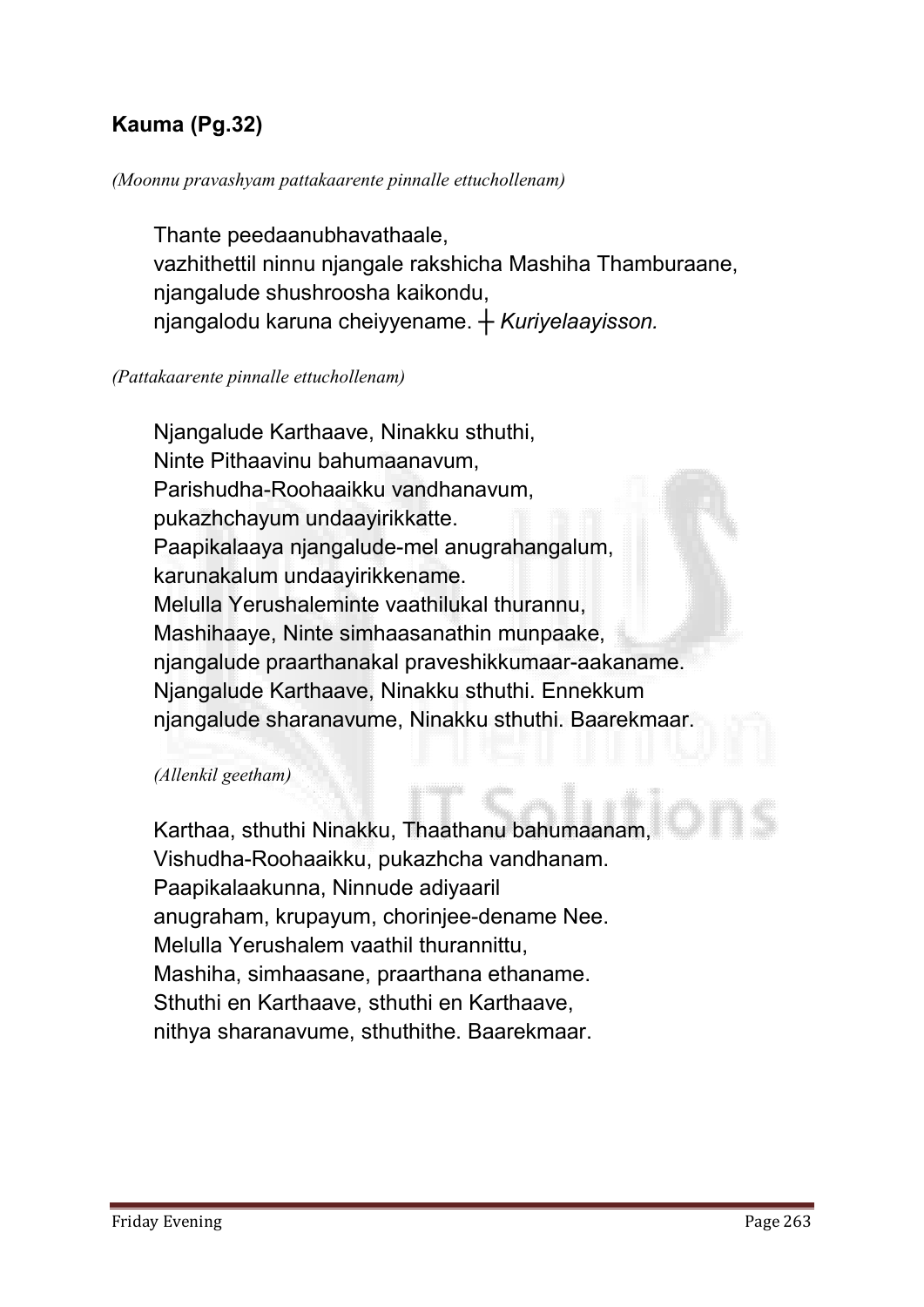# Adoration

#### *(To be said three times after the priest)*

 **O Lord the Messiah, who by Thy passion saved us from going astray, accept our worship and have mercy on us.** *┼ Lord, have mercy.*

#### *(Repeat after the priest)*

**Our Lord, praise be to Thee, glory be to Thy Father, and our praise and worship be to the Holy Spirit. May Thy blessings and mercies be on us sinners. O Messiah, open the doors of heavenly Jerusalem so that our prayers may reach Thy throne of grace. Our Lord, praise be to Thee. Praise be to Thee, our eternal refuge. Bless us O Lord.**

*(Or in song)* 

**Praise be to Thee O Lord, glory be to the Father and to the Holy Spirit, our praise and worship. Bestow Thy blessings and grace upon us, Thy sinful servants. O Messiah, open the doors of heavenly Jerusalem so that our prayers may reach Thy throne of grace. My Lord, praise be to Thee. My Lord, praise be to Thee. Praise be to Thee, our eternal refuge. Bless us O Lord.**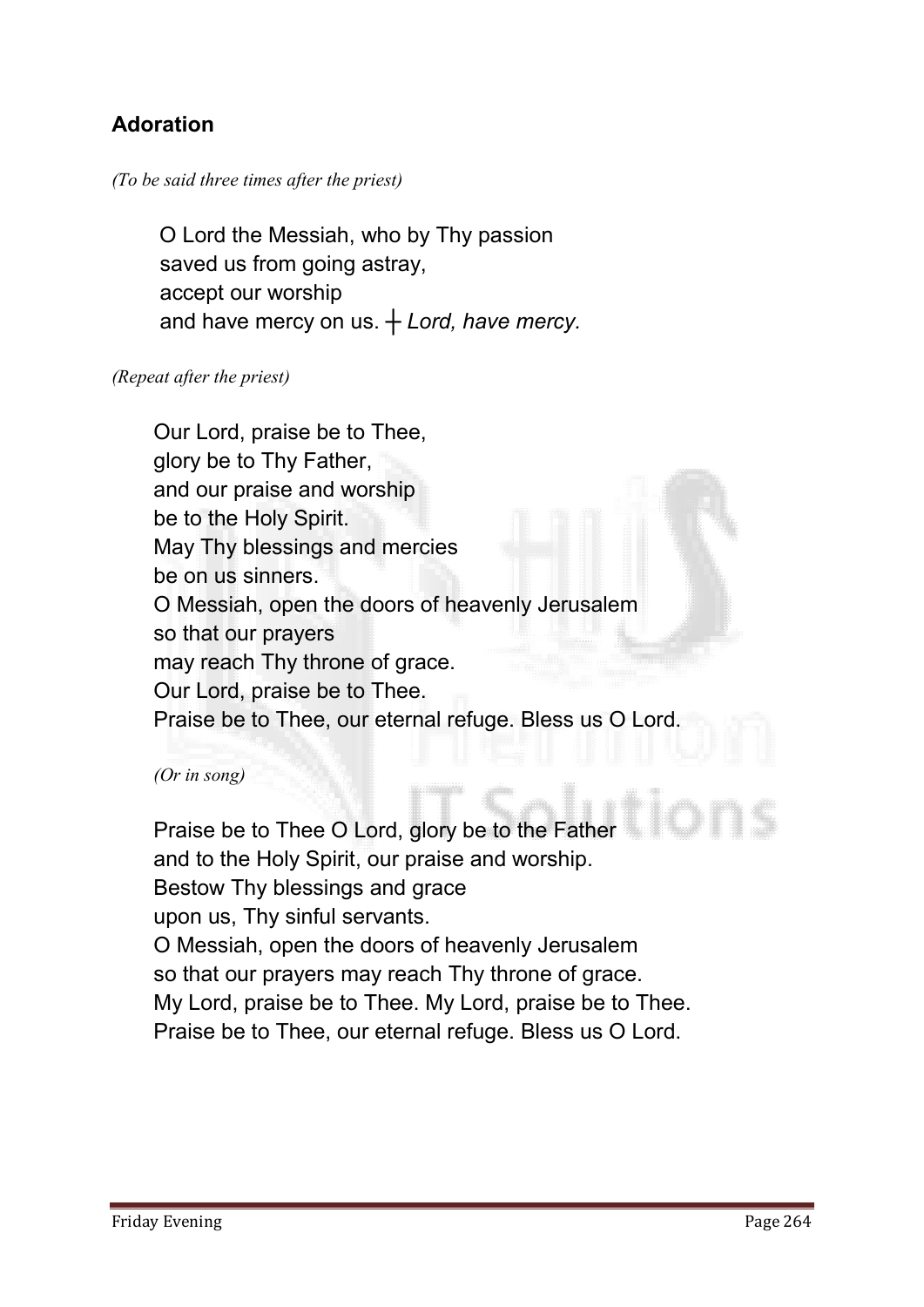# Karthaavinte Praarthana (Pg.2)

- **P. Swargasthanaaya njangalude Pithaave,**
- **C. Ninte naamam parishudham aakkapedename. Ninte Raajyam varename; Ninte ishtam swargathile-pole, bhoomiyilum-aakaname. Njangalkku aavashyamulla aahaaram innu njangalkku tharename. Njangalude kadakkaarodu njangal kshamichirikkunnathu-pole, njangalude kadangalum, dhoshangalum, njangalodum kshamikkename. Njangale pareekshayilekku praveshippikkaathe, njangale dhushtanil ninnu rakshichu-kollename; enthukondennaal, Raajyavum, shakthiyum, mahathwavum, ennekkum Ninakkullath-aakunnu. Amen.**

#### *(Allenkil geetham)*

# Karthaavinte Praarthana (Pg.3)

- **P. Swarlokathil-irunnarulum Dheva, njangalude Thaatha,**
- **C. Ninthiru-naamam paavanamai, perumaarapettee-dename.**
- **P. Thaathaa Ninnude thiru Raajyam, vannee-daname eeyulakil.**
- **C. Thiruhitham ethu-pol suraloke, athu-polivideyum-aakaname.**
- **P. Vendunn-aahaaram engalkkinn-ekaname Nee Karthaave.**
- **C. Anyarod-engal kshamichathu-pol, adiyaar paapam mochikka.**
- **P. Pareekshayil-engale aakkaruthe, dhushtanil ninnozhi-vaakkuka Nee.**
- **C. Raajyam, shakthi, mahathwangal, ennum Ninakkullava. Amen.**

# Evangeliyon: Mathai 27: 57- 61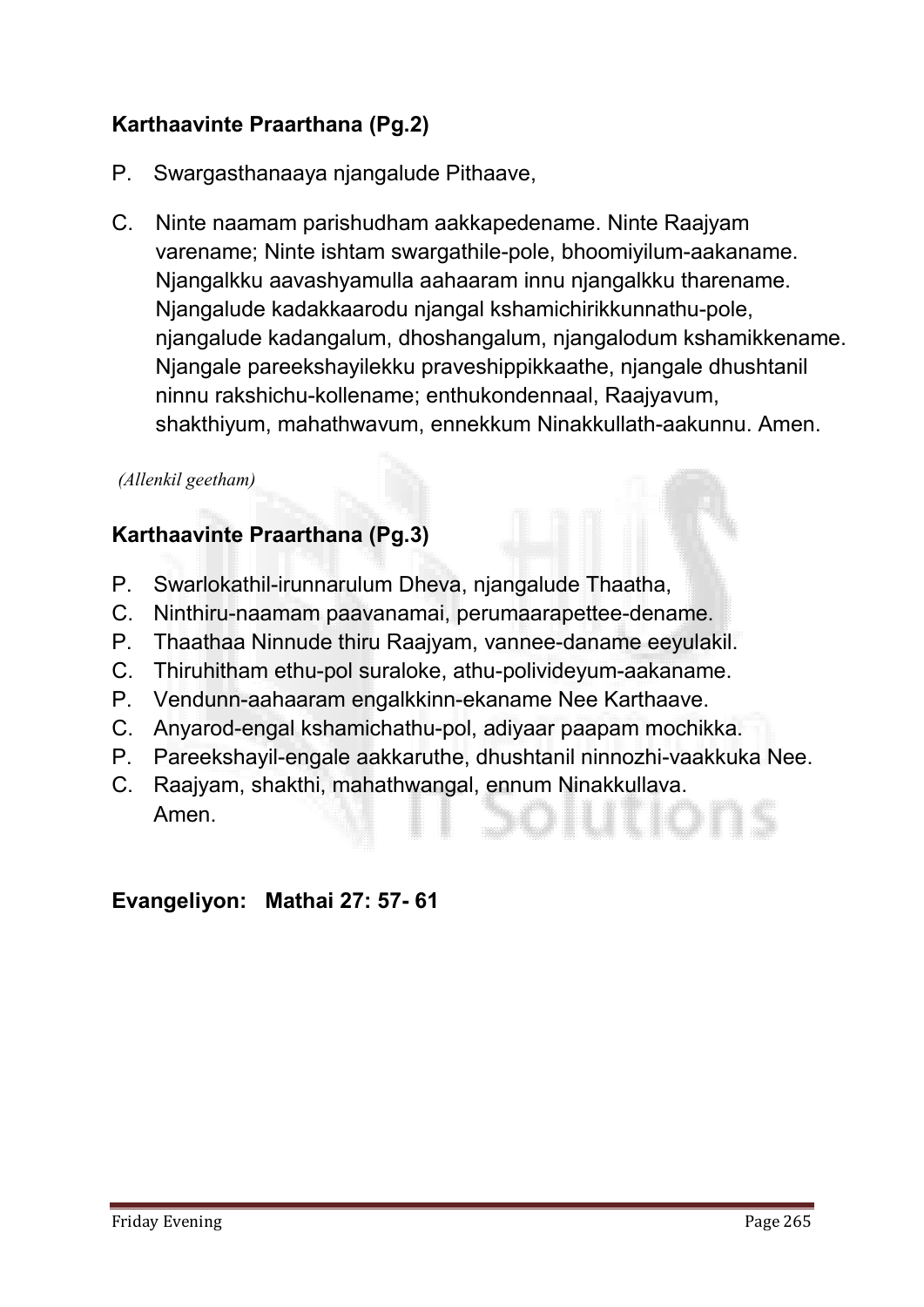# The Lord's Prayer

- **P. Our Father in heaven,**
- **C. hallowed be Thy name. Thy Kingdom come; Thy will be done on earth, as it is in heaven. Give us this day our daily bread. Forgive us our sins and offences, as we forgive those who sin against us. Lead us not into temptation and deliver us from the evil one; for Thine is the Kingdom, the power and the glory, forever and ever. Amen.**

#### *(Or in song)*

# The Lord's Prayer

- **P. Our Father in heaven,**
- **C. Hallowed be Thy name.**
- **P. Thy Kingdom come;**
- **C. Thy will be done on earth, as it is in heaven.**
- **P. Give us this day our daily bread.**
- **C. Forgive us our sins as we forgive those who sin against us.**
- **P. Lead us not into temptation and deliver us from the evil one,**
- **C. For Thine is the Kingdom, the power and the glory forever and ever. Amen.**

# Gospel Reading: Matthew 27: 57 - 61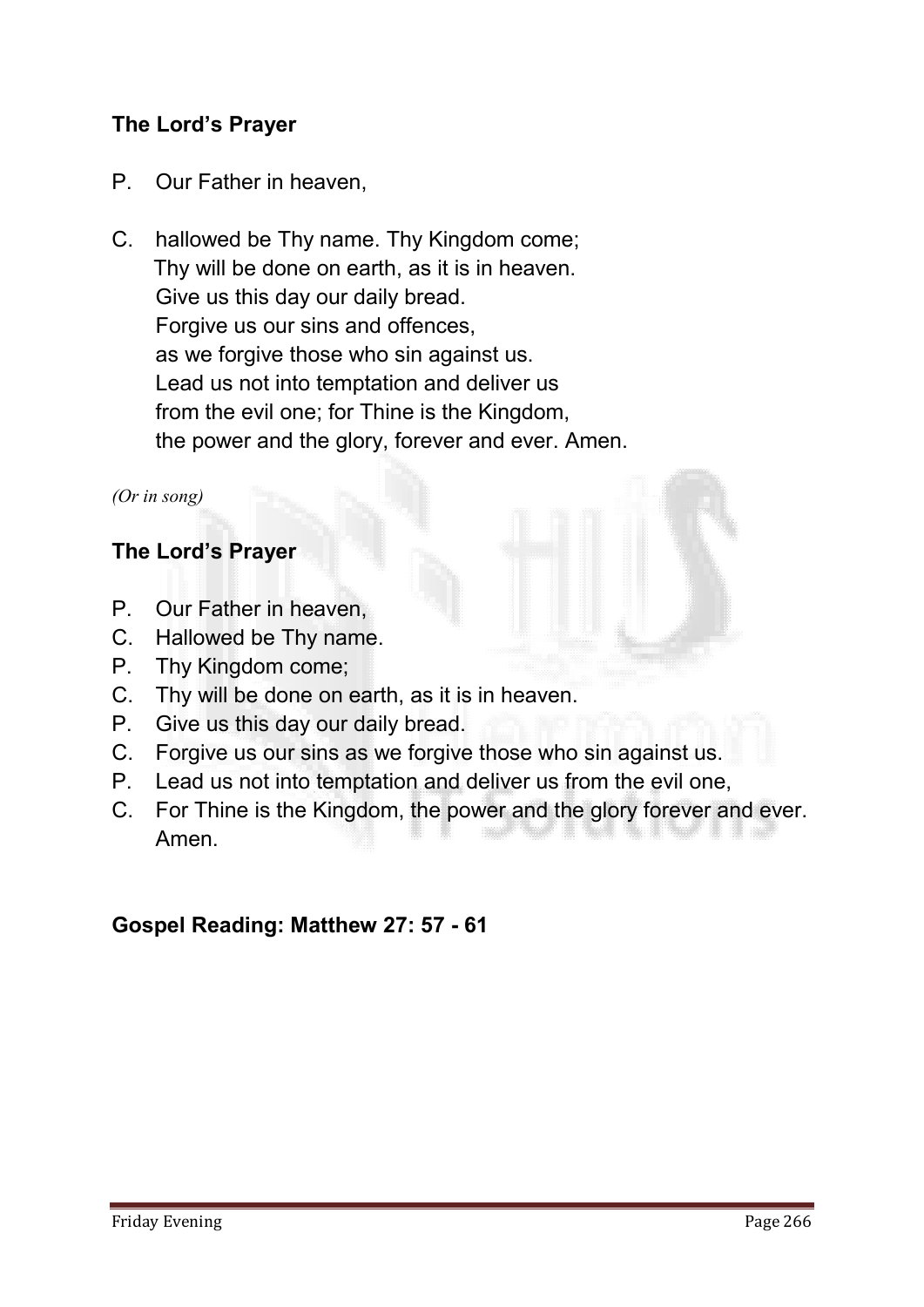# Nikhya Vishwaasa Pramaanam (Pg.29)

- **P. Pithaavaaya Sarva Shakthanaaya,**
- **C. akaashathinteyum bhoomiyudeyum, kaanappedunnavayum kaanappedaathavayum-aaya, sakalathinteyum srshtaavaaya, sathyeka Dhaivathil njangal vishwasikkunnu.**

### **Dhaivathinte eka Puthranum,**

**sarva lokangalkkum munpe Pithaavil-ninnu janichavanum; prakaashathil ninnulla Prakaassavum, sathya Dhaivathil ninnulla sathya Dhaivavum; janichavanum srshtiyallathavanum, thathwathil Pithaavinodu ekathvamullavanum, sakala srshtikkum mukhaantharam aayavanum; manushyaraaya njangalkkum, njangalude rakshakkum-vendi, swargathil ninnu irangi, Vishudha-Roohaayaal kanyaka Mariyaamil-ninnu jadam dharichu Manushyan-aayi; Ponthiyos Pilathosinte naalukalil, njangalkku vendi krooshikkappettu, kashtathayanubhavichu, marichu, adakkappettu, thiruhitha prakaaram moonnaam-dhivasam uyarthezhunnettu, swargathilekku kareri, Thante Pithaavinte valathu bhaagath-irikunnavanum, avasaanamillaatha Raajathwam ullavanum, jeevich-irikkunnavareyum, marichavareyum vidhippaan, Thante mahaa-prabhaavathode, iniyum varuvaan-irikkunnavanum-aaya Yeshu Mashiha aaya eka Karthaavilum njangal vishwasikkunnu.**

**Sakalatheyum jeevippikkunna Karthaavum;**

**Pithaavil-ninnu purappettu, Pithaavinodum, Puthranodum-koode vandhikkappettu sthuthikkappedunnavanum; nibyanmaarum, sleehanmaarum mukhaantharam samsaarichavanum-aaya, jeevanum vishudhiyum ulla, eka Roohaayilum, kaatholikavum, apostholikavum aaya eka vishudha Sabhayilum njangal vishwasikkunnu.**

**Paapa mochanathinulla maamodheesa onnu maathramennu njangal ettu paranju, marichavarude uyirthezhunnelpinum, varuvaan-irikkunna lokathile puthiya jeevanum, njangal nokki paarkkayum cheiyyunnu. Amen.**

- **D. Baarekmaar. Sthauman kaalos.**
- **C. Kuriyelaayisson.**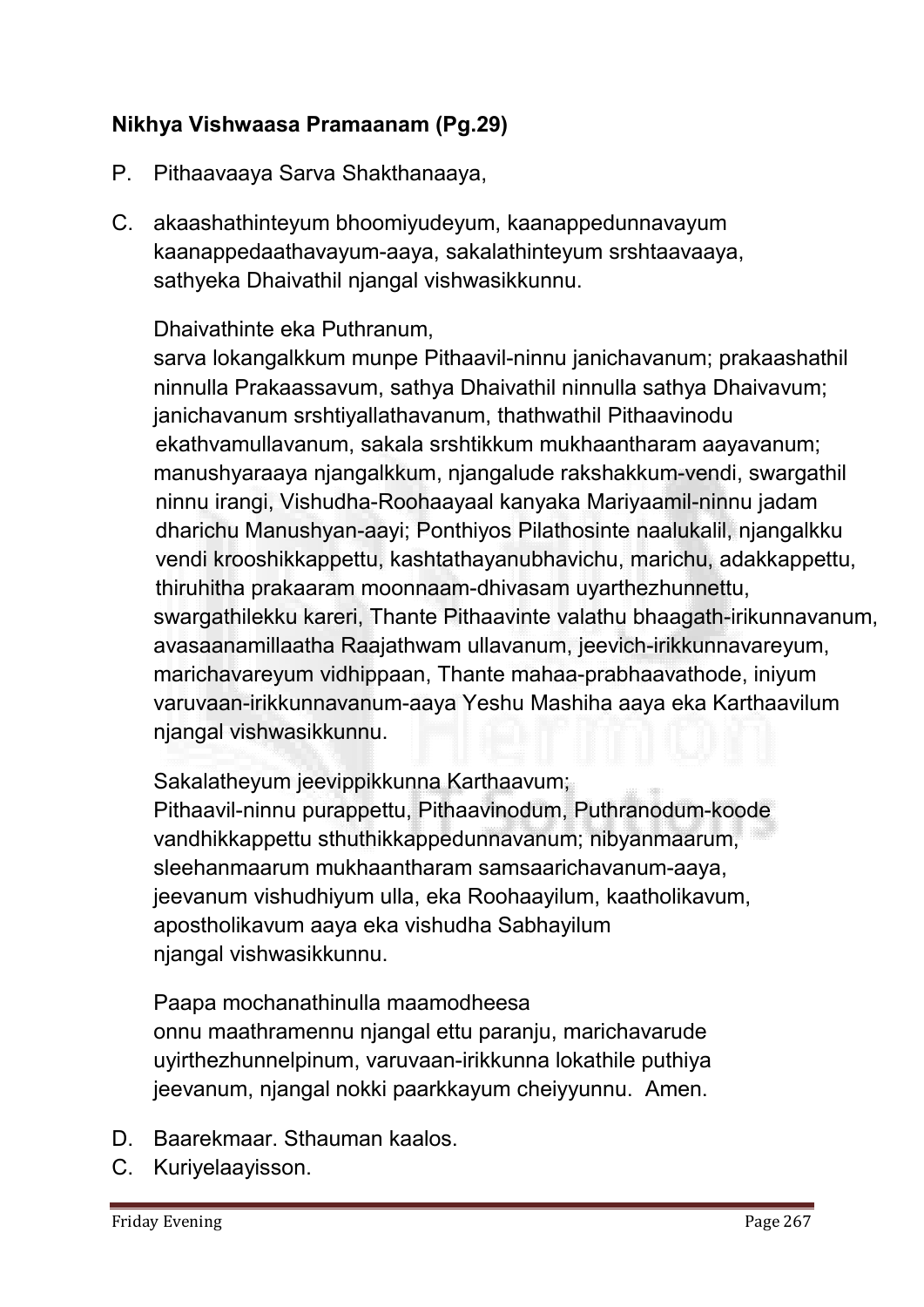# Nicene Creed

- **P. We believe in the one true God, the Father Almighty;**
- **C. Maker of heaven and earth and of all things visible and invisible.**

**We believe in one Lord Jesus Christ, the only-begotten Son of God, begotten of the Father before all worlds; Light of light, very God of very God; begotten not made, being of one substance with the Father, by whom all things were made; who, for us and for our salvation, came down from heaven and was incarnate by the Holy Spirit of the virgin Mary and was made Man; He was crucified also for us in the days of Pontius Pilate; He suffered and died and was buried; on the third day He rose again by His own holy will, ascended into heaven and sits at the right hand of the Father; He shall come again with glory, to judge both the living and the dead; and of His Kingdom, there will be no end.** 

**We believe in the Holy Spirit, the Lord and giver of life; who proceeds from the Father; who with the Father and Son together is worshipped and glorified; who spoke by the prophets and the apostles; and we believe in one holy catholic and apostolic Church.**

**We acknowledge one baptism for the forgiveness of sins and look forward to the resurrection of the dead and the new life of the world to come. Amen.** 

- **D. Bless us O Lord. Let us stand reverently.**
- **C. Lord, have mercy.**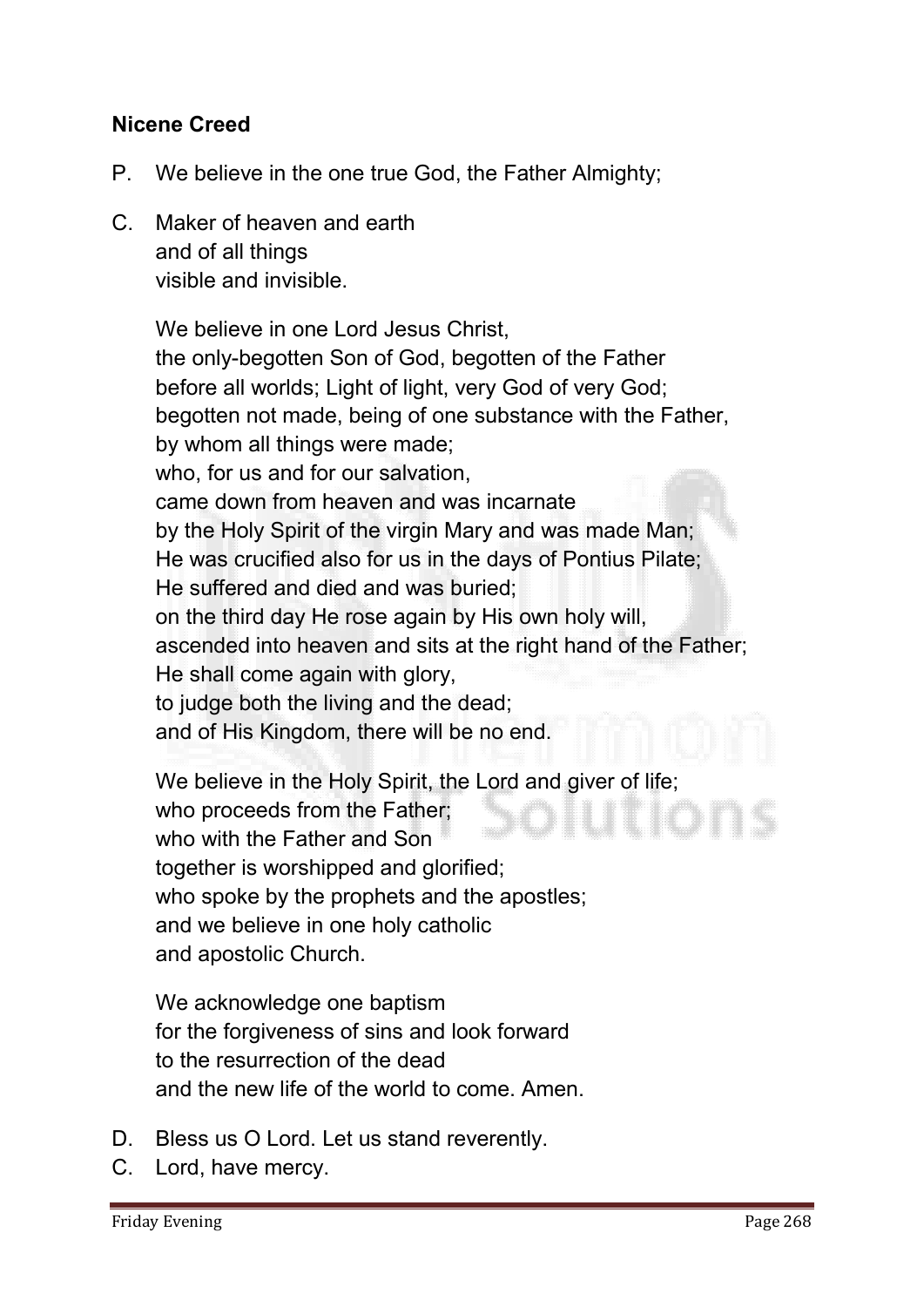# Huthaama (Pg.30)

**P. Njangalude Karthaavum, njangalude Dhaivavume, ennekkum Ninakku sthuthi, Ninakku sthuthi, Ninakku sthuthi.**

**Njangalude Karthaaveshu Mashihaaye, Ninte krupayaalum, dhaaraalamaaya karunayaalum, njangalude praarthanakal kettu, njangalude shushroosha kaikkollename.**

**Njangalude Karthaavum Dhaivavume, njangalude sahaayathinu Nee vannu, ennekkum njangale vishudharaakkename.** 

**Njangaludae Karthaave,** 

**njangalude shushroosha Ninakku ramyavum, njangalude namaskaaram Ninakku prasaadhakaravum, njangalude apeksha Ninakku sweekaaryavum, njangalude praarthana Ninakku bahumaanakaravum aayirikkename.** 

**Karthaave, Ninte anugrahangalum, karunakalum, sahaayangalum, krupakalum, dhaiveekamaaya Ninte sakala dhaanangalum, balaheenaraaya njangalude melum, balaheenathayula njangalude vargathinmelum, vannu aavasichu, ennekkum paarkumaar-aakaname.**

**C. Amen.**

*(Allenkil)*

# Huthaama (Pg.31)

**P. Sathya vishwasikalkku balamulla kottayaayi, pishaachukalku bhayankaravum, maalaakhamaarku bahumaanyavum-aaya Dhaiva Puthrante vandhyamayah sleeba, raapakal namme kaathu marachukolumarakatte.**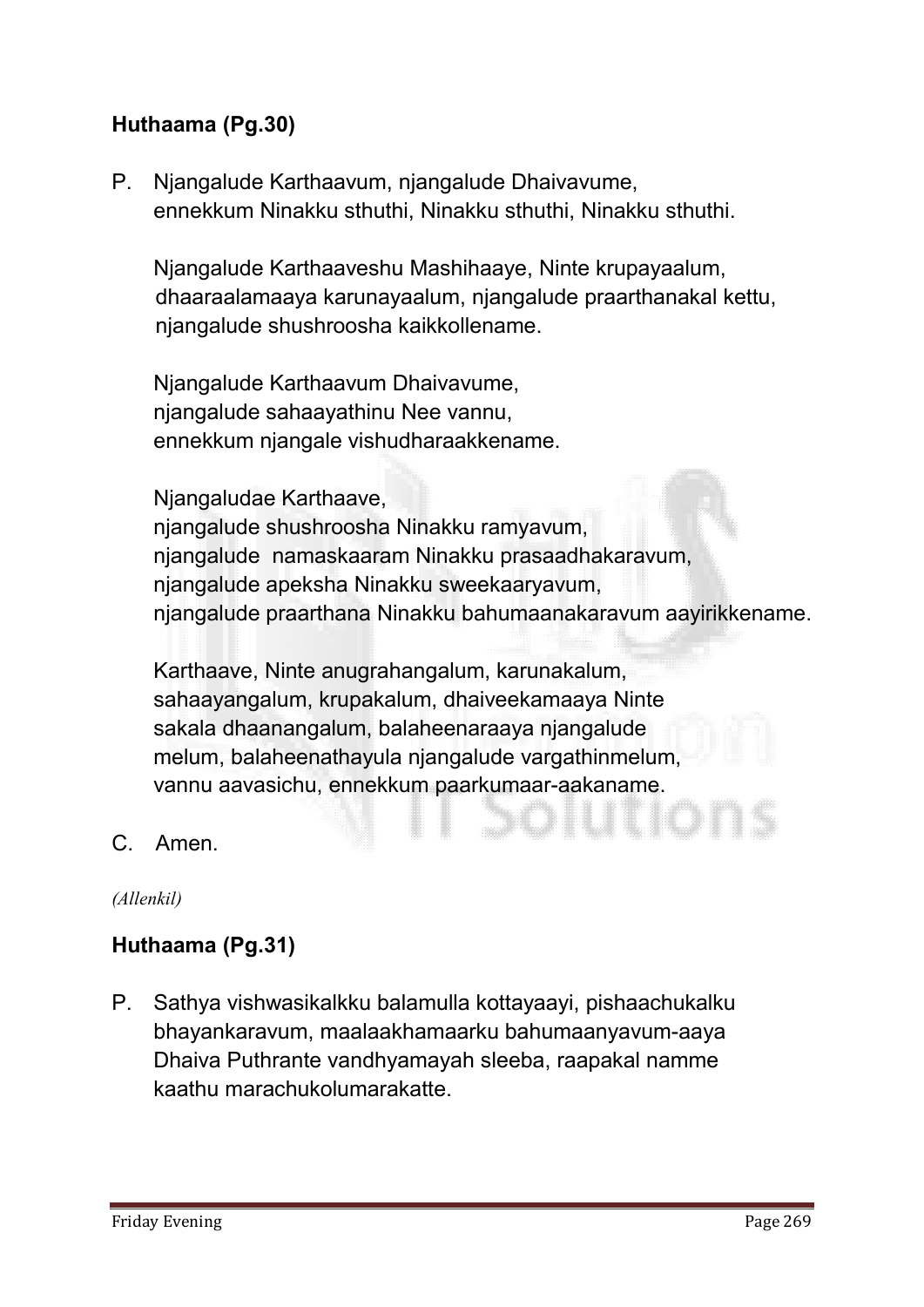# Closing Prayer

**P. Our Lord and our God, praise be to You forever, praise be to You, praise be to You.**

**Our Lord Jesus Christ, by Your grace and infinite mercy, hear our prayers and accept our worship.** 

**Our Lord and our God, come to our help and make us holy forever.** 

**Our Lord, may our worship be pleasing to You, our adoration agreeable, our supplications acceptable, and our prayers honourable to You.** 

**O Lord, may Your blessings, mercies, help, grace and all Your divine gifts, descend upon us who are weak, and dwell with the potentially weak humanity forever.** Solution

**C. Amen.**

*(Or)*

# Closing Prayer

**P. May we be guarded and protected day and night by the glorious cross of the Son of God which is the strong fortress for true believers, the terror for devils and the glory of the angels.**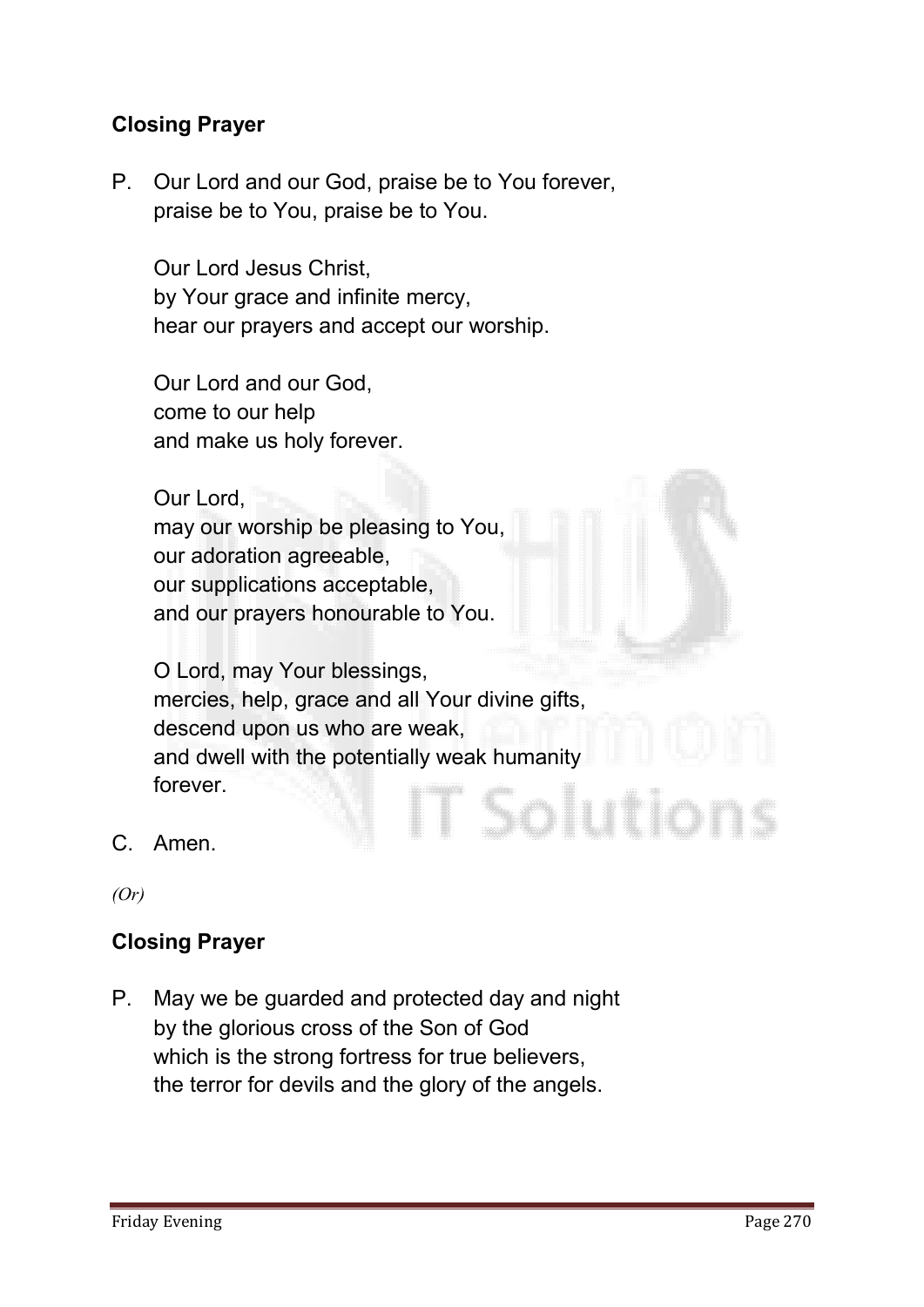**Dhushta manushyarude kopathil-ninnum, pishachukaludeyum, avishwasikaludeyum asooyayil-ninnum, upadhravakaram-aaya adhikaarangalil-ninnum, karunayillaatha yajamananmarude kaikalil-ninnum, rahasyavum, parasyavum-aaya sakala shathrukalil-ninnum, Saathante kanikalil-ninnum, aathmavineyum, shareeratheyum kleshipikunna dhurvikaarangalil-ninnum, paapathinte ella shakthiyil-ninnum, Karthaavu, namme veendeduthu, nammude aayushkaalam muzhuvanum, kaathu-kollukayum cheiyyumaaraakatte.**

**C. Amen.**

# Aasheervaadham (Pg.31)

**P. Aakashavum, bhoomiyum srshticha Karthaavinaal, ningal ellaavarum anugraheetharakunnu.**

**Athmeeyamaaya ee shushrooshayil, njangalodu-koode orungi vannu sambandhicha ellaavareyum, Dhaivamaya Karthaavu anugrahichu, shudheekarikatte.**

**Pithaavum, Puthranum, Parishudha-Roohaayum aaya Dhaivam, balaheenathayum, kuravumulla nammude praarthanakal, unnathamaaya Thante simhaasanathin munpaake, kelkkukayum, kaikkollukayum, cheiyyumaaraakatte.**

**C. Amen.**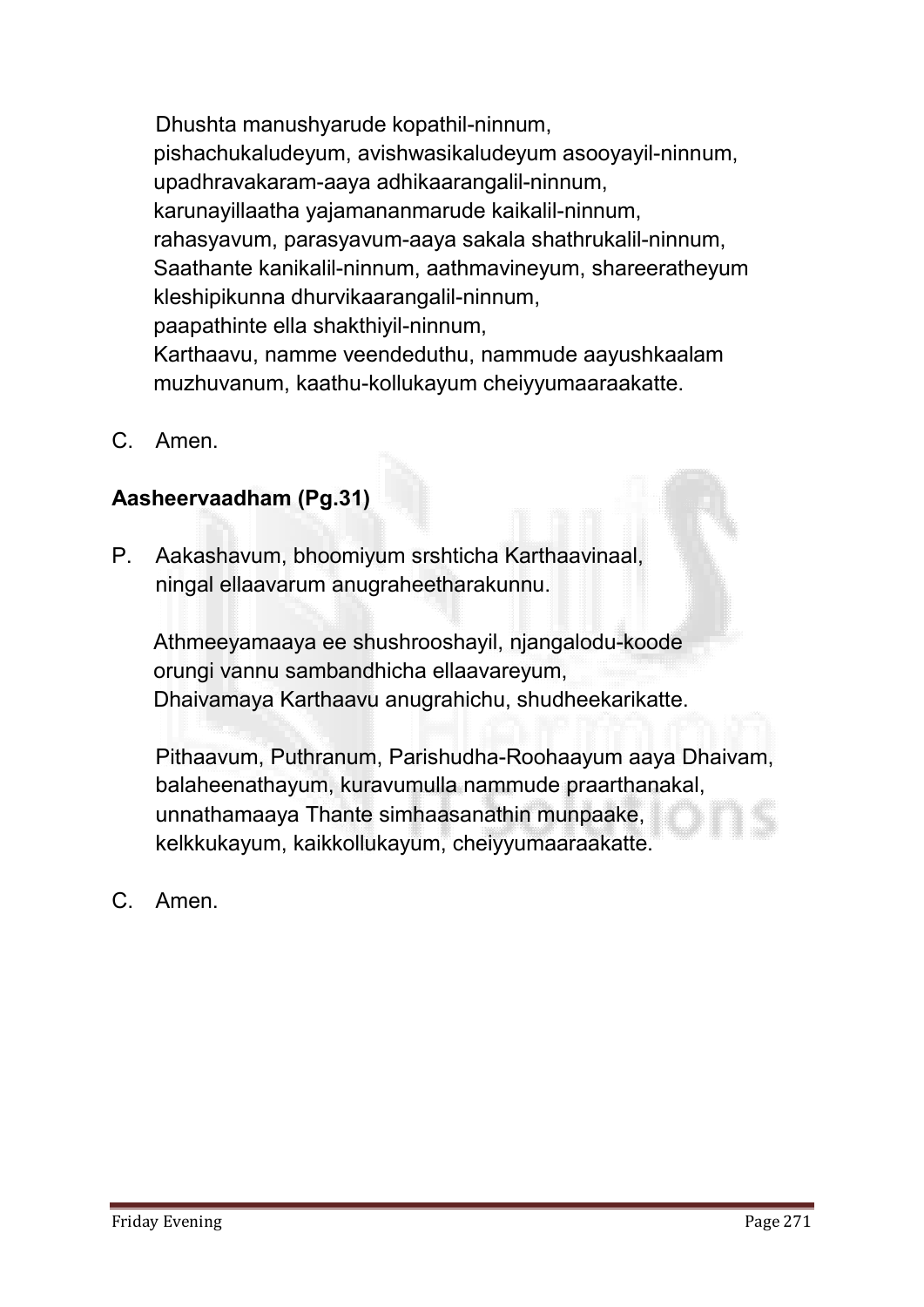**May the Lord save us and protect us all through our lives, from the wrath of evil human beings, the envy of Satan and non believers, harassing authorities, the clutches of merciless superiors, all known and unknown enemies, the snares of Satan, evil desires that affect both body and soul and all the powers of sin.**

**C. Amen.**

# **Benediction**

**P. Blessed are you by the Lord, who made the heavens and the earth.** 

**May the Lord God bless and sanctify all of you, who have come prepared, and joined us in this spiritual worship.** 

**May our humble and inadequate prayers, be heard and accepted before the glorious throne of the Triune God, the Father, the Son and the Holy Spirit.**

**C. Amen.**